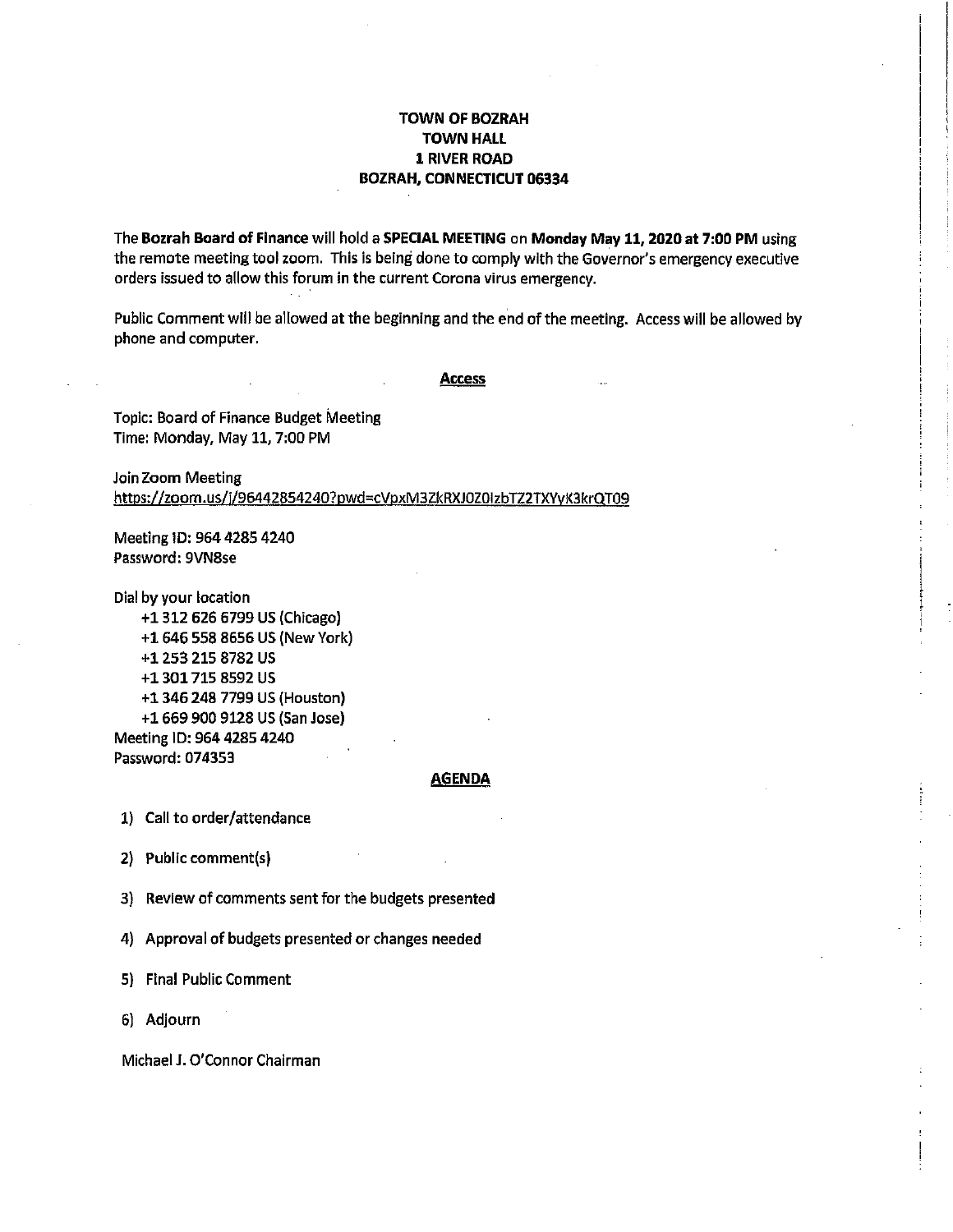|                     | Line Item (in bold type)        |              |         |                           |         |                 | 15/16 Budget   16/17 Budget   17/18 Budget   18/19 Budget   19/20 Budget |               |         |                           |                      |                           | $20/21$ budget | % Change |
|---------------------|---------------------------------|--------------|---------|---------------------------|---------|-----------------|--------------------------------------------------------------------------|---------------|---------|---------------------------|----------------------|---------------------------|----------------|----------|
|                     | <b>Board of Selectman</b>       |              |         |                           |         |                 |                                                                          |               |         |                           |                      |                           |                |          |
| <b>100</b><br>51001 | <b>First Selectman</b>          | \$           | 50,950  | $\boldsymbol{\mathsf{S}}$ | 51,970  | \$              | 53,009                                                                   | $\mathbb{S}$  | 54,599  | \$                        | 58,600               | $\mathbb{S}$              | 58,600         |          |
| 51002               | Selectman                       | \$           | 1,500   | $\boldsymbol{\mathsf{S}}$ | 1,530   | $\$$            | 1,575                                                                    | \$            | 1,622   | \$                        | 1,671                | $\mathcal{S}$             |                |          |
| 51003SE             | Selectman                       | \$           | 1,500   | $\mathbb{S}$              | 1,530   | $\$$            | 1,575                                                                    | \$            | 1,622   | $\$\,$                    | 1,671                | $\mathcal{S}$             |                |          |
| 51050               | <b>Asst to First Selectman</b>  | \$           | 29,315  | $\mathcal{S}$             | 42,400  | $\overline{\$}$ | 16,675                                                                   | $\mathcal{S}$ | 17,175  | $\overline{\$}$           | 17,690               | $\mathbb{S}$              | 17,690         |          |
| 51056               | <b>Accounting Administrator</b> |              |         | $\mathcal{S}$             | 7,800   | \$              | 40,297                                                                   | \$            | 41,506  | $\$$                      | 42,751               | \$                        | 42,571         |          |
| 51053               | Clerk (File Purging)            | \$           | 41,574  | $\mathcal{S}$             |         | \$              |                                                                          | \$            |         | $\overline{\$}$           | 3,000                | \$                        | 3,000          |          |
| 51055               | <b>Recording Secretary</b>      | \$           | 500     | $\$\,$                    | 1,000   | $\mathcal{S}$   | 1,000                                                                    | \$            | 1,000   | $\mathbb{S}$              | 1,000                | \$                        | 1,000          |          |
| 52100               | Supplies                        | $\mathbb{S}$ | 3,000   | \$                        | 3,000   | \$              | 3,000                                                                    | $\mathcal{S}$ | 3,000   | $\mathcal{S}$             | 3,000                | \$                        | 3,000          |          |
| 52102               | <b>Legal Notices</b>            | $\$$         | 1,000   | $\mathcal{S}$             | 1,000   | \$              | 1,000                                                                    | $\mathcal{S}$ | 1,000   | $\mathbb{S}$              | 1,000                | $\mathbb{S}$              | 1,000          |          |
| 52020               | Software support                | \$           |         | \$                        |         | \$              |                                                                          | $\mathcal{S}$ |         |                           |                      |                           |                |          |
| 53083               | Phone / Mileage                 | \$           | 800     | \$                        | 500     | \$              | 1,200                                                                    | \$            | 1,200   | \$                        | 1,200                | \$                        | 1,200          |          |
| 52103SE             | Dues                            | \$           | 100     | $\mathsf{\$}$             | 100     | \$              |                                                                          | \$            |         | $\mathbb{S}$              | 600                  | $\mathbb{S}$              | 600            |          |
|                     | <b>TOTAL</b>                    | \$           | 130,239 | \$                        | 110,830 | \$              | 119,331                                                                  | \$            | 122,724 | \$                        | $\overline{132,183}$ | \$                        | 128,661        | $-3%$    |
|                     |                                 |              |         |                           |         |                 |                                                                          |               |         |                           |                      |                           |                |          |
| 101                 | <b>Elections</b>                |              |         |                           |         |                 |                                                                          |               |         |                           |                      |                           |                |          |
| 51010EL             | Registrar's salary/Deputy       | \$           | 2,700   | \$                        | 2,750   | \$              | 2,833                                                                    | \$            | 2,918   | \$                        | 3,006                | \$                        | 3,006          |          |
| 51011               | <b>Election Salaries</b>        | $\mathbb{S}$ | 2,000   | \$                        | 2,000   | \$              | 2,060                                                                    | \$            | 2,122   | $\mathbb{S}$              | 2,186                | $\boldsymbol{\mathsf{S}}$ | 2,186          |          |
| 51012               | Mechanic/Program Mem Cards      | \$           | 1,100   | $\mathcal{S}$             |         | $\mathbb{S}$    |                                                                          | $\mathbb{S}$  |         |                           |                      |                           |                |          |
| 52100EL             | Election supplies               | $\$$         | 1,400   | $\$\,$                    | 2,400   | $\mathcal{S}$   | 2,700                                                                    | $\mathcal{S}$ | 2,700   | $\mathcal{S}$             | 3,000                | \$                        | 3,000          |          |
| 52102EL             | Legal notices                   | $\$$         | 200     | $\$$                      | 200     | \$              | 200                                                                      | $\mathsf{\$}$ | 200     | $\boldsymbol{\mathsf{S}}$ |                      | \$                        | 300            |          |
|                     | <b>TOTAL</b>                    | \$           | 7,400   | \$                        | 7,350   | \$              | 7,793                                                                    | \$            | 7,940   | \$                        | 8,192                | \$                        | 8,492          | 4%       |
|                     |                                 |              |         |                           |         |                 |                                                                          |               |         |                           |                      |                           |                |          |
| <b>102</b>          | <b>Employee Benefits</b>        |              |         |                           |         |                 |                                                                          |               |         |                           |                      |                           |                |          |
| 52060               | <b>Pension Town Share</b>       | \$           | 49,000  | \$                        | 49,000  | \$              | 48,484                                                                   | \$            | 49,000  | \$                        | 56,350               | \$                        | 58,000         |          |
| 52061               | Pension Buy Back                | \$           | 15,000  | $\mathbb{S}$              | 15,000  | $\$$            | 15,000                                                                   | $\$\,$        | 15,000  | $\boldsymbol{\mathsf{S}}$ | 2,500                | $\mathsf{\$}$             | 2,500          |          |
| 53060               | Social Security                 | \$           | 37,500  | $\overline{\mathcal{S}}$  | 38,000  | \$              | 38,000                                                                   | \$            | 38,000  | $\mathcal{S}$             | 42,000               | $\mathcal{S}$             | 44,000         |          |
| 52062               | <b>Health Insurance</b>         | \$           | 194,000 | \$                        | 189,000 | \$              | 189,000                                                                  | \$            | 189,000 | \$                        | 194,000              | \$                        | 198,000        |          |
|                     | <b>TOTAL</b>                    | \$           | 295,500 | \$                        | 291,000 | \$              | 290,484                                                                  | \$            | 291,000 | \$                        | 294,850              | \$                        | 302,500        | 3%       |
|                     |                                 |              |         |                           |         |                 |                                                                          |               |         |                           |                      |                           |                |          |
|                     |                                 |              |         |                           |         |                 |                                                                          |               |         |                           |                      |                           |                |          |
|                     |                                 |              |         |                           |         |                 |                                                                          |               |         |                           |                      |                           |                |          |
|                     |                                 |              |         |                           |         |                 |                                                                          |               |         |                           |                      |                           |                |          |
|                     |                                 |              |         |                           |         |                 |                                                                          |               |         |                           |                      |                           |                |          |
|                     |                                 |              |         |                           |         |                 |                                                                          |               |         |                           |                      |                           |                |          |
|                     |                                 |              |         |                           |         |                 |                                                                          |               |         |                           |                      |                           |                |          |
|                     |                                 |              |         |                           |         |                 |                                                                          |               |         |                           |                      |                           |                |          |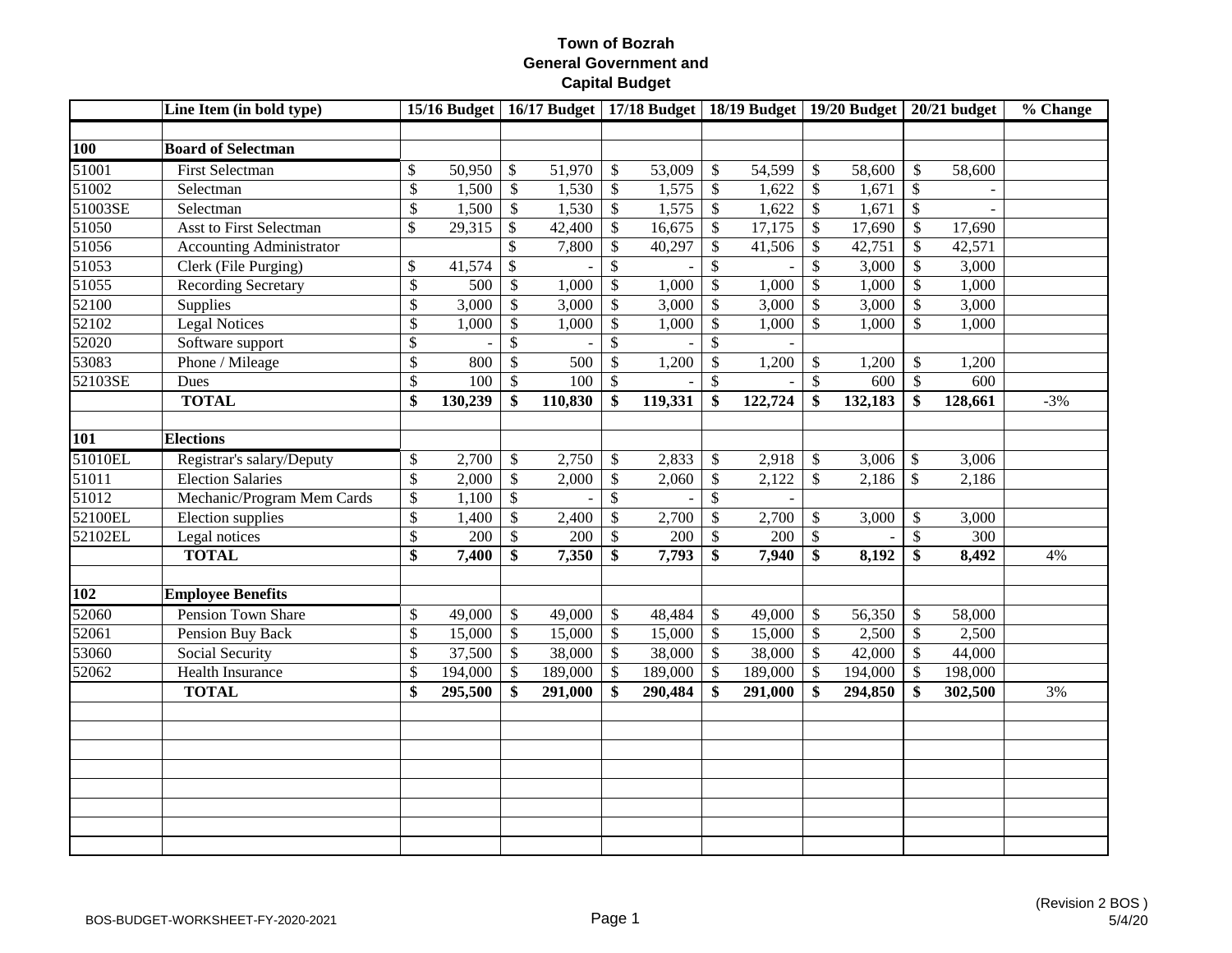|         | Line Item (in bold type)           |                          |                  |                           |        |                          |        |                           | 15/16 Budget   16/17 Budget   17/18 Budget   18/19 Budget   19/20 Budget   20/21 budget |                           |                |                           |        | % Change |
|---------|------------------------------------|--------------------------|------------------|---------------------------|--------|--------------------------|--------|---------------------------|-----------------------------------------------------------------------------------------|---------------------------|----------------|---------------------------|--------|----------|
|         |                                    |                          |                  |                           |        |                          |        |                           |                                                                                         |                           |                |                           |        |          |
| 103     | <b>Registrars</b>                  |                          |                  |                           |        |                          |        |                           |                                                                                         |                           |                |                           |        |          |
| 51010   | Salaries                           | $\$$                     | 4,500            | \$                        | 4,590  | \$                       | 6,165  | \$                        | 6,350                                                                                   | \$                        | 6,540          | \$                        | 6,540  |          |
| 51013   | Canvas                             |                          |                  |                           |        |                          |        |                           |                                                                                         |                           |                | $\mathbb{S}$              | 200    |          |
| 52100RG | Supplies                           | $\$$                     | 100              | $\$\,$                    | 100    | $\$$                     | 100    | $\boldsymbol{\mathsf{S}}$ | 100                                                                                     | $\boldsymbol{\mathsf{S}}$ | 100            | $\mathcal{S}$             | 100    |          |
| 52103   | Dues                               | $\overline{\$}$          | 150              | $\mathbb{S}$              | 150    | $\overline{\$}$          | 150    | $\mathcal{S}$             | 150                                                                                     | $\mathcal{S}$             | 150            | $\mathcal{S}$             | 150    |          |
| 52105   | Mileage                            | $\$$                     | 300              | $\mathbb{S}$              | 300    | $\mathbb{S}$             | 300    | $\mathcal{S}$             | 300                                                                                     | $\mathcal{S}$             | 300            | $\boldsymbol{\mathsf{S}}$ | 300    |          |
| 52109   | <b>Mandatory Training</b>          | \$                       |                  | \$                        | 4,200  | $\mathbb{S}$             | 440    | $\mathcal{S}$             | 440                                                                                     | $\sqrt{3}$                | 440            | \$                        | 1,500  |          |
| 52160   | Conferences                        | $\$$                     | 1,800            | \$                        | 500    | \$                       | 1,600  | \$                        | 1,600                                                                                   | $\sqrt{3}$                | 1,600          | \$                        | 1,600  |          |
|         | <b>TOTAL</b>                       | $\overline{\$}$          | 6,850            | \$                        | 9,840  | \$                       | 8,755  | \$                        | 8,940                                                                                   | \$                        | 9,130          | \$                        | 10,390 | 14%      |
|         |                                    |                          |                  |                           |        |                          |        |                           |                                                                                         |                           |                |                           |        |          |
| 104     | <b>Town Clerk</b>                  |                          |                  |                           |        |                          |        |                           |                                                                                         |                           |                |                           |        |          |
| 51008   | Town Clerk Salary                  | \$                       | 30,950           | \$                        | 31,570 | \$                       | 32,201 | \$                        | 33,167                                                                                  | $\mathcal{S}$             | 34,163         | \$                        | 26,192 |          |
| 51052   | <b>Town Clerk Assistant Salary</b> | $\overline{\mathcal{S}}$ | 1,700            | $\overline{\mathcal{L}}$  | 5,800  | $\mathbb{S}$             | 5,225  | $\boldsymbol{\mathsf{S}}$ | 2,900                                                                                   | $\mathcal{S}$             | 5,200          | $\boldsymbol{\mathsf{S}}$ | 5,200  |          |
| 52020TC | Computer Support & Service         | $\$$                     | 1,500            | $\boldsymbol{\mathsf{S}}$ | 1,500  | \$                       | 1,500  | $\mathcal{S}$             | 2,000                                                                                   | $\sqrt{3}$                | 2,000          | $\mathcal{S}$             | 1,000  |          |
| 52021TC | Software Lease (dir cap/imas)      | $\$$                     | 2,000            | \$                        | 3,000  | \$                       | 3,000  | $\mathcal{S}$             | 4,800                                                                                   | $\boldsymbol{\mathsf{S}}$ | 4,800          | $\mathcal{S}$             | 5,200  |          |
| 52100TC | <b>Supplies/Dollar Accout</b>      | \$                       | 2,000            | $\mathsf{\$}$             | 2,500  | $\mathbb{S}$             | 2,500  | $\mathcal{S}$             | 3,000                                                                                   | $\mathcal{S}$             | 1,000          | $\mathcal{S}$             | 1,000  |          |
| 52102TC | <b>Legal Notices</b>               | $\$$                     | 1,200            | $\$$                      | 1,200  | \$                       | 1,200  | $\mathcal{S}$             | 1,500                                                                                   | $\mathcal{S}$             | 1,500          | $\mathcal{S}$             | 1,750  |          |
| 52103TC | Dues/Continuing Ed                 | \$                       | 600              | $\mathcal{S}$             | 450    | \$                       | 650    | $\mathcal{S}$             | 650                                                                                     | $\sqrt{3}$                | 650            | $\mathcal{S}$             | 650    |          |
| 52105TC | Mileage/Conferences                | \$                       | 1,450            | \$                        | 1,450  | \$                       | 1,450  | $\mathcal{S}$             | 450                                                                                     | $\mathcal{S}$             | 450            | $\mathcal{S}$             | 450    |          |
| 53032   | Micro Film                         | $\$$                     | 1,000            | \$                        | 1,000  | \$                       | 1,500  | \$                        | 2,000                                                                                   | $\boldsymbol{\mathsf{S}}$ | 1,000          | \$                        | 1,000  |          |
| 53033   | Re-Do Land Records                 | $\overline{\$}$          | 350              | \$                        | 400    | \$                       | 500    | \$                        | 1,000                                                                                   | $\sqrt{3}$                | 1,000          | $\mathcal{S}$             | 1,000  |          |
| 53034   | <b>Re-Do Minutes Books</b>         | \$                       | 350              | $\$$                      | 400    | $\overline{\$}$          | 500    | $\boldsymbol{\mathsf{S}}$ | 500                                                                                     | $\sqrt{3}$                | 500            | $\mathcal{S}$             | 500    |          |
| 53035   | <b>Vital Statistics</b>            | \$                       | $\overline{300}$ | $\overline{\mathcal{S}}$  | 400    | $\overline{\mathcal{S}}$ | 500    | $\mathcal{S}$             | 1,000                                                                                   | $\sqrt[6]{\frac{1}{2}}$   | 500            | $\overline{\mathcal{S}}$  | 500    |          |
| 53036   | <b>State Fees &amp; Licenses</b>   | \$                       | 25,000           | $\$\,$                    | 26,000 | $\$$                     | 27,000 | $\mathcal{S}$             | 26,000                                                                                  | $\boldsymbol{\mathsf{S}}$ | 26,000         | $\mathcal{S}$             | 26,000 |          |
| 53039   | Records Preservation Grant         | $\overline{\$}$          | 3,000            | $\mathcal{S}$             | 4,000  | \$                       | 4,000  | $\boldsymbol{\mathsf{S}}$ | 4,500                                                                                   | $\sqrt{3}$                | 4,500          | $\mathcal{S}$             | 4,500  |          |
|         | <b>TOTAL</b>                       | \$                       | 71,400           | \$                        | 79,670 | \$                       | 81,726 | \$                        | 83,467                                                                                  | \$                        | 83,263         | $\mathbf{\$}$             | 74,942 | $-10%$   |
|         |                                    |                          |                  |                           |        |                          |        |                           |                                                                                         |                           |                |                           |        |          |
| 105     | <b>Board of Finance</b>            |                          |                  |                           |        |                          |        |                           |                                                                                         |                           |                |                           |        |          |
| 51055BF | Secretary                          | $\$$                     | 350              | $\$\,$                    | 350    | $\$$                     | 350    | $\boldsymbol{\mathsf{S}}$ | 350                                                                                     | $\boldsymbol{\mathsf{S}}$ | 350            | $\mathcal{S}$             | 350    |          |
| 52100BF | <b>Supplies</b>                    | \$                       |                  | $\mathbb{S}$              | $\sim$ | $\mathbb{S}$             |        | $\mathcal{S}$             | $\blacksquare$                                                                          | $\mathcal{S}$             | $\blacksquare$ | $\mathbb{S}$              | $\sim$ |          |
| 52102BF | Legal notices                      | \$                       | 100              | \$                        | 100    | \$                       | 100    | $\mathcal{S}$             | 100                                                                                     | \$                        |                | $\mathcal{S}$             | $\sim$ |          |
|         | <b>TOTAL</b>                       | \$                       | 450              | \$                        | 450    | \$                       | 450    | \$                        | 450                                                                                     | \$                        | 350            | \$                        | 350    | 0%       |
|         |                                    |                          |                  |                           |        |                          |        |                           |                                                                                         |                           |                |                           |        |          |
|         |                                    |                          |                  |                           |        |                          |        |                           |                                                                                         |                           |                |                           |        |          |
|         |                                    |                          |                  |                           |        |                          |        |                           |                                                                                         |                           |                |                           |        |          |
|         |                                    |                          |                  |                           |        |                          |        |                           |                                                                                         |                           |                |                           |        |          |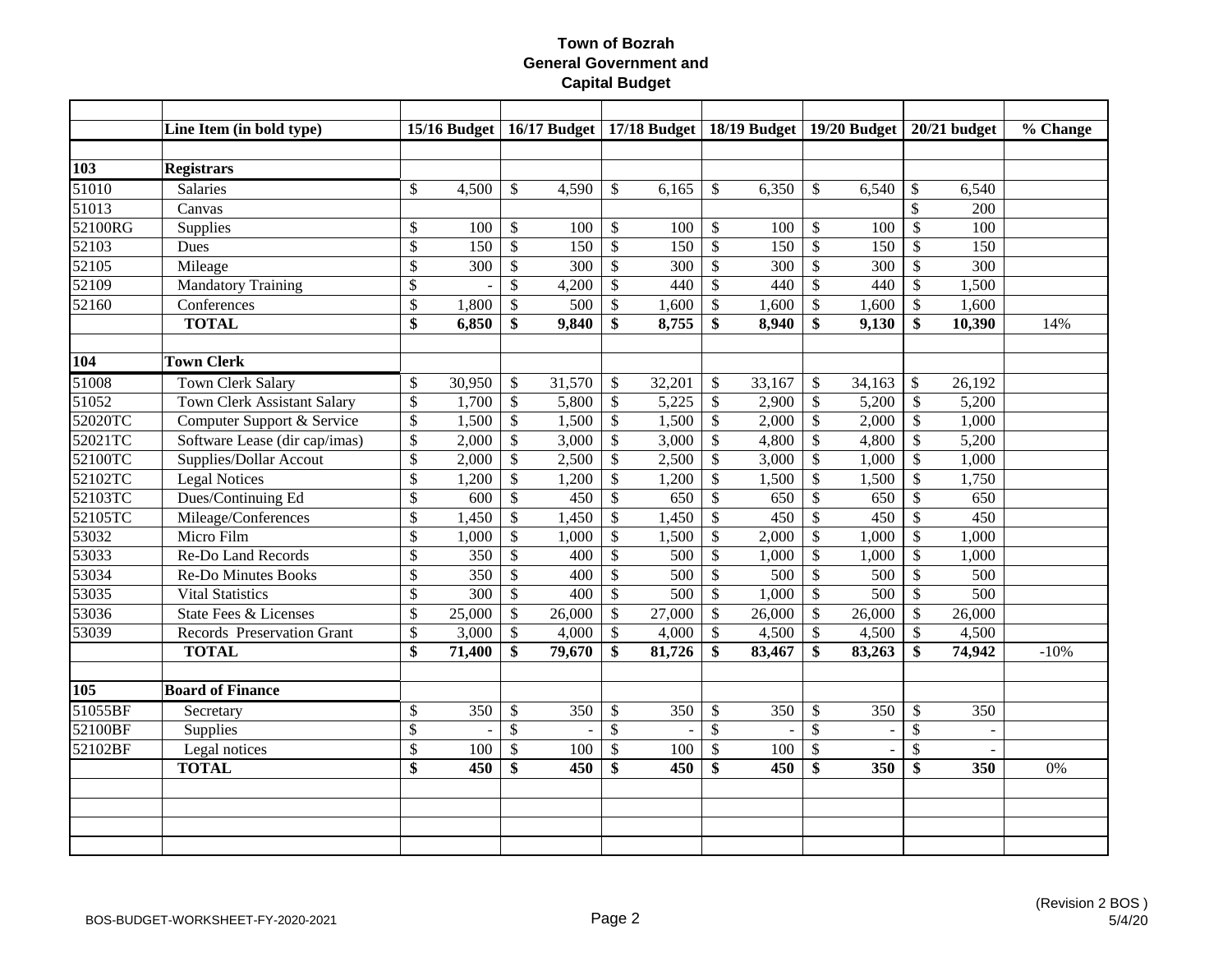|            | Line Item (in bold type)           |                           | 15/16 Budget |                          |        |                         | 16/17 Budget   17/18 Budget   18/19 Budget   19/20 Budget |                           |        |                           |        |                           | $20/21$ budget | % Change |
|------------|------------------------------------|---------------------------|--------------|--------------------------|--------|-------------------------|-----------------------------------------------------------|---------------------------|--------|---------------------------|--------|---------------------------|----------------|----------|
|            |                                    |                           |              |                          |        |                         |                                                           |                           |        |                           |        |                           |                |          |
| <b>106</b> | <b>Assessor's Office</b>           |                           |              |                          |        |                         |                                                           |                           |        |                           |        |                           |                |          |
| 51003      | <b>Assessor Salary</b>             | \$                        | 14,635       | \$                       | 14,930 | \$                      | 15,228                                                    | $\mathcal{S}$             | 15,685 | $\mathcal{S}$             | 16,156 | $\mathbb{S}$              | 16,156         |          |
| 51004      | <b>Assessor Clerk Salary</b>       | \$                        | 20,682       | $\mathbb{S}$             | 21,095 | \$                      | 21,516                                                    | $\boldsymbol{\mathsf{S}}$ | 22,161 | $\boldsymbol{\mathsf{S}}$ | 24,588 | $\mathcal{S}$             | 24,588         |          |
| 51054AS    | Training                           | \$                        | 50           | $\mathcal{S}$            | 50     | \$                      |                                                           | $\mathcal{S}$             |        | $\mathcal{S}$             |        |                           |                |          |
| 52020AS    | Computer Service (Quality)         | \$                        | 5,050        | \$                       | 4,500  | \$                      | 4,500                                                     | $\mathcal{S}$             | 5,000  | $\boldsymbol{\mathsf{S}}$ | 5,000  | $\boldsymbol{\mathsf{S}}$ | 4,750          |          |
| 52022AS    | <b>Software Support RMS</b>        | \$                        | 2,400        | \$                       | 2,400  | \$                      | 2,400                                                     | \$                        | 2,400  | $\boldsymbol{\mathsf{S}}$ | 2,400  | $\mathcal{S}$             | 7,200          |          |
| 52024AS    | Printing Invoices & Other          | \$                        | 1,000        | \$                       | 500    | \$                      | 1,000                                                     | \$                        | 1,000  | $\boldsymbol{\mathsf{S}}$ | 1,000  | $\mathcal{S}$             | 1,200          |          |
| 52025      | <b>Re-valuation Account</b>        | \$                        |              | \$                       | 17,000 | \$                      | 37,500                                                    | $\mathcal{S}$             |        | \$                        |        |                           |                |          |
| 52025AS    | <b>Increase Notices</b>            | $\overline{\$}$           | 200          | $\mathcal{S}$            | 200    | \$                      | 200                                                       | $\boldsymbol{\mathsf{S}}$ | 200    | $\mathcal{S}$             | 200    | $\mathcal{S}$             | 200            |          |
| 52027      | Re-Val P P/Prop Map Up-Date        | \$                        | 1,200        | $\mathcal{S}$            | 1,200  | \$                      | 1,200                                                     | $\boldsymbol{\mathsf{S}}$ | 1,200  | $\mathcal{S}$             | 1,200  | $\mathcal{S}$             | 1,200          |          |
| 52100AS    | Supplies                           | $\boldsymbol{\mathsf{S}}$ | 800          | $\overline{\mathcal{S}}$ | 800    | \$                      | 800                                                       | $\mathcal{S}$             | 800    | $\mathcal{S}$             | 800    | $\mathcal{S}$             | 800            |          |
| 52102AS    | Legal Notice                       | \$                        | 200          | \$                       | 200    | $\mathbb{S}$            | 200                                                       | $\mathcal{S}$             | 200    | $\boldsymbol{\mathsf{S}}$ |        |                           |                |          |
| 52104      | Books & Subscriptions              | \$                        | 300          | \$                       | 300    | \$                      | 300                                                       | $\boldsymbol{\mathsf{S}}$ | 300    | $\sqrt{3}$                | 300    | $\mathcal{S}$             | 300            |          |
| 52105AS    | Mileage/Training                   | \$                        | 50           | \$                       | 50     | \$                      | 50                                                        | $\boldsymbol{\mathsf{S}}$ | 450    | $\mathcal{S}$             | 450    | $\mathcal{S}$             | 450            |          |
|            | <b>TOTAL</b>                       | \$                        | 46,567       | \$                       | 63,225 | \$                      | 84,894                                                    | \$                        | 49,396 | \$                        | 52,094 | \$                        | 56,844         | 9%       |
|            |                                    |                           |              |                          |        |                         |                                                           |                           |        |                           |        |                           |                |          |
| 107        | <b>Assesment Appeals</b>           |                           |              |                          |        |                         |                                                           |                           |        |                           |        |                           |                |          |
| 51005      | <b>Board of Assessment Appeals</b> | \$                        | 100          | \$                       | 100    | \$                      | 100                                                       | $\boldsymbol{\mathsf{S}}$ | 100    | $\mathcal{S}$             | 100    | $\mathcal{S}$             | 100            |          |
| 52100AA    | Supplies                           | \$                        | 50           | $\mathcal{S}$            | 50     | \$                      | 50                                                        | $\boldsymbol{\mathsf{S}}$ | 50     | $\mathcal{S}$             | 50     | $\mathcal{S}$             | 50             |          |
|            | <b>Total</b>                       | $\overline{\$}$           | 150          | \$                       | 150    | $\overline{\mathbf{s}}$ | 150                                                       | \$                        | 150    | \$                        | 150    | $\mathbf{\$}$             | 150            | 0%       |
|            |                                    |                           |              |                          |        |                         |                                                           |                           |        |                           |        |                           |                |          |
|            |                                    |                           |              |                          |        |                         |                                                           |                           |        |                           |        |                           |                |          |
| 108        | <b>Tax Collector</b>               |                           |              |                          |        |                         |                                                           |                           |        |                           |        |                           |                |          |
| 51006      | <b>Tax Collector Salary</b>        | \$                        | 25,913       | $\mathcal{S}$            | 26,430 | \$                      | 26,958                                                    | \$                        | 27,767 | $\mathcal{S}$             | 28,600 | $\mathcal{S}$             | 28,600         |          |
| 51052TX    | <b>Tax Collector Assist Salary</b> | \$                        | 500          | $\mathbb{S}$             | 500    | \$                      | 500                                                       | $\mathcal{S}$             | 1,500  | $\sqrt{3}$                | 1,500  | $\mathcal{S}$             | 5,200          |          |
| 52020TX    | Computer Support & Service         | \$                        | 2,500        | \$                       | 6,000  | $\mathcal{S}$           | 7,000                                                     | $\mathcal{S}$             | 7,000  | $\sqrt{3}$                | 7,000  | $\mathcal{S}$             | 3,500          |          |
| 52024TX    | Printing Invoices & Others         | \$                        | 3,000        | \$                       | 3,000  | \$                      | 3,000                                                     | $\boldsymbol{\mathsf{S}}$ | 3,000  | $\mathcal{S}$             | 3,000  | $\boldsymbol{\mathsf{S}}$ | 2,000          |          |
| 52100TX    | Supplies                           | \$                        | 600          | \$                       | 600    | \$                      | 600                                                       | $\mathcal{S}$             | 600    | $\boldsymbol{\mathsf{S}}$ | 600    | $\mathcal{S}$             | 600            |          |
| 52102TX    | Legal Notice                       | \$                        | 1,200        | \$                       | 1,500  | \$                      | 1,500                                                     | $\boldsymbol{\mathsf{S}}$ | 1,500  | $\boldsymbol{\mathsf{S}}$ | 1,500  | $\mathcal{S}$             | 500            |          |
| 52103TX    | Dues                               | \$                        | 200          | \$                       | 200    | \$                      | 200                                                       | \$                        | 200    | $\mathcal{S}$             | 200    | $\mathcal{S}$             | 200            |          |
| 52105TX    | Mileage                            | \$                        | 250          | \$                       | 200    | \$                      | 200                                                       | $\boldsymbol{\mathsf{S}}$ | 200    | $\mathcal{S}$             | 200    | $\mathcal{S}$             | 300            |          |
| 54001      | Rate Book                          | $\mathbb{S}$              | 600          | \$                       | 600    | $\mathbb{S}$            | 600                                                       | $\mathcal{S}$             | 600    | $\sqrt{3}$                | 600    | $\mathcal{S}$             | 600            |          |
| 54002      | Web Hosting QDS                    |                           |              | \$                       | 500    | $\mathbb{S}$            | 600                                                       | $\boldsymbol{\mathsf{S}}$ | 600    | $\sqrt{3}$                | 600    | $\mathcal{S}$             | 625            |          |
|            | <b>TOTAL</b>                       | \$                        | 34,763       | \$                       | 39,530 | \$                      | 41,158                                                    | \$                        | 42,967 | \$                        | 43,800 | \$                        | 42,125         | $-4%$    |
|            |                                    |                           |              |                          |        |                         |                                                           |                           |        |                           |        |                           |                |          |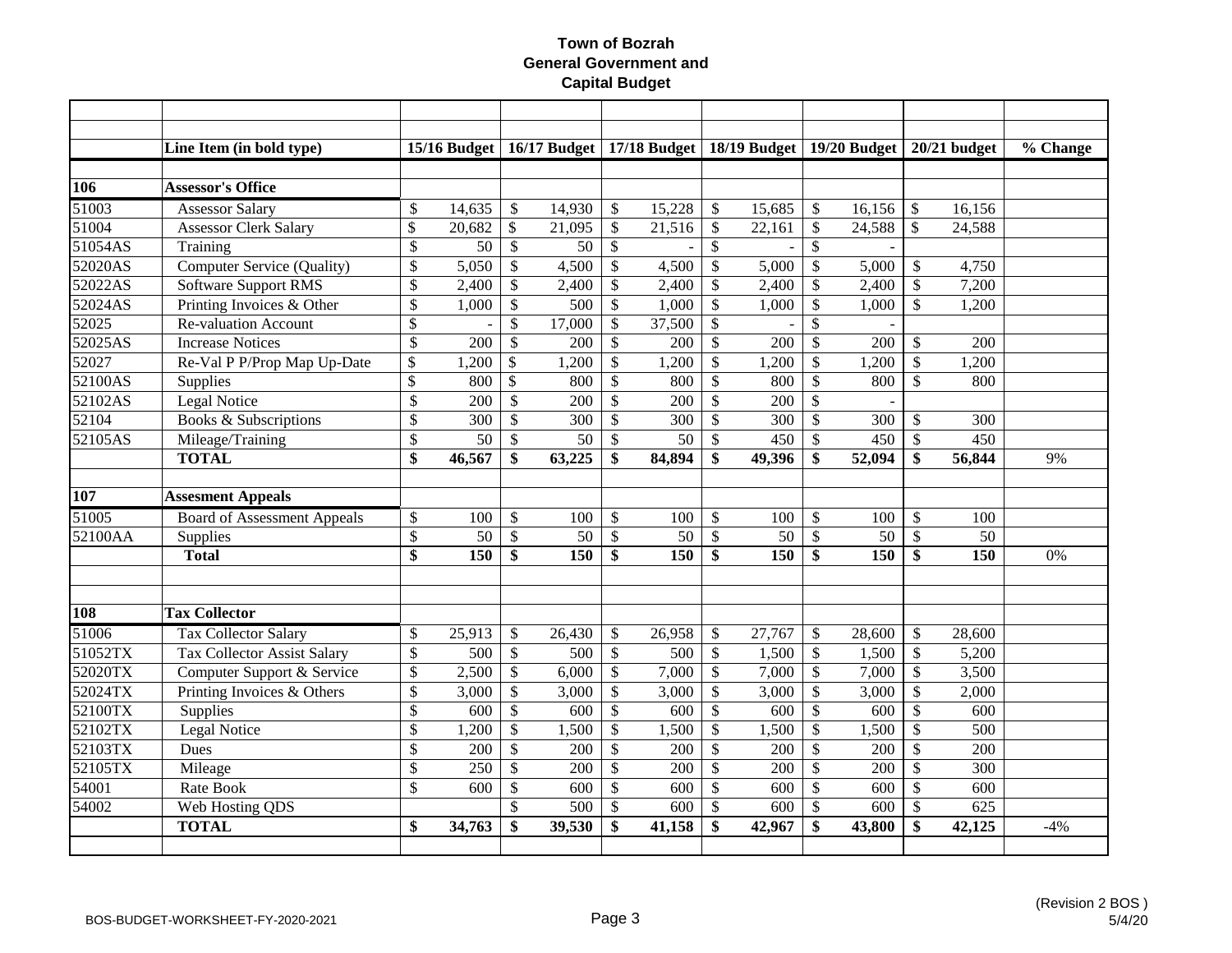|                  | Line Item (in bold type)         |                 | $15/16$ Budget     |                 |                |                           | 16/17 Budget   17/18 Budget   18/19 Budget   19/20 Budget   20/21 budget |                           |        |                           |        |                           |        | % Change |
|------------------|----------------------------------|-----------------|--------------------|-----------------|----------------|---------------------------|--------------------------------------------------------------------------|---------------------------|--------|---------------------------|--------|---------------------------|--------|----------|
| <b>109</b>       | <b>Legal Fees - Town Counsel</b> |                 |                    |                 |                |                           |                                                                          |                           |        |                           |        |                           |        |          |
| 52001            | Conway & Londregan               | \$              | 8,000              | $\mathcal{S}$   | 10,000         | $\mathbb{S}$              | 10,000                                                                   | $\mathcal{S}$             | 10,000 | $\mathcal{S}$             | 10,000 | $\mathbb{S}$              | 15,000 |          |
|                  | Shipman & Goodwin                |                 |                    |                 |                |                           |                                                                          |                           |        |                           |        |                           |        |          |
| 109              | Cohen & Wolf (Clearview)         | \$              | 1,000              | $\mathcal{S}$   | $\blacksquare$ | \$                        | $\blacksquare$                                                           | $\mathcal{S}$             |        |                           |        |                           |        |          |
|                  | <b>TOTAL</b>                     | \$              | 9,000              | \$              | 10,000         | \$                        | 10,000                                                                   | \$                        | 10,000 | -\$                       | 10,000 | -\$                       | 15,000 | 50%      |
|                  |                                  |                 |                    |                 |                |                           |                                                                          |                           |        |                           |        |                           |        |          |
| <b>110</b>       | <b>Treasurer</b>                 |                 |                    |                 |                |                           |                                                                          |                           |        |                           |        |                           |        |          |
| 51007            | <b>Treasurer Salary</b>          | \$              | 6,772              | \$              | 6,910          | \$                        | 7,048                                                                    | \$                        | 7,259  | $\boldsymbol{\mathsf{S}}$ | 7,477  | $\mathbb{S}$              | 7,477  |          |
| 52100TR          | Supplies                         | \$              | 100                | $\$$            | 100            | $\boldsymbol{\mathsf{S}}$ | 100                                                                      | $\boldsymbol{\mathsf{S}}$ | 100    | $\boldsymbol{\mathsf{S}}$ | 100    | $\mathcal{S}$             | 100    |          |
|                  | <b>TOTAL</b>                     | $\overline{\$}$ | $\overline{6,872}$ | \$              | 7,010          | \$                        | 7,148                                                                    | \$                        | 7,359  | \$                        | 7,577  | \$                        | 7,577  | 0%       |
|                  |                                  |                 |                    |                 |                |                           |                                                                          |                           |        |                           |        |                           |        |          |
| 111              | <b>Probate Court</b>             |                 |                    |                 |                |                           |                                                                          |                           |        |                           |        |                           |        |          |
| 52075            | Probate Court Appropriation      | \$              | 1,910              | $\mathbb{S}$    | 2,100          | \$                        | 2,100                                                                    | $\boldsymbol{\mathsf{S}}$ | 2,100  | $\boldsymbol{\mathsf{S}}$ | 2,100  | $\boldsymbol{\mathsf{S}}$ | 2,100  |          |
|                  | <b>TOTAL</b>                     | \$              | 1,910              | \$              | 2,100          | \$                        | 2,100                                                                    | \$                        | 2,100  | \$                        | 2,100  | $\boldsymbol{\mathsf{s}}$ | 2,100  | 0%       |
|                  |                                  |                 |                    |                 |                |                           |                                                                          |                           |        |                           |        |                           |        |          |
|                  |                                  |                 |                    |                 |                |                           |                                                                          |                           |        |                           |        |                           |        |          |
| 112              | <b>Auditor</b>                   |                 |                    |                 |                |                           |                                                                          |                           |        |                           |        |                           |        |          |
| 52002            | Fees                             | \$              | 16,000             | $\sqrt$         | 21,500         | \$                        | 21,500                                                                   | $\mathcal{S}$             | 21,500 | $\mathcal{S}$             | 21,500 | $\mathcal{S}$             | 24,000 |          |
| 52012            | Fields Services(pre-audit)       | \$              | 2,600              | $\mathcal{S}$   | 2,600          | \$                        | 2,600                                                                    | $\mathcal{S}$             | 2,600  | $\mathcal{S}$             | 2,600  | $\mathcal{S}$             | 3,500  |          |
|                  | <b>TOTAL</b>                     | \$              | 18,600             | \$              | 24,100         | \$                        | 24,100                                                                   | \$                        | 24,100 | \$                        | 24,100 | \$                        | 27,500 | 14%      |
| $\overline{113}$ | <b>Office Equipment</b>          |                 |                    |                 |                |                           |                                                                          |                           |        |                           |        |                           |        |          |
| 52024            | <b>Copier Lease</b>              | \$              | 3,500              | $\mathbb{S}$    | 3,500          | \$                        | 3,750                                                                    | $\boldsymbol{\mathsf{S}}$ | 4,100  | $\boldsymbol{\mathsf{S}}$ | 4,100  | $\mathbb{S}$              | 4,100  |          |
| 52107            | Paper                            | \$              | 600                | $\$$            | 600            | $\$$                      | 600                                                                      | $\mathcal{S}$             | 600    | $\mathcal{S}$             | 600    | $\mathcal{S}$             | 600    |          |
| 53008            | <b>Fax Supplies</b>              | $\overline{\$}$ |                    | $\overline{\$}$ |                | $\overline{\mathcal{S}}$  |                                                                          | $\mathcal{S}$             |        |                           |        |                           |        |          |
| 53009            | Postage Meter Lease              | \$              | 1,000              | $\overline{\$}$ | 1,000          | $\mathbb{S}$              | 1,000                                                                    | $\mathcal{S}$             | 1,000  | $\boldsymbol{\mathsf{S}}$ | 1,000  | $\mathcal{S}$             | 1,200  |          |
| 52101            | Postage                          | \$              | 4,000              | $\mathcal{S}$   | 3,500          | $\mathbb{S}$              | 3,600                                                                    | $\mathcal{S}$             | 3,600  | $\sqrt{3}$                | 3,600  | $\mathcal{S}$             | 3,600  |          |
| 52100OE          | <b>Office Supplies</b>           | $\$\,$          | 600                | $\mathcal{S}$   | 600            | $\mathsf{\$}$             | 1,200                                                                    | $\mathcal{S}$             | 1,200  | $\boldsymbol{\mathsf{S}}$ | 1,200  | $\mathcal{S}$             | 1,200  |          |
| 53013            | <b>IT Support</b>                | \$              | 9,000              | $\mathcal{S}$   | 10,000         | $\mathbb{S}$              | 10,000                                                                   | $\mathcal{S}$             | 13,680 | $\sqrt{3}$                | 13,760 | $\mathcal{S}$             | 13,760 |          |
| 52021            | <b>Equipment Lease</b>           |                 |                    | $\mathbb{S}$    | 5,100          | \$                        |                                                                          | $\mathcal{S}$             |        |                           |        |                           |        |          |
|                  | <b>TOTAL</b>                     | \$              | 18,700             | \$              | 24,300         | \$                        | 20,150                                                                   | \$                        | 24,180 | -\$                       | 24,260 | \$                        | 24,460 | 1%       |
|                  |                                  |                 |                    |                 |                |                           |                                                                          |                           |        |                           |        |                           |        |          |
|                  |                                  |                 |                    |                 |                |                           |                                                                          |                           |        |                           |        |                           |        |          |
|                  |                                  |                 |                    |                 |                |                           |                                                                          |                           |        |                           |        |                           |        |          |
|                  |                                  |                 |                    |                 |                |                           |                                                                          |                           |        |                           |        |                           |        |          |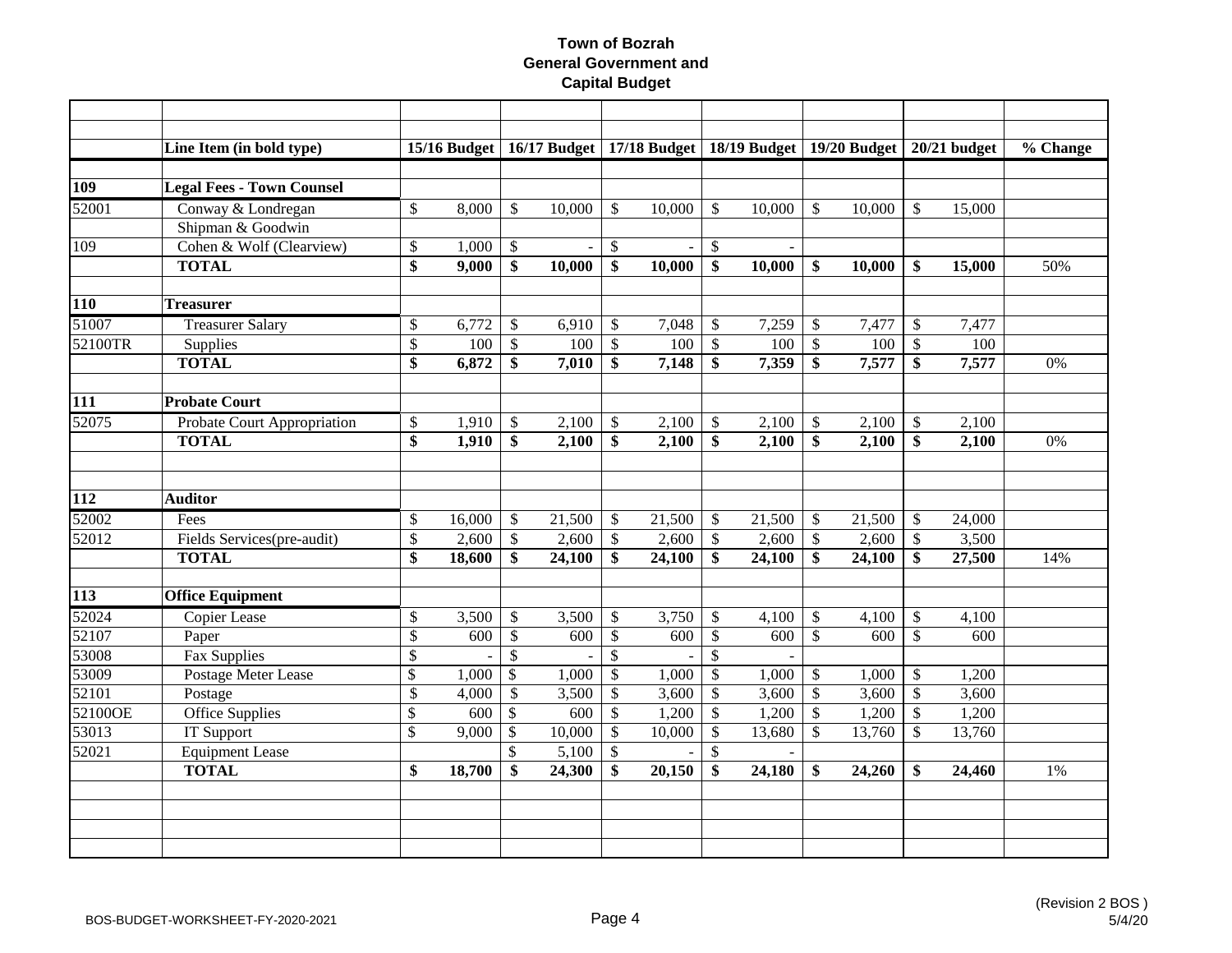|                  | Line Item (in bold type)               |                 | $15/16$ Budget |                 |        |                           | 16/17 Budget   17/18 Budget   18/19 Budget   19/20 Budget   20/21 budget |                           |        |                           |        |                           |        | $\overline{\%}$ Change |
|------------------|----------------------------------------|-----------------|----------------|-----------------|--------|---------------------------|--------------------------------------------------------------------------|---------------------------|--------|---------------------------|--------|---------------------------|--------|------------------------|
|                  |                                        |                 |                |                 |        |                           |                                                                          |                           |        |                           |        |                           |        |                        |
| 114              | <b>Town Hall Operations</b>            |                 |                |                 |        |                           |                                                                          |                           |        |                           |        |                           |        |                        |
| 52005            | Fuel oil                               | \$              | 3,000          | \$              | 3,000  | \$                        | 3,000                                                                    | \$                        | 3,000  | \$                        | 3,000  | $\mathcal{S}$             | 3,000  |                        |
| 52006            | Water                                  | \$              | 275            | \$              | 275    | \$                        | 275                                                                      | $\mathcal{S}$             | 275    | $\boldsymbol{\mathsf{S}}$ | 300    | $\mathcal{S}$             | 300    |                        |
| 52007            | Electric                               | \$              | 11,000         | \$              | 8,500  | \$                        | 8,500                                                                    | \$                        | 8,950  | $\mathcal{S}$             | 12,200 | $\mathcal{S}$             | 12,200 |                        |
| 52008            | Telephone/Internet                     | \$              | 4,700          | \$              | 3,100  | \$                        | 3,700                                                                    | $\mathcal{S}$             | 3,700  | $\boldsymbol{\mathsf{S}}$ | 5,200  | $\mathcal{S}$             | 5,500  |                        |
| 52009            | <b>Alarm Mon/Elevator Service</b>      | $\overline{\$}$ | 4,200          | $\overline{\$}$ | 2,500  | \$                        | 3,500                                                                    | $\mathcal{S}$             | 4,200  | $\mathcal{S}$             | 6,200  | $\mathcal{S}$             | 6,200  |                        |
| 52010            | Trash                                  | \$              | 450            | $\mathcal{S}$   | 450    | \$                        | 450                                                                      | $\mathcal{S}$             | 450    | $\mathcal{S}$             | 450    | $\mathcal{S}$             |        |                        |
| 52100TH          | Supplies                               | \$              | 3,000          | $\mathbb{S}$    | 3,500  | $\mathbb{S}$              | 3,500                                                                    | $\mathcal{S}$             | 3,500  | $\mathcal{S}$             | 2,750  | $\mathcal{S}$             | 2,750  |                        |
| 53016            | <b>Building Maintenance</b>            | \$              | 4,500          | $\mathbb{S}$    | 4,800  | \$                        | 8,500                                                                    | \$                        | 8,500  | $\mathcal{S}$             | 6,500  | $\mathcal{S}$             | 6,500  |                        |
| 53021            | Custodial person                       | \$              | 4,300          | $\mathbb{S}$    | 4,700  | \$                        | 4,700                                                                    | $\mathcal{S}$             | 4,300  | $\mathcal{S}$             | 4,300  | $\mathcal{S}$             | 4,300  |                        |
|                  | <b>TOTAL</b>                           | \$              | 35,425         | \$              | 30,825 | \$                        | 36,125                                                                   | \$                        | 36,875 | \$                        | 40,900 | $\mathbf{\$}$             | 40,750 | 0%                     |
|                  |                                        |                 |                |                 |        |                           |                                                                          |                           |        |                           |        |                           |        |                        |
| $\overline{115}$ | <b>Building Official</b>               |                 |                |                 |        |                           |                                                                          |                           |        |                           |        |                           |        |                        |
| 51033            | Salary                                 | \$              | 27,690         | $\mathcal{S}$   | 12,850 | \$                        | 13,107                                                                   | $\mathcal{S}$             | 13,500 | <sup>\$</sup>             | 13,905 | $\mathcal{S}$             | 13,905 |                        |
| 51034            | <b>Building Official Support Staff</b> | $\mathcal{S}$   |                | $\mathcal{S}$   |        | \$                        |                                                                          | $\mathcal{S}$             | 5,000  | $\boldsymbol{\mathsf{S}}$ | 2,500  | $\mathcal{S}$             |        |                        |
| 52161            | Education                              | $\mathcal{S}$   | 400            | $\mathcal{S}$   | 400    | $\mathcal{S}$             | 400                                                                      | $\mathbb{S}$              | 400    | $\boldsymbol{\mathsf{S}}$ | 400    | $\mathbb{S}$              | 400    |                        |
| 52100BO          | Supplies                               | \$              | 400            | $\mathcal{S}$   | 400    | \$                        | 400                                                                      | $\mathcal{S}$             | 800    | $\mathcal{S}$             | 800    | $\mathcal{S}$             | 800    |                        |
|                  | <b>TOTAL</b>                           | \$              | 28,490         | \$              | 13,650 | \$                        | 13,907                                                                   | \$                        | 19,700 | \$                        | 17,605 | \$                        | 15,105 | $-14%$                 |
|                  |                                        |                 |                |                 |        |                           |                                                                          |                           |        |                           |        |                           |        |                        |
|                  |                                        |                 |                |                 |        |                           |                                                                          |                           |        |                           |        |                           |        |                        |
|                  |                                        |                 |                |                 |        |                           |                                                                          |                           |        |                           |        |                           |        |                        |
| 116              | <b>Planning and Zoning</b>             |                 |                |                 |        |                           |                                                                          |                           |        |                           |        |                           |        |                        |
| 51036            | <b>ZEO</b>                             | \$              | 1,895          | \$              | 1,935  | \$                        | 1,973                                                                    | \$                        | 3,000  | $\mathcal{S}$             | 3,090  | $\mathcal{S}$             | 12,500 |                        |
| 51055PZ          | R/T Secretary                          | \$              | 600            | $\mathbb{S}$    | 600    | $\mathcal{S}$             | 600                                                                      | $\mathcal{S}$             | 600    | $\mathcal{S}$             | 100    | $\mathcal{S}$             | 100    |                        |
| 52043            | <b>SECCOG Planner</b>                  | \$              | 17,000         | $\mathbb{S}$    | 15,000 | \$                        | 17,000                                                                   | $\mathcal{S}$             | 14,000 | $\mathcal{S}$             | 15,000 | $\boldsymbol{\mathsf{S}}$ | 15,000 |                        |
| 52102PZ          | Legal Notice                           | \$              | 800            | \$              | 800    | \$                        | 800                                                                      | $\mathcal{S}$             | 800    | $\mathcal{S}$             | 1,300  | $\mathcal{S}$             | 1,300  |                        |
| 52100PZ          | Supplies                               | \$              |                | \$              |        | \$                        |                                                                          |                           |        |                           |        |                           |        |                        |
|                  | <b>TOTAL</b>                           | $\overline{\$}$ | 20,295         | \$              | 18,335 | \$                        | 20,373                                                                   | \$                        | 18,400 | -\$                       | 19,490 | \$                        | 28,900 | 48%                    |
|                  |                                        |                 |                |                 |        |                           |                                                                          |                           |        |                           |        |                           |        |                        |
| 117              | <b>ZBA</b>                             |                 |                |                 |        |                           |                                                                          |                           |        |                           |        |                           |        |                        |
| 52102ZB          | <b>Legal Notices</b>                   | \$              | 1,000          | \$              | 1,000  | \$                        | 1,000                                                                    | $\mathcal{S}$             | 1,000  | $\mathcal{S}$             | 1,000  | $\mathcal{S}$             | 1,000  |                        |
| 51056ZB          | <b>Recording Secretary</b>             | \$              | 100            | $\$\,$          | 100    | $\boldsymbol{\mathsf{S}}$ | 100                                                                      | $\boldsymbol{\mathsf{S}}$ | 100    | $\sqrt[6]{\frac{1}{2}}$   | 100    | $\mathcal{S}$             | 100    |                        |
|                  | <b>TOTAL</b>                           | \$              | 1,100          | \$              | 1,100  | \$                        | 1,100                                                                    | \$                        | 1,100  | $\mathbf{s}$              | 1,100  | $\mathbf{\$}$             | 1,100  | 0%                     |
|                  |                                        |                 |                |                 |        |                           |                                                                          |                           |        |                           |        |                           |        |                        |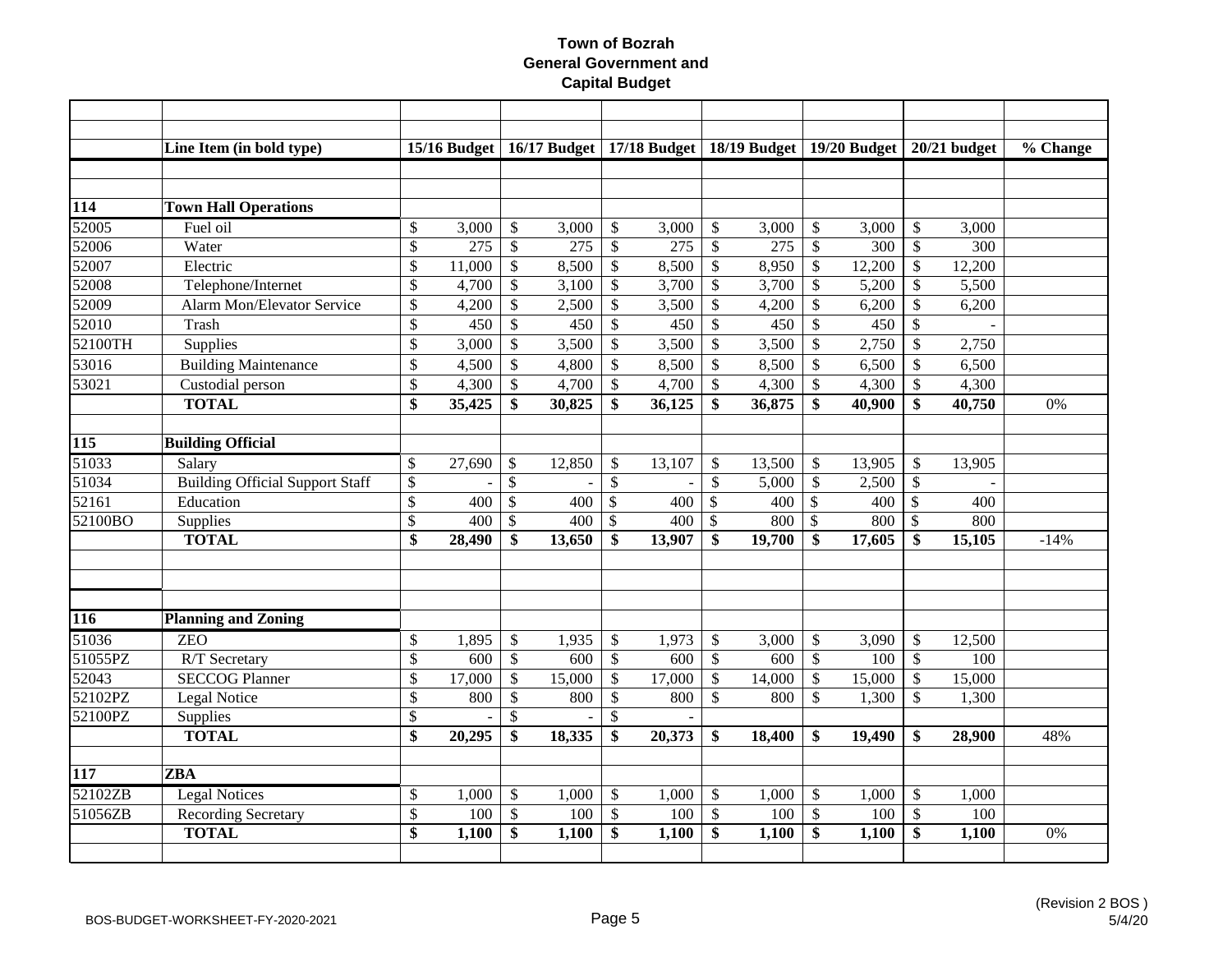|                       | Line Item (in bold type)       |                          |                 |                           | 15/16 Budget   $16/17$ Budget |              |         |                           | 17/18 Budget   18/19 Budget   19/20 Budget |                           |         |                           | $20/21$ budget | % Change |
|-----------------------|--------------------------------|--------------------------|-----------------|---------------------------|-------------------------------|--------------|---------|---------------------------|--------------------------------------------|---------------------------|---------|---------------------------|----------------|----------|
|                       |                                |                          |                 |                           |                               |              |         |                           |                                            |                           |         |                           |                |          |
| 118                   | <b>IWCC</b>                    |                          |                 |                           |                               |              |         |                           |                                            |                           |         |                           |                |          |
| 51037                 | <b>Wetlands Enforcement</b>    | \$                       | 1,895           | \$                        | 1,935                         | \$           | 1,973   | $\mathsf{\$}$             | 3,000                                      | $\boldsymbol{\mathsf{S}}$ | 3,090   | $\mathcal{S}$             | 12,500         |          |
| 51055                 | <b>Recording Secretary</b>     | $\$$                     | 600             | $\mathbb{S}$              | 800                           | $\mathbb{S}$ | 800     | $\mathcal{S}$             | 800                                        | $\boldsymbol{\mathsf{S}}$ | 800     | $\mathcal{S}$             | 800            |          |
| 52043IW               | <b>SECOG Planner</b>           | \$                       | 12,000          | \$                        | 10,000                        | $\mathbb{S}$ | 10,000  | $\mathcal{S}$             | 10,000                                     | \$                        | 12,000  | $\mathcal{S}$             | 12,500         |          |
| 52102IW               | <b>Legal Notices</b>           | \$                       | 800             | \$                        | 800                           | \$           | 800     | $\boldsymbol{\mathsf{S}}$ | 1,000                                      | $\boldsymbol{\mathsf{S}}$ | 1,000   | $\boldsymbol{\mathsf{S}}$ | 1,000          |          |
|                       | <b>TOTAL</b>                   | $\overline{\$}$          | 15,295          | \$                        | 13,535                        | \$           | 13,573  | \$                        | 14,800                                     | \$                        | 16,890  | \$                        | 26,800         | 59%      |
| <b>119</b>            | <b>Miscellaneous</b>           |                          |                 |                           |                               |              |         |                           |                                            |                           |         |                           |                |          |
| 52003                 | Engineering                    | \$                       | 5,000           | $\mathcal{S}$             | 5,000                         | \$           | 5,000   | $\mathcal{S}$             | 7,500                                      | $\boldsymbol{\mathsf{S}}$ | 7,500   | $\mathcal{S}$             | 10,000         |          |
| 52050                 | Insurance & Bonds              | \$                       | 43,000          | $\boldsymbol{\mathsf{S}}$ | 44,500                        | $\$$         | 47,000  | $\mathcal{S}$             | 47,000                                     | $\boldsymbol{\mathsf{S}}$ | 47,000  | $\mathcal{S}$             | 51,500         |          |
| 53072                 | <b>Uncas Health District</b>   | $\overline{\mathcal{S}}$ | 17,500          | $\boldsymbol{\mathsf{S}}$ | 17,500                        | \$           | 17,500  | $\mathcal{S}$             | 17,500                                     | $\mathcal{S}$             | 17,500  | $\mathcal{S}$             | 17,500         |          |
| 53090                 | <b>Sewer Additional Approp</b> | \$                       |                 | \$                        |                               | \$           |         | \$                        |                                            | $\frac{1}{2}$             |         | $\mathsf{\$}$             |                |          |
|                       | <b>TOTAL</b>                   | \$                       | 65,500          | \$                        | 67,000                        | \$           | 69,500  | \$                        | 72,000                                     | \$                        | 72,000  | -\$                       | 79,000         | 10%      |
|                       |                                |                          |                 |                           |                               |              |         |                           |                                            |                           |         |                           |                |          |
| 120                   | <b>Fire Department</b>         |                          |                 |                           |                               |              |         |                           |                                            |                           |         |                           |                |          |
| 53024                 | FD Service Contract            | \$                       | 125,000         | $\mathbb{S}$              | 125,000                       | \$           | 125,000 | -S                        | 125,000                                    | $\mathcal{S}$             | 125,000 | <sup>\$</sup>             | 125,000        |          |
| 53023                 | Fire Fighter / EMT             |                          |                 |                           |                               |              |         | $\mathcal{S}$             | 30,600                                     | $\mathcal{S}$             | 80,000  | $\mathcal{S}$             | 80,000         |          |
|                       | <b>TOTAL</b>                   | \$                       | 125,000         | \$                        | 125,000                       | \$           | 125,000 | \$                        | 155,600                                    | -\$                       | 205,000 | \$                        | 205,000        | 0%       |
|                       |                                |                          |                 |                           |                               |              |         |                           |                                            |                           |         |                           |                |          |
| $\overline{121}$      | <b>Fire Marshal</b>            |                          |                 |                           |                               |              |         |                           |                                            |                           |         |                           |                |          |
| 51035                 | Salary                         | \$                       | 8,911           | $\boldsymbol{\mathsf{S}}$ | 9,090                         | \$           | 9,271   | $\mathcal{S}$             | 9,549                                      | $\mathcal{S}$             | 9,835   | $\mathcal{S}$             | 9,835          |          |
| 52100FM               | Supplies & Training            | \$                       | 1,000           | \$                        | 1,000                         | \$           | 1,500   | $\mathcal{S}$             | 1,500                                      | $\boldsymbol{\mathsf{S}}$ | 1,500   | $\mathcal{S}$             | 1,500          |          |
| 52105FM               | <b>National Fire Code</b>      | $\mathcal{S}$            | 600             | $\mathbb{S}$              | 600                           | \$           | 1,500   | $\mathcal{S}$             | 1,500                                      | $\mathcal{S}$             | 1,500   | $\mathcal{S}$             | 1,500          |          |
| 53083                 | PhoneInternet (Chief/Marshal)  | \$                       | 800             | \$                        | 500                           | $\mathbb{S}$ | 1,100   | $\mathcal{S}$             | 1,100                                      | $\boldsymbol{\mathsf{S}}$ | 600     | $\mathcal{S}$             | 500            |          |
| $\overline{51022}$ FM | Fire Inspectors                | \$                       | 200             | $\mathbb{S}$              | 200                           | \$           | 200     | $\mathcal{S}$             | 2,500                                      | $\boldsymbol{\mathsf{S}}$ | 2,500   | $\mathcal{S}$             | 500            |          |
| 52106                 | <b>Emergency Management</b>    | \$                       | $\overline{50}$ | \$                        | 50                            | \$           | 50      | $\mathcal{S}$             | 50                                         | \$                        | 50      | $\mathcal{S}$             | 50             |          |
|                       | <b>TOTAL</b>                   | \$                       | 11,561          | \$                        | 11,440                        | \$           | 13,621  | \$                        | 16,199                                     | \$                        | 15,985  | \$                        | 13,885         | $-13%$   |
|                       |                                |                          |                 |                           |                               |              |         |                           |                                            |                           |         |                           |                |          |
| 122                   | <b>Public Safety</b>           |                          |                 |                           |                               |              |         |                           |                                            |                           |         |                           |                |          |
| 52041                 | Dispatch                       | \$                       | 35,154          | \$                        | 6,000                         | \$           | 6,000   | \$                        | 6,000                                      | \$                        | 6,000   | $\mathcal{S}$             | 6,000          |          |
| 52049                 | <b>AED Supplies</b>            |                          |                 |                           |                               |              |         |                           |                                            | \$                        | 1,600   | $\mathcal{S}$             | 1,600          |          |
|                       | <b>TOTAL</b>                   | \$                       | 35,154          | \$                        | 6,000                         | \$           | 6,000   | \$                        | 6,000                                      | \$                        | 7,600   | \$                        | 7,600          | 0%       |
|                       |                                |                          |                 |                           |                               |              |         |                           |                                            |                           |         |                           |                |          |
|                       |                                |                          |                 |                           |                               |              |         |                           |                                            |                           |         |                           |                |          |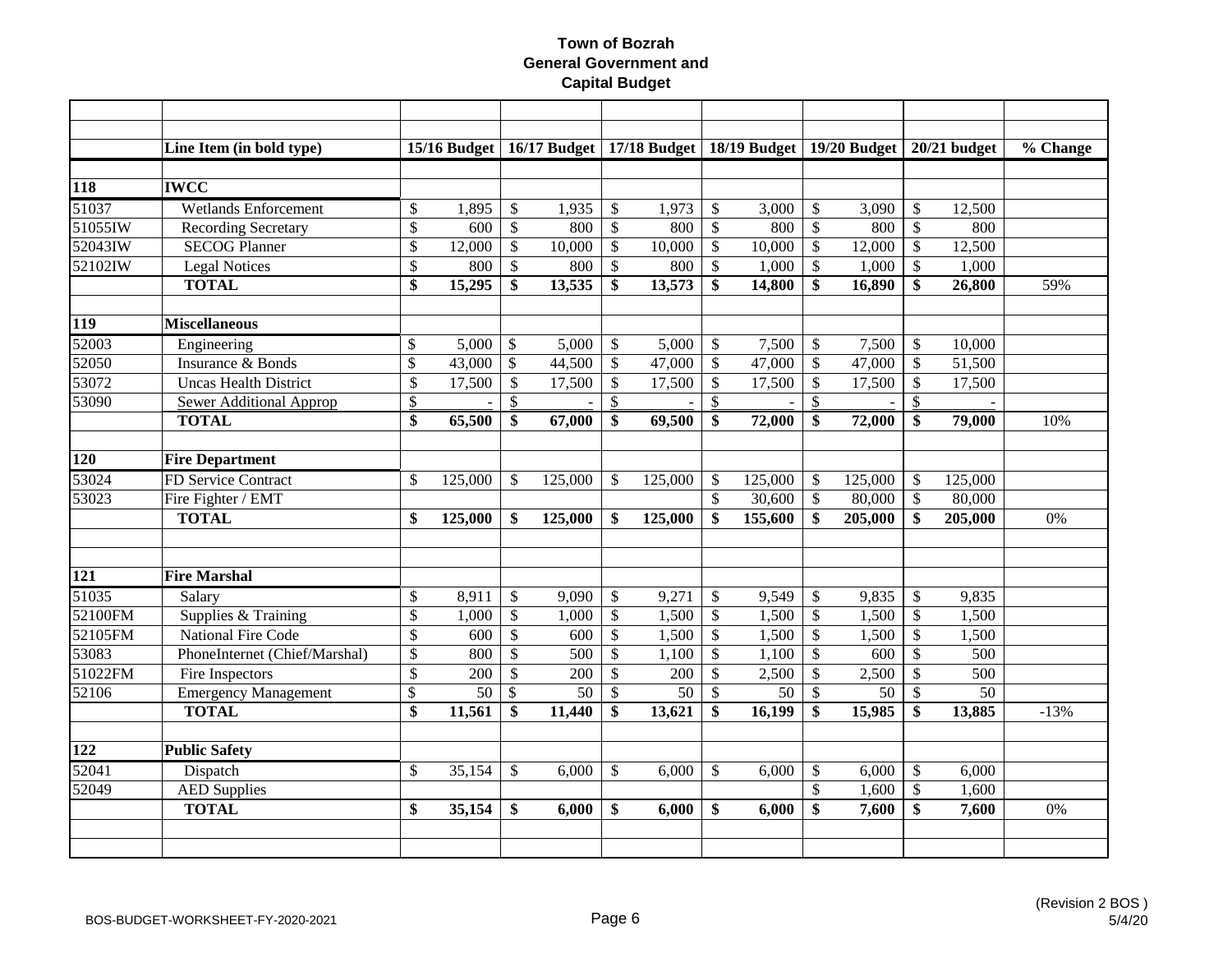|                  | Line Item (in bold type)           |                          | 15/16 Budget |                           |        |                         | 16/17 Budget   17/18 Budget   18/19 Budget   19/20 Budget |                           |        |                           |        |                           | $20/21$ budget | % Change |
|------------------|------------------------------------|--------------------------|--------------|---------------------------|--------|-------------------------|-----------------------------------------------------------|---------------------------|--------|---------------------------|--------|---------------------------|----------------|----------|
|                  |                                    |                          |              |                           |        |                         |                                                           |                           |        |                           |        |                           |                |          |
|                  |                                    |                          |              |                           |        |                         |                                                           |                           |        |                           |        |                           |                |          |
|                  |                                    |                          |              |                           |        |                         |                                                           |                           |        |                           |        |                           |                |          |
| 125              | <b>Animal Control</b>              |                          |              |                           |        |                         |                                                           |                           |        |                           |        |                           |                |          |
| 52047            | Animal Control Mun. Approp.        | \$                       | 10,000       | $\mathbb{S}$              | 10,000 | \$                      | 10,000                                                    | $\mathcal{S}$             | 8,600  | $\boldsymbol{\mathsf{S}}$ | 8,600  | $\mathcal{S}$             | 8,600          |          |
|                  | <b>TOTAL</b>                       | \$                       | 10,000       | \$                        | 10,000 | \$                      | 10,000                                                    | \$                        | 8,600  | \$                        | 8,600  | \$                        | 8,600          | 0%       |
|                  |                                    |                          |              |                           |        |                         |                                                           |                           |        |                           |        |                           |                |          |
|                  |                                    |                          |              |                           |        |                         |                                                           |                           |        |                           |        |                           |                |          |
| 127              | <b>Maples Farm Park</b>            |                          |              |                           |        |                         |                                                           |                           |        |                           |        |                           |                |          |
| 52007MF          | Electric                           | \$                       | 2,600        | \$                        | 2,600  | \$                      | 2,600                                                     | $\mathcal{S}$             | 2,600  | $\boldsymbol{\mathsf{S}}$ | 2,600  | $\mathcal{S}$             | 2,000          |          |
| 52005            | Oil                                | \$                       | 1,800        | $\overline{\mathcal{S}}$  | 1,800  | $\overline{\$}$         | 2,100                                                     | $\mathcal{S}$             | 2,300  | $\sqrt[6]{\frac{1}{2}}$   | 2,300  | $\boldsymbol{\mathsf{S}}$ | 2,300          |          |
| 52008MF          | Telephone/Internet                 | $\overline{\mathcal{S}}$ | 1,500        | $\overline{\mathcal{S}}$  | 1,500  | $\sqrt{\frac{2}{3}}$    | 1,800                                                     | $\overline{\mathcal{S}}$  | 1,800  | $\boldsymbol{\mathsf{S}}$ | 1,800  | $\mathcal{S}$             | 1,900          |          |
| 53016MF          | Gen Maint & Material               | \$                       | 800          | $\overline{\mathcal{S}}$  | 800    | $\$$                    | 6,800                                                     | $\mathcal{S}$             | 6,800  | $\boldsymbol{\mathsf{S}}$ | 6,800  | $\boldsymbol{\mathsf{S}}$ | 6,800          |          |
| 53190MF          | Portable Toilet                    | \$                       | 1,600        | $\mathcal{S}$             | 1,600  | $\mathbb{S}$            | 1,600                                                     | $\mathbb{S}$              | 1,600  | $\boldsymbol{\mathsf{S}}$ | 1,600  | $\mathcal{S}$             | 1,600          |          |
| 52100            | Supplies                           | \$                       | 1,000        | $\mathbb{S}$              | 1,000  | $\mathsf{\$}$           | 1,500                                                     | $\mathcal{S}$             | 1,500  | $\boldsymbol{\mathsf{S}}$ | 1,200  | $\mathcal{S}$             | 1,500          |          |
| 53021            | Cleaning/Exterminator              | \$                       | 2,000        | $\mathcal{S}$             | 2,000  | \$                      | 2,400                                                     | $\mathcal{S}$             | 2,400  | $\boldsymbol{\mathsf{S}}$ | 2,400  | $\mathcal{S}$             | 1,200          |          |
| 52009            | Alarm                              | \$                       | 600          | $\mathbb{S}$              | 600    | \$                      | 600                                                       | $\mathcal{S}$             | 650    | $\boldsymbol{\mathsf{S}}$ | 650    | $\mathcal{S}$             | 650            |          |
|                  | <b>TOTAL</b>                       | \$                       | 11,900       | \$                        | 11,900 | \$                      | 19,400                                                    | \$                        | 19,650 | \$                        | 19,350 | \$                        | 17,950         | $-7%$    |
|                  |                                    |                          |              |                           |        |                         |                                                           |                           |        |                           |        |                           |                |          |
| $\overline{129}$ | <b>Agricultural Commission</b>     |                          |              |                           |        |                         |                                                           |                           |        |                           |        |                           |                |          |
| 52100            | Supplies                           | \$                       | 1,000        | $\boldsymbol{\mathsf{S}}$ | 1,000  | $\mathcal{S}$           | 1,000                                                     | $\boldsymbol{\mathsf{S}}$ | 1,000  | $\boldsymbol{\mathsf{S}}$ | 1,200  | $\boldsymbol{\mathsf{S}}$ | 1,200          |          |
|                  | <b>TOTAL</b>                       | $\overline{\$}$          | 1,000        | \$                        | 1,000  | $\overline{\mathbf{s}}$ | 1,000                                                     | \$                        | 1,000  | \$                        | 1,200  | \$                        | 1,200          | 0%       |
|                  |                                    |                          |              |                           |        |                         |                                                           |                           |        |                           |        |                           |                |          |
|                  |                                    |                          |              |                           |        |                         |                                                           |                           |        |                           |        |                           |                |          |
| 128              | <b>Maples Farm Park Commission</b> |                          |              |                           |        |                         |                                                           |                           |        |                           |        |                           |                |          |
| 52100            | Supplies                           | \$                       | 100          | $\$\,$                    | 100    | $\$\,$                  | 100                                                       | $\mathbb{S}$              | 100    | $\boldsymbol{\mathsf{S}}$ | 100    | $\mathcal{S}$             | 100            |          |
|                  | <b>TOTAL</b>                       | $\overline{\mathbf{s}}$  | 100          | \$                        | 100    | \$                      | 100                                                       | \$                        | 100    | \$                        | 100    | $\mathbf{\hat{S}}$        | 100            | 0%       |
|                  |                                    |                          |              |                           |        |                         |                                                           |                           |        |                           |        |                           |                |          |
|                  |                                    |                          |              |                           |        |                         |                                                           |                           |        |                           |        |                           |                |          |
|                  |                                    |                          |              |                           |        |                         |                                                           |                           |        |                           |        |                           |                |          |
|                  |                                    |                          |              |                           |        |                         |                                                           |                           |        |                           |        |                           |                |          |
|                  |                                    |                          |              |                           |        |                         |                                                           |                           |        |                           |        |                           |                |          |
|                  |                                    |                          |              |                           |        |                         |                                                           |                           |        |                           |        |                           |                |          |
|                  |                                    |                          |              |                           |        |                         |                                                           |                           |        |                           |        |                           |                |          |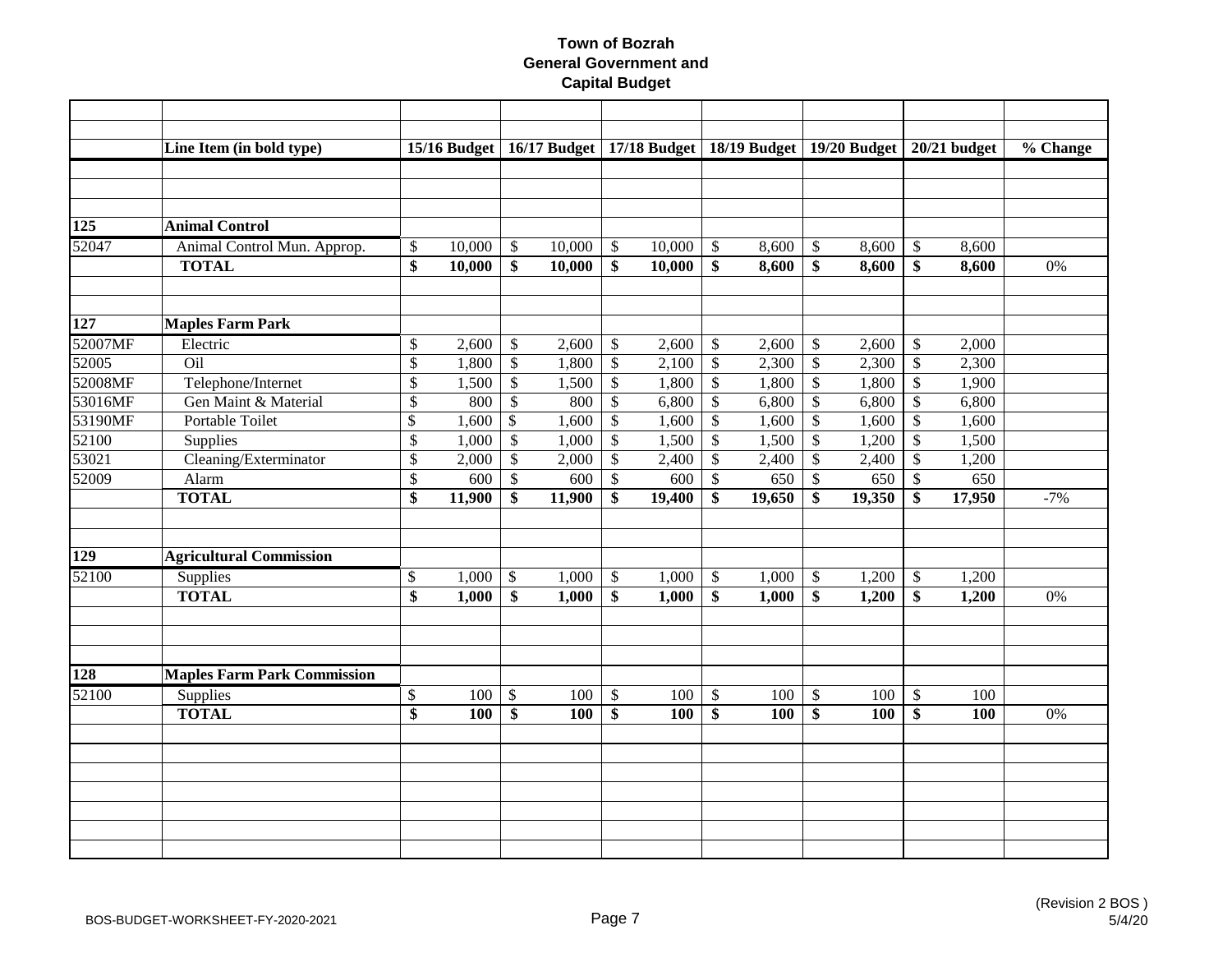|         | Line Item (in bold type)     |                           | $15/16$ Budget |                           |         |              |         |               | 16/17 Budget   17/18 Budget   18/19 Budget   19/20 Budget   20/21 budget |                           |         |                           |         | % Change |
|---------|------------------------------|---------------------------|----------------|---------------------------|---------|--------------|---------|---------------|--------------------------------------------------------------------------|---------------------------|---------|---------------------------|---------|----------|
|         |                              |                           |                |                           |         |              |         |               |                                                                          |                           |         |                           |         |          |
| 130     | <b>General Highway</b>       |                           |                |                           |         |              |         |               |                                                                          |                           |         |                           |         |          |
| 51019   | Salaries                     | $\boldsymbol{\mathsf{S}}$ | 222,000        | \$                        | 226,440 | \$           | 230,968 | \$            | 237,897                                                                  | \$                        | 245,034 | $\mathcal{S}$             | 245,034 |          |
| 51021   | <b>DPW</b> Foreman Stipend   | \$                        |                | $\mathbb{S}$              | 2,600   | $\mathbb{S}$ | 2,600   | $\mathbb{S}$  | 3,900                                                                    | $\mathcal{S}$             | 3,900   | $\mathcal{S}$             | 3,900   |          |
| 51020   | DPW Overtime                 | \$                        | 10,000         | $\mathcal{S}$             | 10,000  | \$           | 10,000  | $\mathcal{S}$ | 10,000                                                                   | $\mathcal{S}$             | 10,000  | $\mathcal{S}$             | 10,000  |          |
| 52080   | <b>Snow Plow Contractor</b>  | \$                        | 1,000          | $\boldsymbol{\mathsf{S}}$ | 1,000   | \$           | 1,000   | $\mathcal{S}$ | 1,000                                                                    | $\mathcal{S}$             | 1,600   | $\boldsymbol{\mathsf{S}}$ | 1,000   |          |
| 51023   | Seasonal Grounds Keepers (2) | \$                        | 3,420          | $\mathcal{S}$             | 7,500   | \$           | 8,500   | $\mathcal{S}$ | 8,500                                                                    | $\mathcal{S}$             | 16,000  | $\mathcal{S}$             | 16,000  |          |
| 53006   | Supplies                     | \$                        | 6,000          | $\mathcal{S}$             | 5,500   | \$           | 5,500   | \$            | 5,500                                                                    | \$                        | 6,500   | $\mathcal{S}$             | 6,500   |          |
| 53081   | Sand                         | \$                        | 15,000         | $\mathcal{S}$             | 13,000  | \$           | 13,000  | \$            | 13,000                                                                   | $\mathcal{S}$             | 13,000  | \$                        | 13,000  |          |
| 53080   | Salt                         | $\overline{\mathcal{S}}$  | 24,000         | \$                        | 20,000  | \$           | 25,000  | \$            | 25,000                                                                   | $\boldsymbol{\mathsf{S}}$ | 25,000  | $\mathcal{S}$             | 25,000  |          |
| 53055   | <b>Catch Basin Cleaning</b>  | $\boldsymbol{\mathsf{S}}$ | 5,000          | \$                        | 7,000   | \$           | 7,000   | $\mathcal{S}$ | 7,000                                                                    | $\boldsymbol{\mathsf{S}}$ | 7,000   | $\mathcal{S}$             | 7,000   |          |
| 53054   | Tree Trimming                | $\boldsymbol{\mathsf{S}}$ | 600            | $\mathbb{S}$              | 2,000   | \$           | 2,000   | \$            | 2,000                                                                    | $\mathcal{S}$             | 25,000  | $\mathcal{S}$             | 30,000  |          |
| 53007   | Signs                        | $\boldsymbol{\mathsf{S}}$ | 400            | \$                        | 600     | $\mathbb{S}$ | 850     | $\mathbb{S}$  | 850                                                                      | $\mathcal{S}$             | 850     | $\mathcal{S}$             | 850     |          |
| 53083   | <b>Verizon Phones</b>        | \$                        | 2,500          | \$                        | 2,500   | \$           | 2,500   | $\mathbb{S}$  | 2,500                                                                    | $\boldsymbol{\mathsf{S}}$ | 2,500   | $\mathcal{S}$             | 2,000   |          |
| 53011   | Main. Veh & Equip            | $\boldsymbol{\mathsf{S}}$ | 17,000         | \$                        | 18,000  | \$           | 18,000  | $\mathbb{S}$  | 20,000                                                                   | $\mathcal{S}$             | 20,000  | $\mathcal{S}$             | 22,000  |          |
| 53082   | <b>Asphalt Patch</b>         | $\boldsymbol{\mathsf{S}}$ | 1,000          | \$                        | 2,000   | \$           | 3,000   | $\mathbb{S}$  | 3,000                                                                    | $\boldsymbol{\mathsf{S}}$ | 4,000   | $\mathcal{S}$             | 4,000   |          |
| 53087   | <b>Uniform Service</b>       | \$                        | 4,000          | \$                        | 4,000   | \$           | 4,000   | <sup>\$</sup> | 4,200                                                                    | $\mathcal{S}$             | 4,500   | $\mathcal{S}$             | 4,500   |          |
|         | <b>TOTAL</b>                 | $\mathbf{\$}$             | 311,920        | \$                        | 322,140 | \$           | 333,918 | \$            | 344,347                                                                  | \$                        | 384,884 | \$                        | 390,784 | 2%       |
|         |                              |                           |                |                           |         |              |         |               |                                                                          |                           |         |                           |         |          |
|         |                              |                           |                |                           |         |              |         |               |                                                                          |                           |         |                           |         |          |
| 134     | <b>DPW</b> Garage            |                           |                |                           |         |              |         |               |                                                                          |                           |         |                           |         |          |
| 52005PW | Fuel                         | \$                        | 3,500          | \$                        | 3,500   | \$           | 3,500   | \$            | 3,500                                                                    | $\mathcal{S}$             | 3,500   | $\mathcal{S}$             | 3,500   |          |
| 52006PW | Water                        | $\mathcal{S}$             | 300            | \$                        | 300     | \$           | 300     | $\mathbb{S}$  | 300                                                                      | $\mathcal{S}$             | 300     | $\mathcal{S}$             | 300     |          |
| 52007PW | Electricity                  | $\boldsymbol{\mathsf{S}}$ | 2,700          | $\$$                      | 2,200   | \$           | 2,200   | \$            | 2,200                                                                    | $\mathcal{S}$             | 3,100   | $\mathcal{S}$             | 3,100   |          |
| 52008PW | Internet/Cable               | \$                        | 1,100          | $\mathbb{S}$              | 1,100   | \$           | 1,100   | $\mathbb{S}$  | 1,100                                                                    | $\mathcal{S}$             | 1,500   | $\mathcal{S}$             | 1,900   |          |
| 53006PW | Supplies                     | \$                        | 600            | \$                        | 600     | \$           | 1,200   | $\mathbb{S}$  | 1,200                                                                    | $\boldsymbol{\mathsf{S}}$ | 1,200   | $\mathcal{S}$             | 1,350   |          |
| 53195   | <b>Furnace Maint</b>         | \$                        | 400            | \$                        | 500     | \$           | 500     | \$            | 500                                                                      | \$                        | 500     | $\mathcal{S}$             | 500     |          |
| 52010PW | <b>Trash Removal</b>         | $\boldsymbol{\mathsf{S}}$ | 600            | \$                        | 600     | \$           | 600     | $\mathbb{S}$  | 600                                                                      | $\mathcal{S}$             | 600     | $\mathcal{S}$             | 720     |          |
|         | <b>TOTAL</b>                 | \$                        | 9,200          | \$                        | 8,800   | \$           | 9,400   | \$            | 9,400                                                                    | \$                        | 10,700  | \$                        | 11,370  | 6%       |
|         |                              |                           |                |                           |         |              |         |               |                                                                          |                           |         |                           |         |          |
| 135     | <b>Town Vehicle Fuel</b>     |                           |                |                           |         |              |         |               |                                                                          |                           |         |                           |         |          |
| 53012   | Tank Test & Serv             | \$                        | 3,500          | \$                        | 3,000   | \$           | 3,000   | \$            | 3,000                                                                    | $\boldsymbol{\mathsf{S}}$ | 3,000   | $\mathcal{S}$             | 3,000   |          |
| 53010   | Gas & Diesel Fuel            | $\mathcal{S}$             | 52,000         | \$                        | 42,000  | \$           | 42,000  | $\mathbb{S}$  | 42,000                                                                   | $\mathcal{S}$             | 42,000  | $\mathcal{S}$             | 42,000  |          |
|         | <b>TOTAL</b>                 | \$                        | 55,500         | \$                        | 45,000  | \$           | 45,000  | \$            | 45,000                                                                   | \$                        | 45,000  | \$                        | 45,000  | 0%       |
|         |                              |                           |                |                           |         |              |         |               |                                                                          |                           |         |                           |         |          |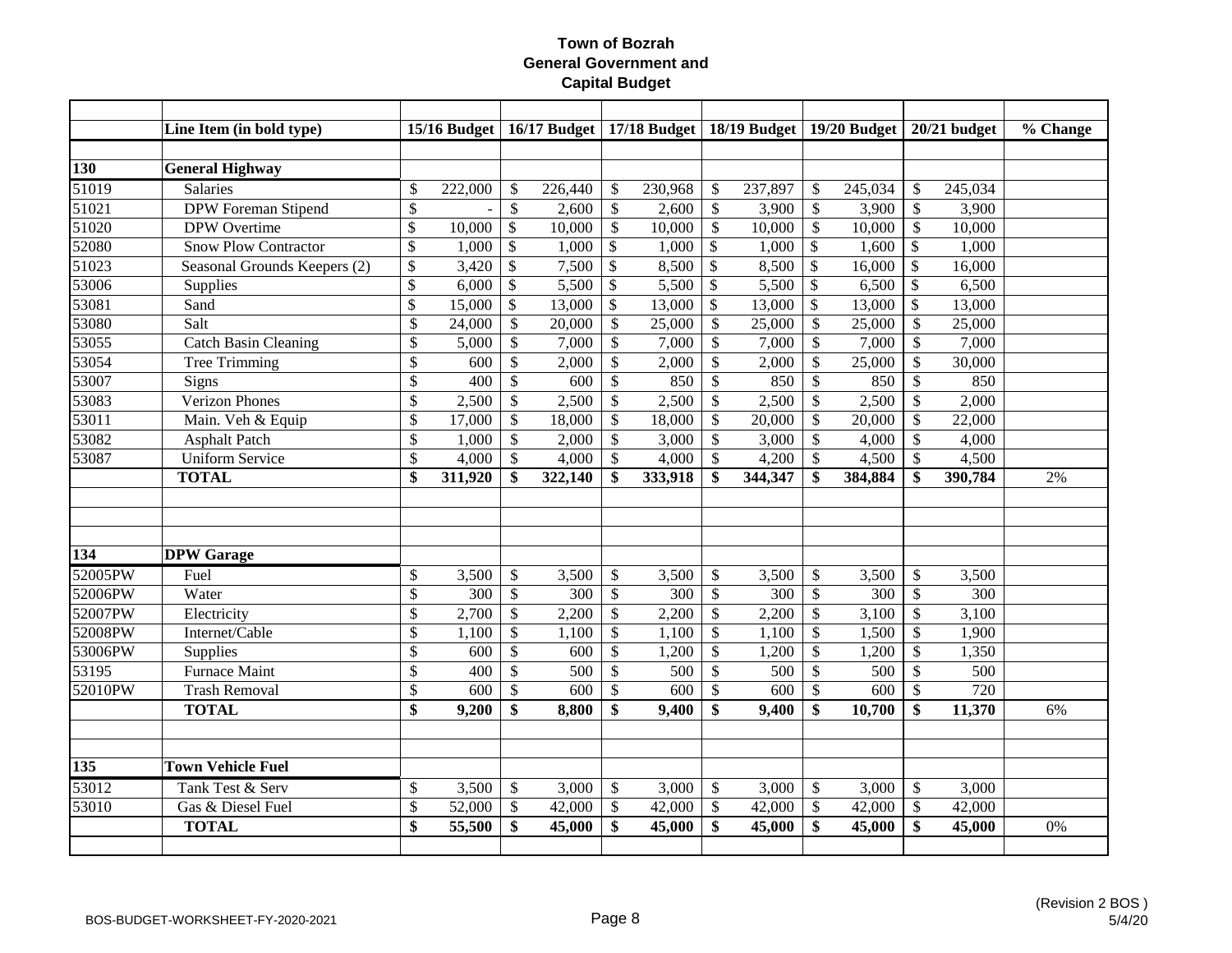|         | Line Item (in bold type)         |                           |        |               |        |                         |        |                           | 15/16 Budget   16/17 Budget   17/18 Budget   18/19 Budget   19/20 Budget   20/21 budget |                           |        |                           |        | % Change |
|---------|----------------------------------|---------------------------|--------|---------------|--------|-------------------------|--------|---------------------------|-----------------------------------------------------------------------------------------|---------------------------|--------|---------------------------|--------|----------|
|         |                                  |                           |        |               |        |                         |        |                           |                                                                                         |                           |        |                           |        |          |
| 136     | <b>Street Lighting</b>           |                           |        |               |        |                         |        |                           |                                                                                         |                           |        |                           |        |          |
| 52042   | <b>Street Lights</b>             | \$                        | 7,500  | $\$\,$        | 7,500  | \$                      | 7,500  | $\sqrt$                   | 7,500                                                                                   | $\mathcal{S}$             | 6,000  | $\mathcal{S}$             | 6,000  |          |
|         | <b>TOTAL</b>                     | $\overline{\$}$           | 7,500  | \$            | 7,500  | $\overline{\mathbf{s}}$ | 7,500  | $\overline{\$}$           | 7,500                                                                                   | \$                        | 6,000  | \$                        | 6,000  | 0%       |
|         |                                  |                           |        |               |        |                         |        |                           |                                                                                         |                           |        |                           |        |          |
| 137     | <b>Transfer Site</b>             |                           |        |               |        |                         |        |                           |                                                                                         |                           |        |                           |        |          |
| 51022   | <b>Attendants</b>                | \$                        | 22,000 | \$            | 22,000 | \$                      | 22,600 | $\mathbb{S}$              | 22,600                                                                                  | \$                        | 23,956 | $\mathcal{S}$             | 23,956 |          |
| 52028   | <b>Equipment Rental</b>          | $\boldsymbol{\mathsf{S}}$ | 5,000  | \$            | 6,600  | $\$$                    | 6,600  | $\mathcal{S}$             | 6,800                                                                                   | $\sqrt{3}$                | 7,000  | $\sqrt$                   | 7,250  |          |
| 52030   | <b>Tipping Fees Trash</b>        | \$                        | 13,200 | \$            | 13,200 | \$                      | 13,200 | $\boldsymbol{\mathsf{S}}$ | 13,200                                                                                  | $\boldsymbol{\mathsf{S}}$ | 13,200 | $\sqrt$                   | 13,500 |          |
| 52029   | <b>Bulky Waste Tip Fees</b>      | \$                        | 10,000 | \$            | 10,000 | \$                      | 14,500 | \$                        | 14,500                                                                                  | $\boldsymbol{\mathsf{S}}$ | 12,500 | $\boldsymbol{\mathsf{S}}$ | 12,750 |          |
| 52032   | <b>Hauling Fees</b>              | $\mathcal{S}$             | 8,000  | \$            | 8,000  | \$                      | 8,500  | \$                        | 8,500                                                                                   | $\boldsymbol{\mathsf{S}}$ | 8,500  | $\mathcal{S}$             | 8,500  |          |
| 52033   | SCRRRA/Safety-Kleen              | $\boldsymbol{\mathsf{S}}$ | 1,200  | $\$\,$        | 1,200  | $\mathbb{S}$            | 1,200  | $\mathcal{S}$             | 1,500                                                                                   | $\mathcal{S}$             | 3,000  | $\mathcal{S}$             | 3,000  |          |
| 53085   | Site Improvements                | \$                        | 2,000  | $\$\,$        | 2,000  | \$                      | 2,000  | $\mathcal{S}$             | 2,000                                                                                   | $\sqrt[6]{\frac{1}{2}}$   | 2,000  | $\boldsymbol{\mathsf{S}}$ | 2,000  |          |
| 53190   | Portable Toilet                  | $\boldsymbol{\mathsf{S}}$ | 900    | $\mathcal{S}$ | 900    | $\mathbb{S}$            | 1,600  | $\mathcal{S}$             | 1,600                                                                                   | $\boldsymbol{\mathsf{S}}$ | 1,600  | $\mathcal{S}$             | 1,600  |          |
| 52007TS | Electricity/Telephone            | $\boldsymbol{\mathsf{S}}$ | 1,200  | \$            | 1,200  | \$                      | 1,200  | \$                        | 1,200                                                                                   | $\boldsymbol{\mathsf{S}}$ | 1,200  | $\boldsymbol{\mathsf{S}}$ | 1,200  |          |
| 53086   | <b>PAYT Bags</b>                 | $\mathcal{S}$             |        | $\mathbb{S}$  |        | $\mathbb{S}$            | 4,900  | $\mathcal{S}$             |                                                                                         | $\mathcal{S}$             |        | $\mathcal{S}$             |        |          |
|         | <b>TOTAL</b>                     | \$                        | 63,500 | \$            | 65,100 | $\mathbf{\$}$           | 76,300 | \$                        | 71,900                                                                                  | \$                        | 72,956 | $\mathbf{\$}$             | 73,756 | $1\%$    |
|         |                                  |                           |        |               |        |                         |        |                           |                                                                                         |                           |        |                           |        |          |
| 147     | Welfare                          |                           |        |               |        |                         |        |                           |                                                                                         |                           |        |                           |        |          |
| 53050   | <b>General Assistance</b>        | $\$$                      | 1,500  | $\$\,$        | 1,000  | \$                      | 1,000  | $\boldsymbol{\mathsf{S}}$ | 1,000                                                                                   | $\boldsymbol{\mathsf{S}}$ | 2,500  | $\boldsymbol{\mathsf{S}}$ | 1,500  |          |
|         | <b>TOTAL</b>                     | $\overline{\mathbf{s}}$   | 1,500  | \$            | 1,000  | $\mathbf{\$}$           | 1,000  | $\boldsymbol{\$}$         | 1,000                                                                                   | \$                        | 2,500  | $\mathbf{\$}$             | 1,500  | $-40%$   |
| 150     | <b>Library</b>                   |                           |        |               |        |                         |        |                           |                                                                                         |                           |        |                           |        |          |
| 53020LB | <b>Library Operating Expense</b> | $\$$                      | 8,000  | \$            | 8,100  | \$                      | 8,300  | $\sqrt[6]{\frac{1}{2}}$   | 8,500                                                                                   | $\boldsymbol{\mathsf{S}}$ | 8,900  | $\boldsymbol{\mathsf{S}}$ | 8,900  |          |
|         | <b>TOTAL</b>                     | \$                        | 8,000  | \$            | 8,100  | \$                      | 8,300  | \$                        | 8,500                                                                                   | \$                        | 8,900  | \$                        | 8,900  | 0%       |
|         |                                  |                           |        |               |        |                         |        |                           |                                                                                         |                           |        |                           |        |          |
|         |                                  |                           |        |               |        |                         |        |                           |                                                                                         |                           |        |                           |        |          |
|         |                                  |                           |        |               |        |                         |        |                           |                                                                                         |                           |        |                           |        |          |
|         |                                  |                           |        |               |        |                         |        |                           |                                                                                         |                           |        |                           |        |          |
|         |                                  |                           |        |               |        |                         |        |                           |                                                                                         |                           |        |                           |        |          |
|         |                                  |                           |        |               |        |                         |        |                           |                                                                                         |                           |        |                           |        |          |
|         |                                  |                           |        |               |        |                         |        |                           |                                                                                         |                           |        |                           |        |          |
|         |                                  |                           |        |               |        |                         |        |                           |                                                                                         |                           |        |                           |        |          |
|         |                                  |                           |        |               |        |                         |        |                           |                                                                                         |                           |        |                           |        |          |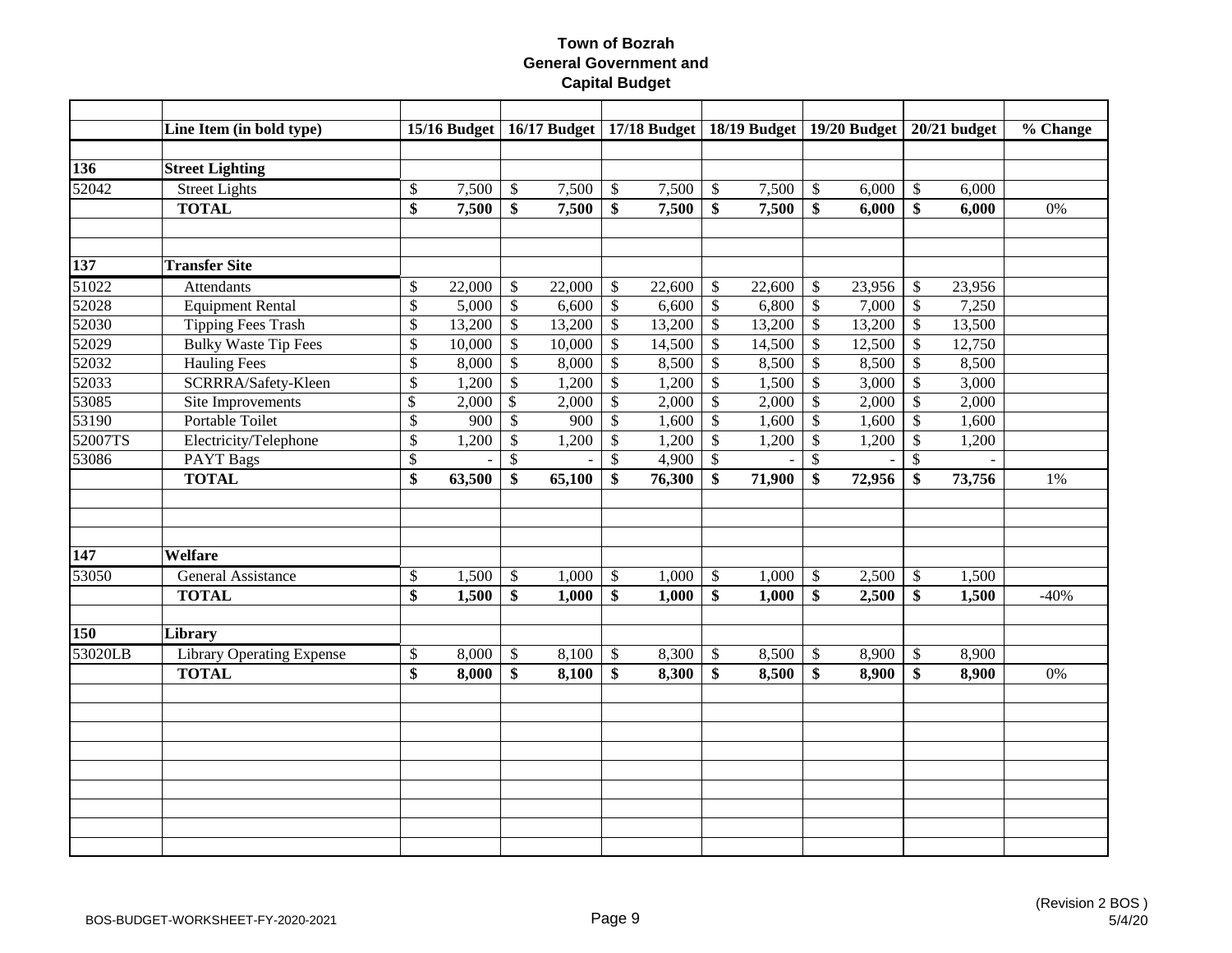|         | Line Item (in bold type)         |                          |                |                           |        |                   | 15/16 Budget   16/17 Budget   17/18 Budget   18/19 Budget   19/20 Budget |                           |        |                           |          |                           | $20/21$ budget | % Change |
|---------|----------------------------------|--------------------------|----------------|---------------------------|--------|-------------------|--------------------------------------------------------------------------|---------------------------|--------|---------------------------|----------|---------------------------|----------------|----------|
|         |                                  |                          |                |                           |        |                   |                                                                          |                           |        |                           |          |                           |                |          |
| 152     | <b>Recreation Commission</b>     |                          |                |                           |        |                   |                                                                          |                           |        |                           |          |                           |                |          |
| 52007RC | Electric                         | \$                       | 360            | \$                        | 360    | \$                | 360                                                                      | $\mathbb{S}$              | 360    | \$                        | 360      | $\mathbb{S}$              | 360            |          |
| 52008RC | Telephone                        | $\overline{\mathcal{S}}$ | $\overline{a}$ | $\overline{\mathcal{S}}$  |        | $\overline{\$}$   |                                                                          | $\mathcal{S}$             |        | $\mathbb{S}$              | $\sim$   | $\mathcal{S}$             |                |          |
| 53015   | <b>Equipment Maintenance</b>     | \$                       | 400            | $\$$                      | 400    | $\$$              | 400                                                                      | $\$\,$                    | 400    | $\boldsymbol{\mathsf{S}}$ | 400      | $\boldsymbol{\mathsf{S}}$ | 400            |          |
| 53016RC | Gen Maint & Material             | \$                       | 2,000          | $\$$                      | 2,000  | $\$$              | 2,000                                                                    | $\$\,$                    | 2,000  | $\boldsymbol{\mathsf{S}}$ | 2,000    | $\boldsymbol{\mathsf{S}}$ | 2,000          |          |
| 53017   | <b>Rec Field Improvements</b>    | \$                       | 2,000          | $\overline{\$}$           | 2,000  | $\,$              | 2,000                                                                    | $\$$                      | 2,000  | $\overline{\$}$           | 2,000    | $\boldsymbol{\mathsf{S}}$ | 2,000          |          |
| 53190RC | Portable Toilet                  | $\overline{\$}$          | 1,020          | $\overline{\$}$           | 1,020  | $\overline{\$}$   | 1,600                                                                    | $\overline{\$}$           | 1,600  | $\overline{\$}$           | 1,600    | $\boldsymbol{\mathsf{S}}$ | 1,600          |          |
| 54052   | <b>BB/SB Supplies &amp; Fees</b> | \$                       | 500            | $\$$                      | 500    | $\overline{\$}$   | 500                                                                      | $\$$                      | 500    | $\overline{\$}$           | 500      | $\overline{\$}$           | 500            |          |
| 54053   | LL/SB Insurance                  | $\overline{\$}$          | 1,000          | $\overline{\$}$           | 1,000  | $\overline{\$}$   | 1,000                                                                    | $\$$                      | 1,000  | $\overline{\$}$           | 1,000    | $\overline{\mathcal{S}}$  | 1,000          |          |
| 54054   | <b>BB/SB</b> Uniforms            | \$                       | 1,000          | $\mathbb{S}$              | 1,000  | \$                | 1,000                                                                    | $\mathbb{S}$              | 1,000  | $\boldsymbol{\mathsf{S}}$ | 1,000    | $\mathcal{S}$             | 1,000          |          |
| 54055   | Basketball Fee & Supp            | $\overline{\$}$          | 400            | $\$$                      | 400    | $\$$              | 400                                                                      | $\mathbb{S}$              | 400    | $\boldsymbol{\mathsf{S}}$ | 400      | $\boldsymbol{\mathsf{S}}$ | 400            |          |
| 54056   | Soccer                           | \$                       | 300            | $\$$                      | 300    | \$                | 300                                                                      | $\mathcal{S}$             | 300    | $\mathcal{S}$             | 300      | $\mathcal{S}$             | 300            |          |
| 54057   | Storytime                        | $\overline{\$}$          |                | $\overline{\mathcal{L}}$  |        | $\overline{\$}$   |                                                                          | $\boldsymbol{\mathsf{S}}$ |        |                           |          |                           |                |          |
| 54058   | Misc & New Activies              | $\overline{\$}$          | 1,000          | $\overline{\mathcal{L}}$  | 1,000  | $\$$              | 1,000                                                                    | $\$\,$                    | 1,000  | $\mathbb{S}$              | 1,000    | $\$\,$                    | 1,000          |          |
| 52010RC | <b>Trash Pick-up Fees</b>        | $\overline{\mathcal{S}}$ | 600            | $\mathbb{S}$              | 600    | $\boldsymbol{\$}$ | 600                                                                      | $\$\,$                    | 600    | $\sqrt[6]{3}$             | 600      | $\sqrt$                   | 720            |          |
| 54161   | <b>Summer Program</b>            | \$                       | 3,000          | $\$$                      | 3,000  | \$                | 3,000                                                                    | $\$$                      | 3,000  | $\boldsymbol{\mathsf{S}}$ | 7,100    | $\boldsymbol{\mathsf{S}}$ | 7,100          |          |
| 54163   | School Activities                | $\mathbb{S}$             | 500            | $\boldsymbol{\mathsf{S}}$ | 500    | $\$$              | 500                                                                      | $\$$                      | 500    | $\boldsymbol{\mathsf{S}}$ | 500      | $\boldsymbol{\mathsf{S}}$ | 500            |          |
| 54164   | Umpires                          |                          |                | $\mathbb{S}$              | 1,000  | $\$$              | 1,000                                                                    | $\mathbb{S}$              | 1,000  | $\boldsymbol{\mathsf{S}}$ | 1,000    | $\$\,$                    | 1,000          |          |
| 54165   | Ice Rink Development             |                          |                | $\mathbb{S}$              | 2,000  | \$                | 2,000                                                                    | $\mathcal{S}$             |        | $\overline{\$}$           | $\equiv$ | $\mathcal{S}$             |                |          |
|         | <b>TOTAL</b>                     | \$                       | 14,080         | \$                        | 17,080 | \$                | 17,660                                                                   | \$                        | 15,660 | \$                        | 19,760   | \$                        | 19,880         | 1%       |
|         |                                  |                          |                |                           |        |                   |                                                                          |                           |        |                           |          |                           |                |          |
|         |                                  |                          |                |                           |        |                   |                                                                          |                           |        |                           |          |                           |                |          |
|         |                                  |                          |                |                           |        |                   |                                                                          |                           |        |                           |          |                           |                |          |
|         |                                  |                          |                |                           |        |                   |                                                                          |                           |        |                           |          |                           |                |          |
|         |                                  |                          |                |                           |        |                   |                                                                          |                           |        |                           |          |                           |                |          |
|         |                                  |                          |                |                           |        |                   |                                                                          |                           |        |                           |          |                           |                |          |
|         |                                  |                          |                |                           |        |                   |                                                                          |                           |        |                           |          |                           |                |          |
|         |                                  |                          |                |                           |        |                   |                                                                          |                           |        |                           |          |                           |                |          |
|         |                                  |                          |                |                           |        |                   |                                                                          |                           |        |                           |          |                           |                |          |
|         |                                  |                          |                |                           |        |                   |                                                                          |                           |        |                           |          |                           |                |          |
|         |                                  |                          |                |                           |        |                   |                                                                          |                           |        |                           |          |                           |                |          |
|         |                                  |                          |                |                           |        |                   |                                                                          |                           |        |                           |          |                           |                |          |
|         |                                  |                          |                |                           |        |                   |                                                                          |                           |        |                           |          |                           |                |          |
|         |                                  |                          |                |                           |        |                   |                                                                          |                           |        |                           |          |                           |                |          |
|         |                                  |                          |                |                           |        |                   |                                                                          |                           |        |                           |          |                           |                |          |
|         |                                  |                          |                |                           |        |                   |                                                                          |                           |        |                           |          |                           |                |          |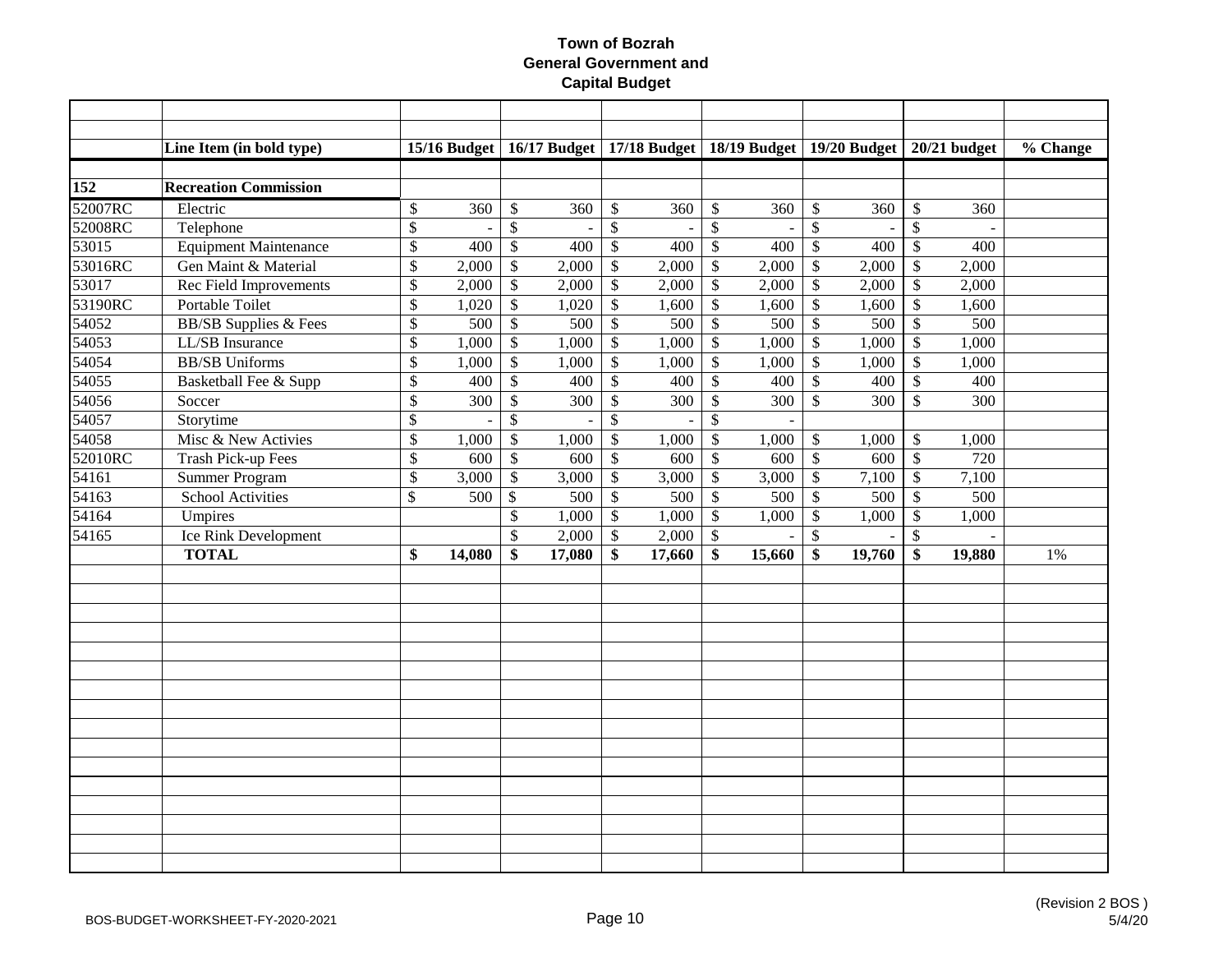|                  | Line Item (in bold type)       |                          | $15/16$ Budget |                          |        |                          | 16/17 Budget   17/18 Budget   18/19 Budget   19/20 Budget   20/21 budget |                           |        |                           |        |                           |                  | $\sqrt[6]{6}$ Change |
|------------------|--------------------------------|--------------------------|----------------|--------------------------|--------|--------------------------|--------------------------------------------------------------------------|---------------------------|--------|---------------------------|--------|---------------------------|------------------|----------------------|
|                  |                                |                          |                |                          |        |                          |                                                                          |                           |        |                           |        |                           |                  |                      |
| 154              | <b>Senior Citizens</b>         |                          |                |                          |        |                          |                                                                          |                           |        |                           |        |                           |                  |                      |
| 51040            | Senior Cordinator Salary       | \$                       | $\sim$         | \$                       | 2,000  | \$                       | 3,500                                                                    | $\mathcal{S}$             | 3,605  | $\mathcal{S}$             | 3,713  | $\mathcal{S}$             | 3,713            |                      |
| 51041            | Meals Progran Co-ord Salary    | \$                       | 2,935          | \$                       | 3,000  | \$                       | 2,000                                                                    | $\boldsymbol{\mathsf{S}}$ | 2,060  | $\boldsymbol{\mathsf{S}}$ | 2,122  | $\boldsymbol{\mathsf{S}}$ | 2,122            |                      |
| 51044            | Municipal Agent Salary         | \$                       | 3,565          | \$                       | 3,636  | \$                       | 3,745                                                                    | \$                        | 3,857  | $\boldsymbol{\mathsf{S}}$ | 3,300  | $\mathcal{S}$             | 3,300            |                      |
| 51054            | Training                       | \$                       | 100            | $\$$                     | 100    | $\$$                     | 100                                                                      | $\mathcal{S}$             | 100    | $\sqrt{3}$                | 100    | $\mathcal{S}$             | 100              |                      |
| 52005SC          | Fuel Oil                       | \$                       | 2,300          | $\$$                     | 2,300  | $\$$                     | 3,500                                                                    | $\mathcal{S}$             | 3,500  | $\sqrt{3}$                | 3,000  | $\mathcal{S}$             | 3,000            |                      |
| 52007SC          | Electricity                    | \$                       | 2,500          | \$                       | 2,300  | $\$$                     | 2,300                                                                    | \$                        | 2,300  | $\boldsymbol{\mathsf{S}}$ | 2,500  | $\boldsymbol{\mathsf{S}}$ | 2,500            |                      |
| 52008SC          | Telephone/cable/internet       | \$                       | 1,600          | \$                       | 1,600  | $\mathbb{S}$             | 2,100                                                                    | $\mathcal{S}$             | 2,100  | $\boldsymbol{\mathsf{S}}$ | 2,500  | $\mathcal{S}$             | 2,500            |                      |
| 52010SC          | Trash pick up                  | \$                       |                | $\mathcal{S}$            |        | \$                       |                                                                          | $\mathcal{S}$             |        | $\boldsymbol{\mathsf{S}}$ |        | $\mathcal{S}$             |                  |                      |
| 52072            | <b>ECTC</b> Transportation     | $\overline{\$}$          | 14,000         | \$                       | 15,000 | $\mathbb{S}$             | 15,000                                                                   | $\boldsymbol{\mathsf{S}}$ | 15,000 | $\boldsymbol{\mathsf{S}}$ | 15,000 | $\mathcal{S}$             | 15,000           |                      |
| 52100SC          | Supplies                       | \$                       | 500            | \$                       | 700    | \$                       | 700                                                                      | $\boldsymbol{\mathsf{S}}$ | 700    | $\boldsymbol{\mathsf{S}}$ | 700    | $\mathcal{S}$             | 700              |                      |
| 52105SC          | Mileage                        | \$                       | 100            | \$                       |        | \$                       |                                                                          | $\mathcal{S}$             |        | $\mathcal{S}$             |        | $\mathcal{S}$             |                  |                      |
| 53016SC          | <b>General Maintenance</b>     | \$                       | 500            | $\overline{\mathcal{S}}$ | 300    | $\overline{\mathcal{S}}$ | 300                                                                      | $\mathcal{S}$             | 300    | $\sqrt{3}$                | 300    | $\mathcal{S}$             | 300              |                      |
| 53021SC          | <b>Custodial Service</b>       | $\overline{\mathcal{S}}$ | 1,950          | $\overline{\mathcal{S}}$ | 1,950  | $\mathbb{S}$             | 1,950                                                                    | $\boldsymbol{\mathsf{S}}$ | 1,950  | $\mathcal{S}$             | 1,950  | $\mathcal{S}$             | 1,950            |                      |
|                  | <b>TOTAL</b>                   | \$                       | 30,050         | \$                       | 32,886 | \$                       | 35,195                                                                   | \$                        | 35,472 | \$                        | 35,185 | \$                        | 35,185           | 0%                   |
|                  |                                |                          |                |                          |        |                          |                                                                          |                           |        |                           |        |                           |                  |                      |
| $\overline{196}$ | <b>Paychex</b>                 |                          |                |                          |        |                          |                                                                          |                           |        |                           |        |                           |                  |                      |
| 6560             | <b>Payroll Service</b>         | \$                       | 5,000          | $\mathcal{S}$            | 5,000  | \$                       | 5,000                                                                    | $\mathcal{S}$             | 5,000  | $\boldsymbol{\mathsf{S}}$ | 7,800  | $\mathcal{S}$             | 7,800            |                      |
|                  | Human Resource Service         |                          |                | \$                       | 12,000 | \$                       | 12,000                                                                   | $\mathcal{S}$             | 12,000 | $\mathcal{S}$             | 2,500  | $\mathcal{S}$             | 2,500            |                      |
|                  | <b>TOTAL</b>                   | \$                       | 5,000          | \$                       | 17,000 | \$                       | 17,000                                                                   | \$                        | 17,000 | \$                        | 10,300 | \$                        | 10,300           | 0%                   |
|                  |                                |                          |                |                          |        |                          |                                                                          |                           |        |                           |        |                           |                  |                      |
|                  |                                |                          |                |                          |        |                          |                                                                          |                           |        |                           |        |                           |                  |                      |
| 161              | <b>Political Subdivisions</b>  |                          |                |                          |        |                          |                                                                          |                           |        |                           |        |                           |                  |                      |
| 52200            | <b>Gardner Lake Authority</b>  | \$                       | 1,400          | $\mathcal{S}$            | 1,400  | \$                       | 1,400                                                                    | $\mathcal{S}$             | 1,400  | $\mathcal{S}$             | 2,400  | $\mathcal{S}$             | 2,500            |                      |
| 52201            | <b>TVCCA</b>                   | \$                       | 1,200          | $\mathbb{S}$             | 1,200  | $\$$                     | 1,200                                                                    | $\mathcal{S}$             | 1,200  | $\boldsymbol{\mathsf{S}}$ | 1,200  | $\mathcal{S}$             | 1,200            |                      |
| 52202            | SE Council of Governments      | \$                       | 1,445          | $\mathbb{S}$             | 1,445  | $\$$                     | 1,445                                                                    | $\mathcal{S}$             | 1,445  | $\boldsymbol{\mathsf{S}}$ | 1,445  | $\boldsymbol{\mathsf{S}}$ | 1,445            |                      |
| 52209            | <b>CCM</b>                     | \$                       | 1,650          | \$                       | 1,650  | \$                       | 1,650                                                                    | \$                        | 1,650  | $\boldsymbol{\mathsf{S}}$ | 1,650  | $\boldsymbol{\mathsf{S}}$ | 1,650            |                      |
| 52210            | CT Council of Sm.Towns COST    | \$                       | 725            | \$                       | 725    | \$                       | 725                                                                      | \$                        | 725    | $\boldsymbol{\mathsf{S}}$ | 725    | $\mathcal{S}$             | 725              |                      |
| 52211            | <b>SECTER</b>                  | \$                       | 930            | \$                       | 930    | \$                       | 930                                                                      | $\boldsymbol{\mathsf{S}}$ | 930    | $\mathcal{S}$             | 930    | $\mathcal{S}$             | 930              |                      |
|                  | <b>Gr Norwich Chamber Comm</b> | $\overline{\$}$          |                | $\overline{\mathcal{S}}$ |        | $\overline{\mathcal{S}}$ |                                                                          | $\mathcal{S}$             |        | $\mathcal{S}$             | 250    | $\mathcal{S}$             | $\overline{250}$ |                      |
|                  | <b>TOTAL</b>                   | \$                       | 7,350          | \$                       | 7,350  | \$                       | 7,350                                                                    | \$                        | 7,350  | \$                        | 8,600  | \$                        | 8,700            | 1%                   |
|                  |                                |                          |                |                          |        |                          |                                                                          |                           |        |                           |        |                           |                  |                      |
|                  |                                |                          |                |                          |        |                          |                                                                          |                           |        |                           |        |                           |                  |                      |
|                  |                                |                          |                |                          |        |                          |                                                                          |                           |        |                           |        |                           |                  |                      |
|                  |                                |                          |                |                          |        |                          |                                                                          |                           |        |                           |        |                           |                  |                      |
|                  |                                |                          |                |                          |        |                          |                                                                          |                           |        |                           |        |                           |                  |                      |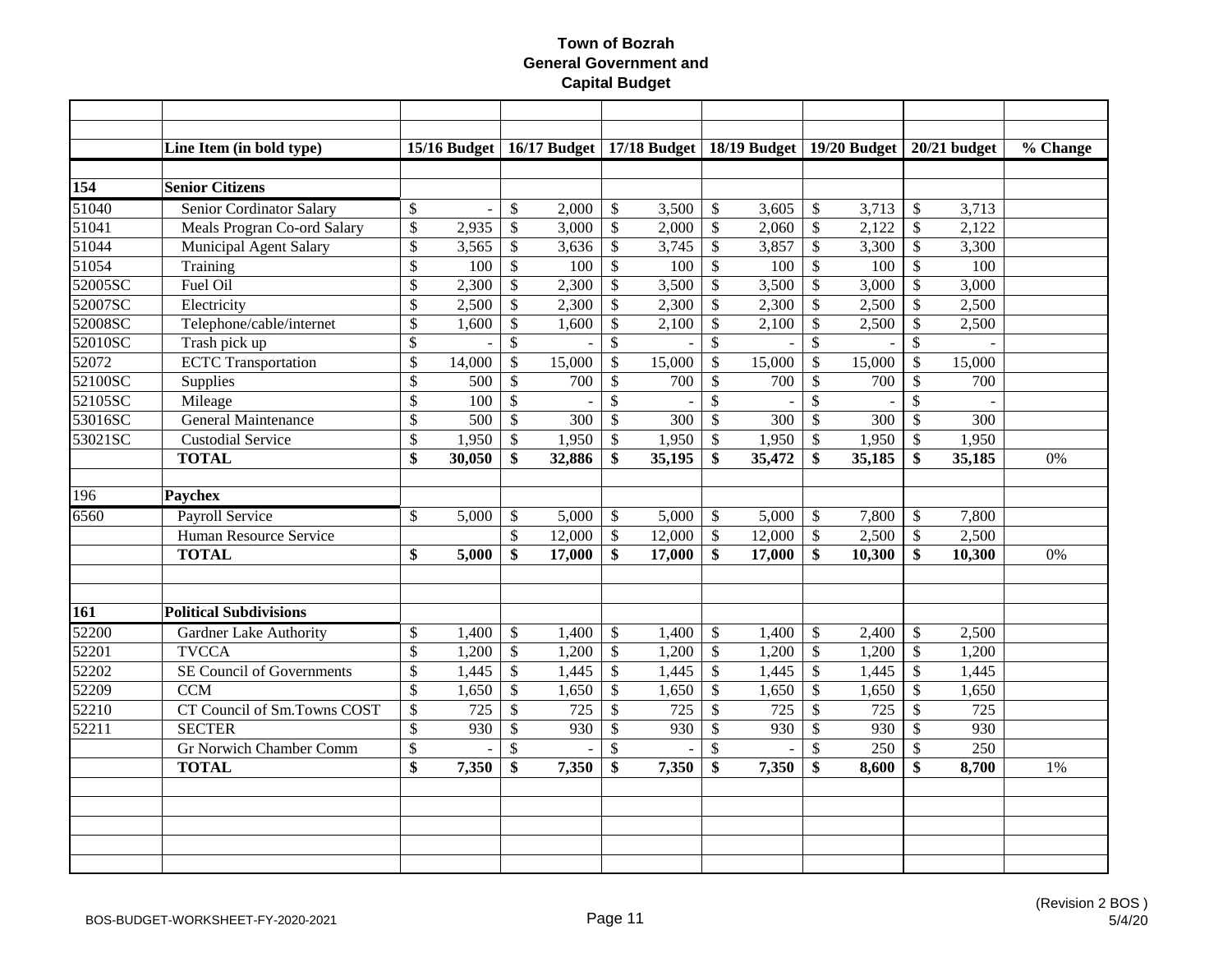|       | Line Item (in bold type)                |               | $15/16$ Budget |                           |                |                           |                          |                           | 16/17 Budget   17/18 Budget   18/19 Budget   19/20 Budget |                           |         |                 | $20/21$ budget | % Change |
|-------|-----------------------------------------|---------------|----------------|---------------------------|----------------|---------------------------|--------------------------|---------------------------|-----------------------------------------------------------|---------------------------|---------|-----------------|----------------|----------|
|       |                                         |               |                |                           |                |                           |                          |                           |                                                           |                           |         |                 |                |          |
| 190   | <b>Gen Gov Capital Projects</b>         |               |                |                           |                |                           |                          |                           |                                                           |                           |         |                 |                |          |
| 52081 | <b>Overlay Town Road</b>                | \$            | 165,000        | $\boldsymbol{\mathsf{S}}$ | 165,000        | $\mathcal{S}$             | 20,000                   | $\mathcal{S}$             | 165,000                                                   | $\mathcal{S}$             | 165,000 | \$              | 165,000        |          |
| 52083 | <b>Drainage Projects</b>                | \$            | 7,000          | $\mathbb{S}$              | 20,000         | $\boldsymbol{\mathsf{S}}$ | 20,000                   | $\mathcal{S}$             | 15,000                                                    | \$                        | 15,000  | \$              | 15,000         |          |
| 53088 | <b>Renovation Bonds Principle</b>       | \$            | 320,000        | $\mathcal{S}$             | 320,000        | $\sqrt[6]{\frac{1}{2}}$   | 320,000                  | $\mathcal{S}$             | 320,000                                                   | \$                        | 320,000 | $\mathcal{S}$   | 320,000        |          |
| 53089 | <b>Renovation Bonds Interest</b>        | \$            | 125,580        | $\mathcal{S}$             | 112,700        | $\boldsymbol{\mathsf{S}}$ | 99,820                   | $\mathcal{S}$             | 86,940                                                    | \$                        | 74,060  | $\mathcal{S}$   | 61,180         |          |
| 52090 | <b>Utilities Payment Principle</b>      |               |                |                           |                |                           |                          |                           |                                                           |                           |         | \$              | 85,000         |          |
| 52091 | <b>Utilities Payment Interest</b>       |               |                |                           |                |                           |                          |                           |                                                           | \$                        | 31,163  | $\mathcal{S}$   | 54,740         |          |
| 54060 | Fire Dept Capital Equipment             | \$            | 18,000         | \$                        | 63,500         | \$                        | ÷,                       | $\mathcal{S}$             | 142,934                                                   | \$                        | 10,000  | $\mathcal{S}$   | 25,000         |          |
| 54062 | <b>Used Plow Trucks-2017</b>            |               |                | \$                        | 50,000         | $\sqrt{\ }$               | $\sim$                   | $\mathcal{S}$             |                                                           | \$                        |         |                 |                |          |
| 54067 | Town Wide Guide Rail                    | \$            | 15,000         | \$                        | 10,000         | \$                        | 10,000                   | $\mathcal{S}$             | 15,000                                                    | \$                        | 20,000  | \$              | 15,000         |          |
| 54069 | <b>School Emergency Generator</b>       | \$            | 2,500          | $\$$                      | 10,800         | $\boldsymbol{\mathsf{S}}$ | 2,500                    | $\boldsymbol{\mathsf{S}}$ | 2,498                                                     | \$                        | 2,500   | \$              | 2,500          |          |
| 54065 | <b>DPW</b> Equipment                    | $\$\,$        | 30,000         | $\boldsymbol{\mathsf{S}}$ | 25,000         | \$                        | 35,000                   | $\mathcal{S}$             | 125,000                                                   | \$                        | 35,000  | $\mathcal{S}$   | 10,000         |          |
| 55003 | Farm Land Preservation Fund             | $\mathcal{S}$ | 1              | $\mathbb{S}$              | 1              | $\mathcal{S}$             |                          | $\mathcal{S}$             |                                                           | $\mathcal{S}$             |         | $\mathcal{S}$   | 1              |          |
| 55006 | Repairs Senior Center                   | \$            | 15,000         | $\mathcal{S}$             | 7,500          | $\mathcal{S}$             | 2,500                    | $\mathcal{S}$             | 2,500                                                     | $\boldsymbol{\mathsf{S}}$ | 8,500   | $\mathcal{S}$   |                |          |
| 55007 | Sewer Project/EIE                       | \$            | 24,000         | $\mathcal{S}$             |                | $\mathcal{S}$             |                          | $\mathcal{S}$             |                                                           | \$                        | 100,000 | $\mathcal{S}$   | 40,000         |          |
| 55009 | <b>IT Capital</b>                       | $\mathcal{S}$ | 10,000         | $\mathcal{S}$             | 10,000         | $\mathcal{S}$             | 25,000                   | $\mathcal{S}$             | 15,000                                                    | $\boldsymbol{\mathsf{S}}$ | 15,000  | $\mathcal{S}$   | 5,000          |          |
| 55010 | RFP Des/Engr Soccer Field               | \$            | 9,500          | $\mathcal{S}$             | 5,000          | $\mathcal{S}$             | 5,000                    | $\mathcal{S}$             |                                                           | $\mathcal{S}$             |         |                 |                |          |
| 55017 | DPW Pole Barn/Dog Pound Renov           |               |                |                           |                |                           |                          | $\mathcal{S}$             |                                                           | $\mathcal{S}$             | 35,000  | $\mathcal{S}$   | $\overline{a}$ |          |
| 55012 | Rt. 82 Water Design-Village SWalk       |               |                | \$                        | 60,000         | \$                        | 20,000                   | $\mathcal{S}$             | 35,000                                                    | \$                        |         |                 |                |          |
| 55013 | <b>Transfer Site Repairs</b>            |               |                |                           |                | \$                        | $\overline{\phantom{a}}$ | $\mathcal{S}$             |                                                           | \$                        |         | \$              | $\overline{a}$ |          |
| 55014 | <b>STEAP Pass Through</b>               |               |                |                           |                |                           |                          | $\mathcal{S}$             | 250,000                                                   | $\mathcal{S}$             |         |                 |                |          |
| 55015 | <b>Diesel Emission Grant</b>            |               |                |                           |                |                           |                          | $\mathcal{S}$             | 221,328                                                   | \$                        |         |                 |                |          |
| 55016 | DPW Truck Finance (Freightliner)        |               |                |                           |                |                           |                          |                           |                                                           | \$                        | 30,925  | \$              | 30,925         |          |
|       |                                         |               |                |                           |                |                           |                          |                           |                                                           |                           |         |                 |                |          |
|       | <b>TOTAL</b>                            | \$            | 741,581        | \$                        | 859,501        | \$                        | 559,821                  |                           | \$1,396,201                                               | \$                        | 862,149 | \$              | 829,346        | $-4%$    |
|       |                                         |               |                |                           |                |                           |                          |                           |                                                           |                           |         |                 |                |          |
|       |                                         |               |                |                           |                |                           |                          |                           |                                                           |                           |         |                 |                |          |
|       |                                         |               |                |                           |                |                           |                          |                           |                                                           |                           |         |                 |                |          |
|       |                                         |               |                |                           |                |                           |                          |                           |                                                           |                           |         |                 |                |          |
| 195   | <b>BD</b> of <b>ED</b> Capital Projects |               |                |                           |                |                           |                          |                           |                                                           |                           |         |                 |                |          |
| 56004 | Roof Replacement Project                |               |                |                           |                |                           |                          | \$.                       | 1,450,000                                                 | $\mathbb{S}$              |         |                 |                |          |
| 56119 | <b>UST</b> replacement                  |               |                |                           |                |                           |                          |                           |                                                           | $\overline{\$}$           | 5,500   | $\overline{\$}$ | $\blacksquare$ |          |
|       | <b>TOTAL</b>                            | \$            |                | \$                        | $\blacksquare$ | \$                        | $\blacksquare$           |                           | \$1,450,000                                               | \$                        | 5,500   | \$              | $\blacksquare$ |          |
|       |                                         |               |                |                           |                |                           |                          |                           |                                                           |                           |         |                 |                |          |
|       |                                         |               |                |                           |                |                           |                          |                           |                                                           |                           |         |                 |                |          |
|       |                                         |               |                |                           |                |                           |                          |                           |                                                           |                           |         |                 |                |          |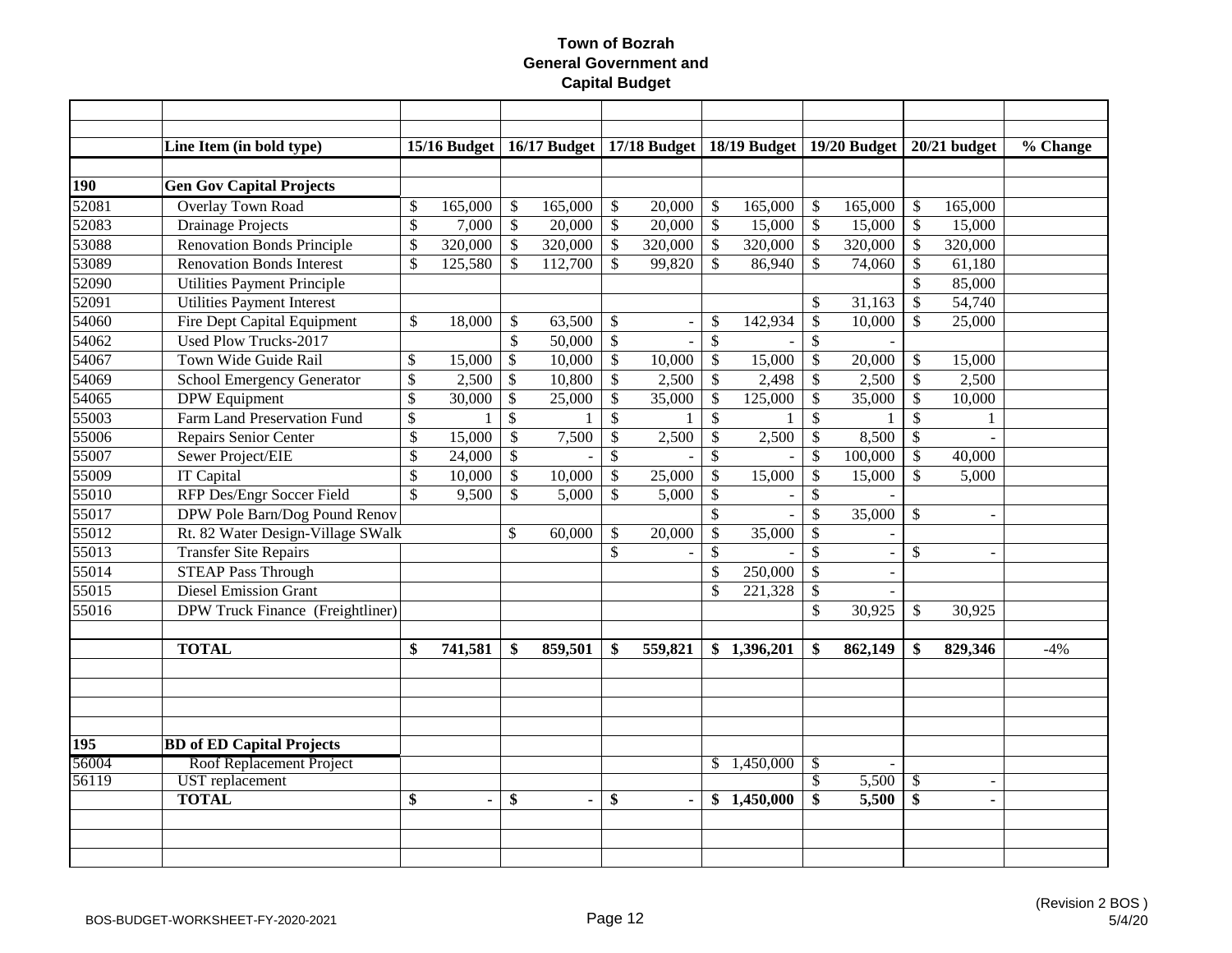| Line Item (in bold type)      |           | 15/16 Budget   16/17 Budget   17/18 Budget   18/19 Budget   19/20 Budget |           |                  |           | $20/21$ budget | % Change |
|-------------------------------|-----------|--------------------------------------------------------------------------|-----------|------------------|-----------|----------------|----------|
|                               |           |                                                                          |           |                  |           |                |          |
| <i>TOTAL CAPITAL</i>          | 741,581   | 859,501                                                                  | 559,821   | 2,846,201<br>-SS | 867,649   | 829,346        | $-5\%$   |
| <b>TOTAL GENERAL GOV.</b>     | 1,522,821 | 1,511,396                                                                | 1.586.561 | 1,607,926<br>SS. | 1,722,654 | 1,758,456      | 2%       |
| <b>TOTAL GENERAL COMBINED</b> | 2,264,402 | 2,370,897                                                                | 2,146,382 | 4.454.127        | 2,590,303 | 2.587.802      | 0%       |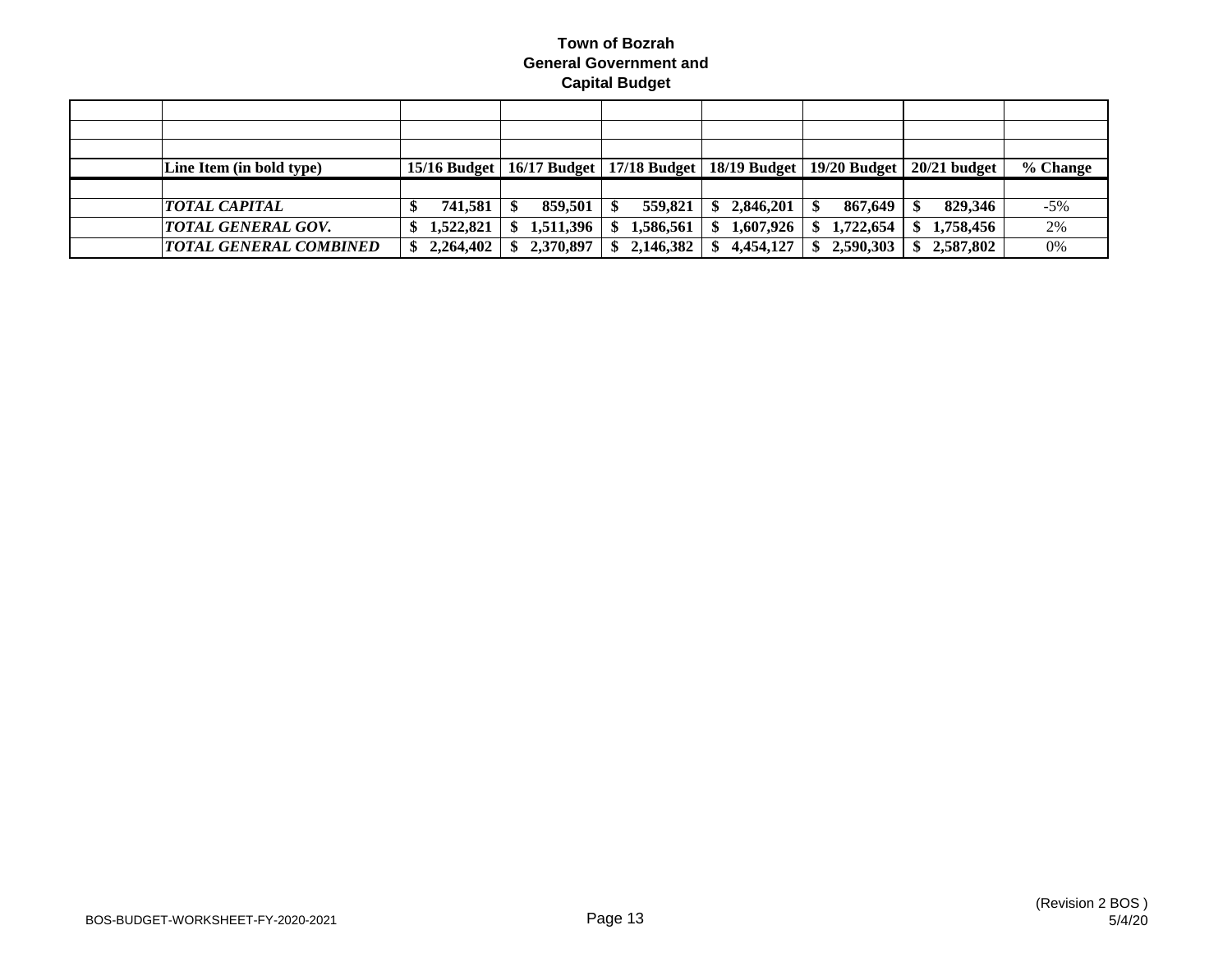| FY 19/20                                  |                                                                                                                                                                  | FY 20/21        | FY 21/22        | FY 22/23        | FY 23/24        | FY 24/25        | FY 25/26        |
|-------------------------------------------|------------------------------------------------------------------------------------------------------------------------------------------------------------------|-----------------|-----------------|-----------------|-----------------|-----------------|-----------------|
| 27.50                                     | Estimated mill rate                                                                                                                                              | 27.50           | 28.00           | 28.50           | 29.00           | 29.50           | 30.00           |
| \$1,352,057                               | Actual Fund Balance July 1, 2019                                                                                                                                 | \$910,301       | \$700,837       | \$645,503       | \$619,122       | \$621,587       | \$652,771       |
|                                           | 2019/20 effect @ 27.5 mills                                                                                                                                      | $-$ \$441,756   |                 |                 |                 |                 |                 |
| \$770,265                                 | Planned Fund Balance July 1, 2020                                                                                                                                | \$445,584       | \$700,837       | \$645,503       | \$619,122       | \$621,587       | \$652,771       |
| $-$1,795,610$                             | 2019/20 BOS requested                                                                                                                                            | $-$1,764,206$   | $-$1,799,490$   | $-$1,835,480$   | $-$ \$1,872,190 | $-$1,909,633$   | $-$1,947,826$   |
| $-$ \$5,941,161                           | 2019/20 BOE requested                                                                                                                                            | $-$ \$6,237,013 | $-$ \$6,361,753 | $-$ \$6,488,988 | $-$ \$6,618,768 | $-$ \$6,751,143 | $-$ \$6,886,166 |
| $-$ \$822,149                             | 2019/20 Capital requested                                                                                                                                        | $-$ \$829,346   | $-$ \$829,346   | $-$ \$829,346   | $-$ \$829,346   | -\$829,346      | $-$ \$829,346   |
| \$2,213,390                               | 2019/20 estimated income                                                                                                                                         | \$2,113,633     | \$2,080,508     | \$2,080,508     | \$2,080,508     | \$2,080,508     | \$2,080,508     |
| \$6,052,975                               | Property tax revenue at estimated mill rate                                                                                                                      | \$6,665,685     | \$6,854,748     | \$7,046,925     | \$7,242,261     | \$7,440,799     | \$7,642,583     |
|                                           | Budget impact (under/over)                                                                                                                                       | \$185,000       |                 |                 |                 |                 |                 |
| \$100,000                                 | <b>Additional revenue</b>                                                                                                                                        | \$127,000       |                 |                 |                 |                 |                 |
| $-$ \$141,000                             | 2019/20 additional approps                                                                                                                                       | $-$ \$5,500     |                 |                 |                 |                 |                 |
| \$436,710                                 | <b>Expected Fund Balance July 1, 2021</b>                                                                                                                        | \$700,837       | \$645,503       | \$619,122       | \$621,587       | \$652,771       | \$712,525       |
| $-$ \$292,555                             | revenue excess (shortfall)                                                                                                                                       | $-$ \$51,247    | $-$ \$55,334    | $-$ \$26,381    | \$2,466         | \$31,184        | \$59,753        |
| 5.10%                                     | reserve %                                                                                                                                                        | 7.94%           | 7.18%           | 6.76%           | 6.67%           | 6.88%           | 7.37%           |
| \$8,558,920                               | total budget                                                                                                                                                     | \$8,830,565     | \$8,990,589     | \$9,153,814     | \$9,320,304     | \$9,490,123     | \$9,663,338     |
| $-$ \$292,555                             | General fund augment                                                                                                                                             | $-$ \$51,247    |                 |                 |                 |                 |                 |
| $\mathbb{S}^-$<br>226,915,000.00<br>notes | <b>Grand List total</b>                                                                                                                                          | \$249,885,080   | \$252,383,931   | \$254,907,770   | \$257,456,848   | \$260,031,416   | \$262,631,730   |
|                                           | 1 mill is \$243,000 at a collection rate of 97% (\$61K per 1/4 mill)<br>1/2 mill change is 1.8% change in taxes                                                  |                 |                 |                 |                 |                 |                 |
|                                           | Future fiscal years project 2% increases in BOE/BOE budgets, No increases in the capital budget, 1% increases in the grand list, and .5 mill increases each year |                 |                 |                 |                 |                 |                 |

Grand list trend (in millions) 2012 \$215,725 - 2013 \$218,581 - 2014 \$220,073 - 2015 \$222,024 - 2016 \$222,071 - 2017 \$224,787 - 2018 \$226,915 - **2019 \$249,885,080**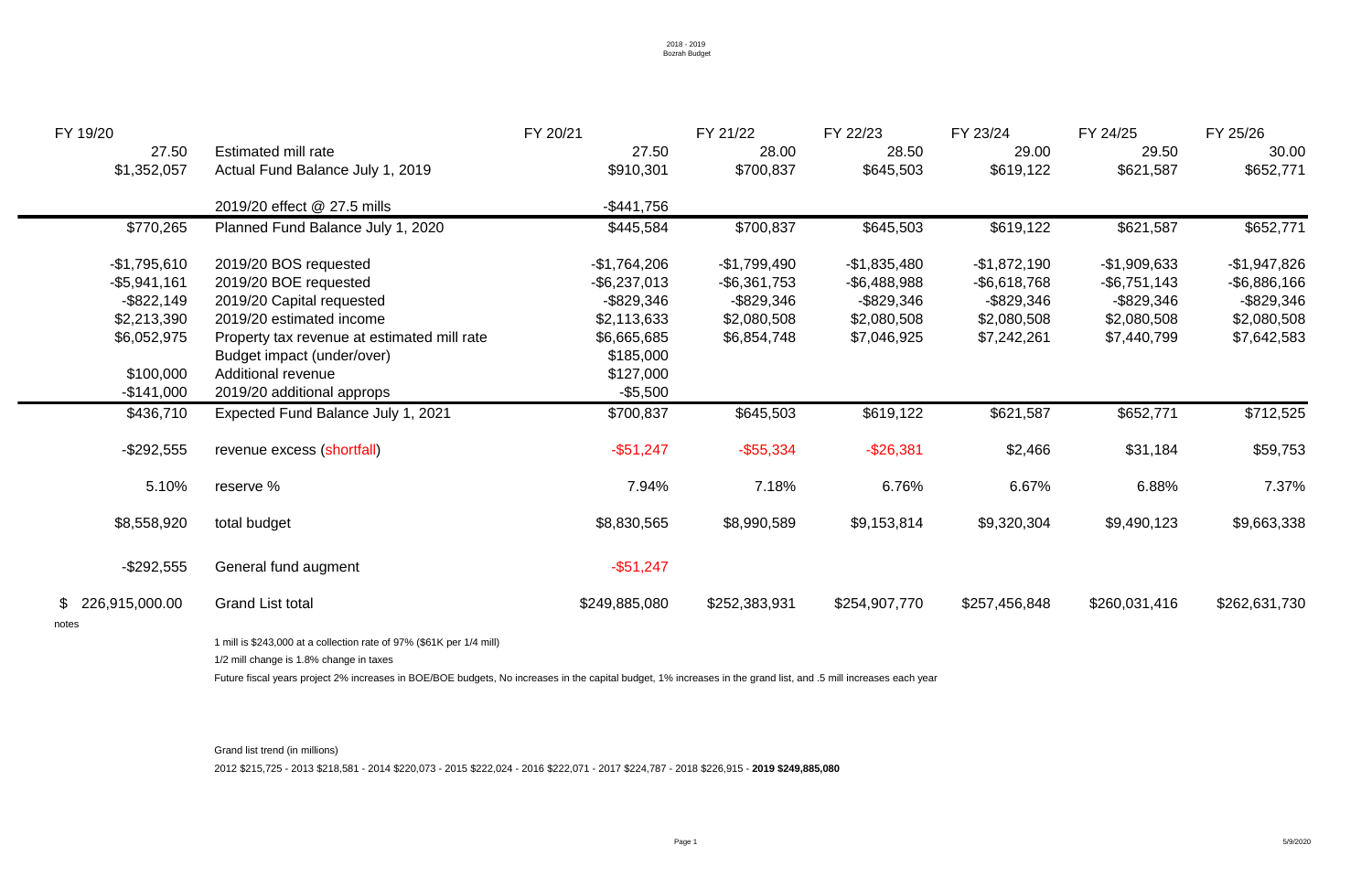# Bozrah BOE FY21 Budget Request Proposal 05/11/2020

Budget Request \$6,237,013 (4.98% increase) Grants  $\begin{array}{cc} \text{Grants} \\ \text{S} \end{array}$  71,449 same as FY20 Total Expenditures \$6,308,462

- High school tuition increase
	- Increased HS enrollment (+10), NFA 3% increase
- Special Ed Increase
	- Outplacements, labor contract
	- Increase Psychologist hours
	- Decreased .5 FTE Speech
- FMS Increase
	- Early retirement incentive, +.55 FTE Math Teacher, Math Textbooks
	- Capital- Security cameras, 55% reimburse Deferring Painting, Parking lot, MPR floor again

```
Student population – 318 students (as of April 28)
Regular Ed. 85% of population
       (186) FMS students, (85) HS students
Special Ed (15%)
        (32) Prek-8, (7) NFA, (7) Outplaced (1) 18-21
```
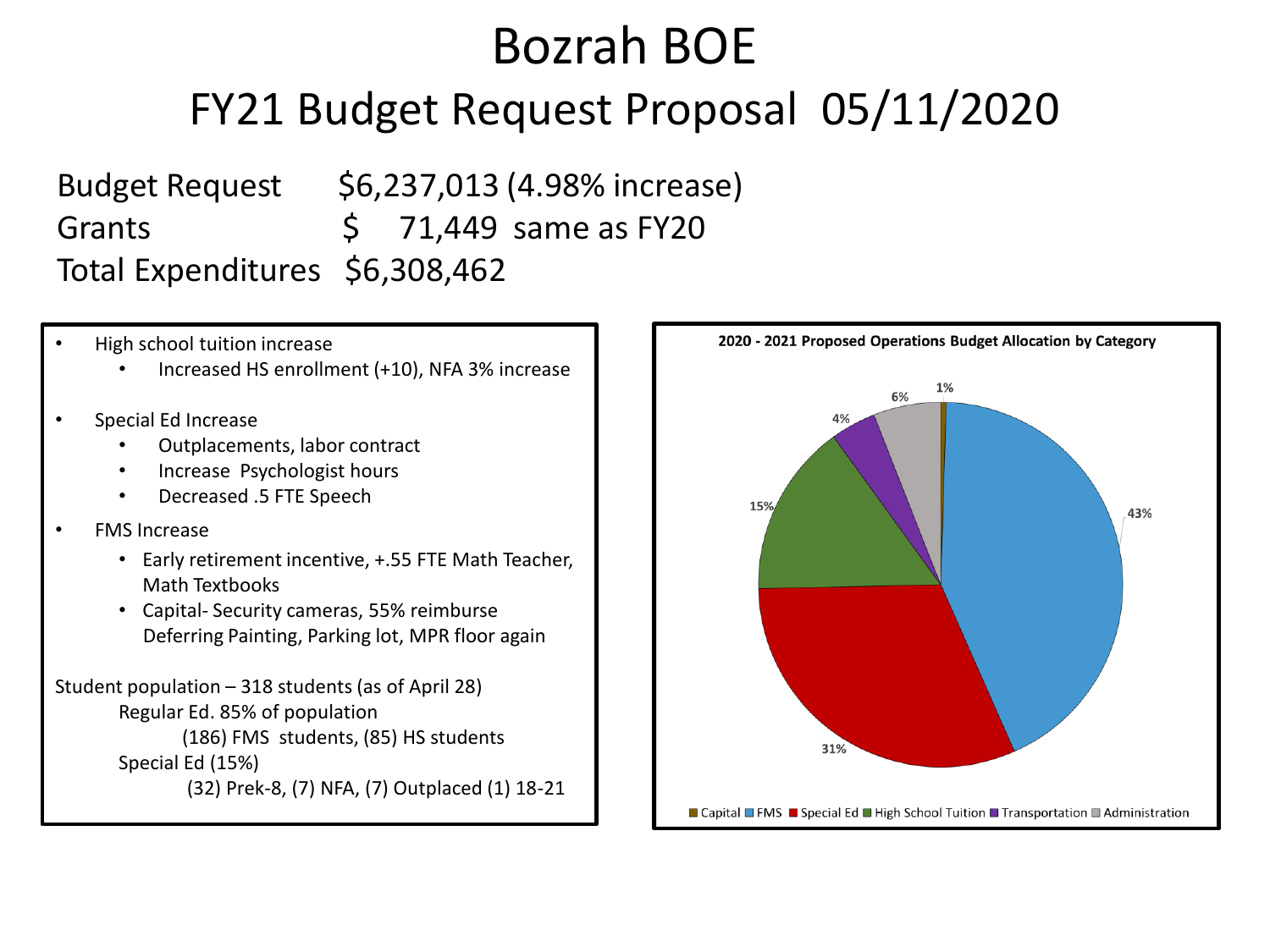#### **BUDGET SUMMARY 2020-2021 To BOF Meeting on 5/11/2020**

|                |                                     | <b>Budget</b> | 2019-2020 | 2020-2021       |                | $%$ of Inc          | % OF         | Rationale                                                                                                                                                                                                                                                                      |
|----------------|-------------------------------------|---------------|-----------|-----------------|----------------|---------------------|--------------|--------------------------------------------------------------------------------------------------------------------------------------------------------------------------------------------------------------------------------------------------------------------------------|
| <b>CLASS</b>   | <b>DESCRIPTION</b>                  | Page #        | Approved  | Proposed        | Difference     | <b>Total Budget</b> | <b>TOTAL</b> | Column                                                                                                                                                                                                                                                                         |
| $\overline{1}$ | $\overline{2}$                      | 3             | 5         | $6\overline{6}$ | $\overline{7}$ | 8                   | 9            | 10 <sup>1</sup>                                                                                                                                                                                                                                                                |
| 1000           | Regular Ed Program                  | Page #2       | 1,756,880 | 1,838,203       | 81,323         | 1.37%               | 29.47%       | No Raises for entire staff, 0.45 math teacher replaced with 1.0 math<br>teacher, retiring Part-time Title teacher not being replaced                                                                                                                                           |
| 1200           | Special Ed Program                  | Page #5       | 736,737   | 731,772         | $-4,965$       | $-0.08%$            | 11.73%       | 1/2 hour per day deduction for Special Ed Secretary, no extra days for<br>Special Ed Admin, one paraprofessional cut, Estimated Special<br>Education Excess Cost to be returned to the town is \$169,000 based<br>on qualifying Special Ed expenses and 70% reimbursement rate |
| 1200           | Special Ed Transportation           | Page #7       | 149,291   | 171,113         | 21,822         | 0.37%               | 2.74%        | Increase in Outplacements                                                                                                                                                                                                                                                      |
| 1200           | Special Ed Tuition                  | Page #7A      | 716,262   | 913,492         | 197,230        | 3.32%               | 14.65%       | Increase in Outplacements                                                                                                                                                                                                                                                      |
| 2130           | Health Program                      | Page #8       | 66,742    | 76,263          | 9,521          | 0.16%               | 1.22%        | Hired replacement on a higher step                                                                                                                                                                                                                                             |
| 2140           | Psych Program                       | Page $# 9$    | 57,879    | 69,852          | 11,973         | 0.20%               | 1.12%        | Position was increased in 19-20 to 1.0                                                                                                                                                                                                                                         |
| 2150           | Speech Program                      | Page #9       | 90,846    | 65,138          | $-25,708$      | $-0.43%$            | 1.04%        | Hired full-time speech teacher to replace full-time retiring teacher                                                                                                                                                                                                           |
| 2220           | Library Program                     | Page #10      | 47,674    | 46,867          | $-807$         | $-0.01%$            | 0.75%        | No purchase of Library Books                                                                                                                                                                                                                                                   |
| 2310           | <b>BOE Services</b>                 | Page #10      | 174,347   | 145,217         | $-29,130$      | $-0.49%$            | 2.33%        | Substitute Services changed from Kelly to Frontline                                                                                                                                                                                                                            |
| 2320           | Superintendent                      | Page #11      | 110,756   | 100,893         | $-9,863$       | $-0.17%$            | 1.62%        | Secretary cut from 5 to 4 days per week                                                                                                                                                                                                                                        |
| 2400           | Principal                           | Page #11      | 180,587   | 171,964         | $-8,623$       | $-0.15%$            | 2.76%        | Secretary hours cut, 1/2 hour per day, Principal memberships cut                                                                                                                                                                                                               |
| 2500           | <b>Fiscal Service</b>               | Page #12      | 110,392   | 107,979         | $-2,413$       | $-0.04%$            | 1.73%        | Financial Manager hours cut, 1/2 hour per day                                                                                                                                                                                                                                  |
| 2600           | Maintenance                         | Page #12      | 419,327   | 366,014         | $-53,313$      | $-0.90%$            | 5.87%        | Building maintenance, Custodians hours cut 1/2 hour per day, no<br>maintenance of Roof Top Units, No summer Custodians, No<br>landscaping, removed the wiring                                                                                                                  |
| 2700           | Transportation Reg. Ed.             | Page #14      | 244,796   | 251,283         | 6,487          | 0.11%               | 4.03%        | 2.65% Contractual Increase - First Student                                                                                                                                                                                                                                     |
| 3100           | <b>Food Service</b>                 | Page # 14     | 17,652    | 23,924          | 6,272          | 0.11%               | 0.38%        | BOE portion to cover payroll that exceeds cafeteria revenue                                                                                                                                                                                                                    |
| 6110           | Tuition Reg. Education              | Page # 14     | 827,930   | 960,291         | 132,361        | 2.23%               | 15.40%       | 2% - 3% estimated tuition increase                                                                                                                                                                                                                                             |
| 3200           | Other Programs                      | Page #15      | 21,680    | 18,980          | $-2,700$       | $-0.05%$            | 0.30%        | Added sports back with no after school supervisor, no uniforms                                                                                                                                                                                                                 |
| 3400           | Technology School Wide              | Page #16      | 162,603   | 147,767         | $-14,836$      | $-0.25%$            | 2.37%        | Tech Equip; Computers                                                                                                                                                                                                                                                          |
|                | Capital                             |               | 48,780    | 30,000          | $-18,780$      | $-0.32%$            | 0.48%        | 30,000 Internal/External Video Surv. Cameras; 55% Reimbursement;                                                                                                                                                                                                               |
|                | <b>Operations Total</b>             |               | 5,941,161 | 6,237,013       | 295,852        |                     |              |                                                                                                                                                                                                                                                                                |
|                |                                     |               |           |                 |                |                     |              |                                                                                                                                                                                                                                                                                |
|                | <b>BOE Budget Request</b>           |               | 5,941,161 | 6,237,013       | 295,852        | 4.98%               | 100.00%      |                                                                                                                                                                                                                                                                                |
|                | <b>Total Funds from Grants/Café</b> |               | 71,449    | 71,449          |                |                     |              |                                                                                                                                                                                                                                                                                |
|                |                                     |               |           |                 |                |                     |              | 62,370 1 % of Budget                                                                                                                                                                                                                                                           |
|                | <b>Excess Cost Estimate</b>         |               | 119,599   | 169,000         |                |                     |              | <b>Updated on 5-7-2020</b>                                                                                                                                                                                                                                                     |
|                | <b>Total Budget</b>                 |               | 6,012,610 | 6,308,462       |                |                     |              |                                                                                                                                                                                                                                                                                |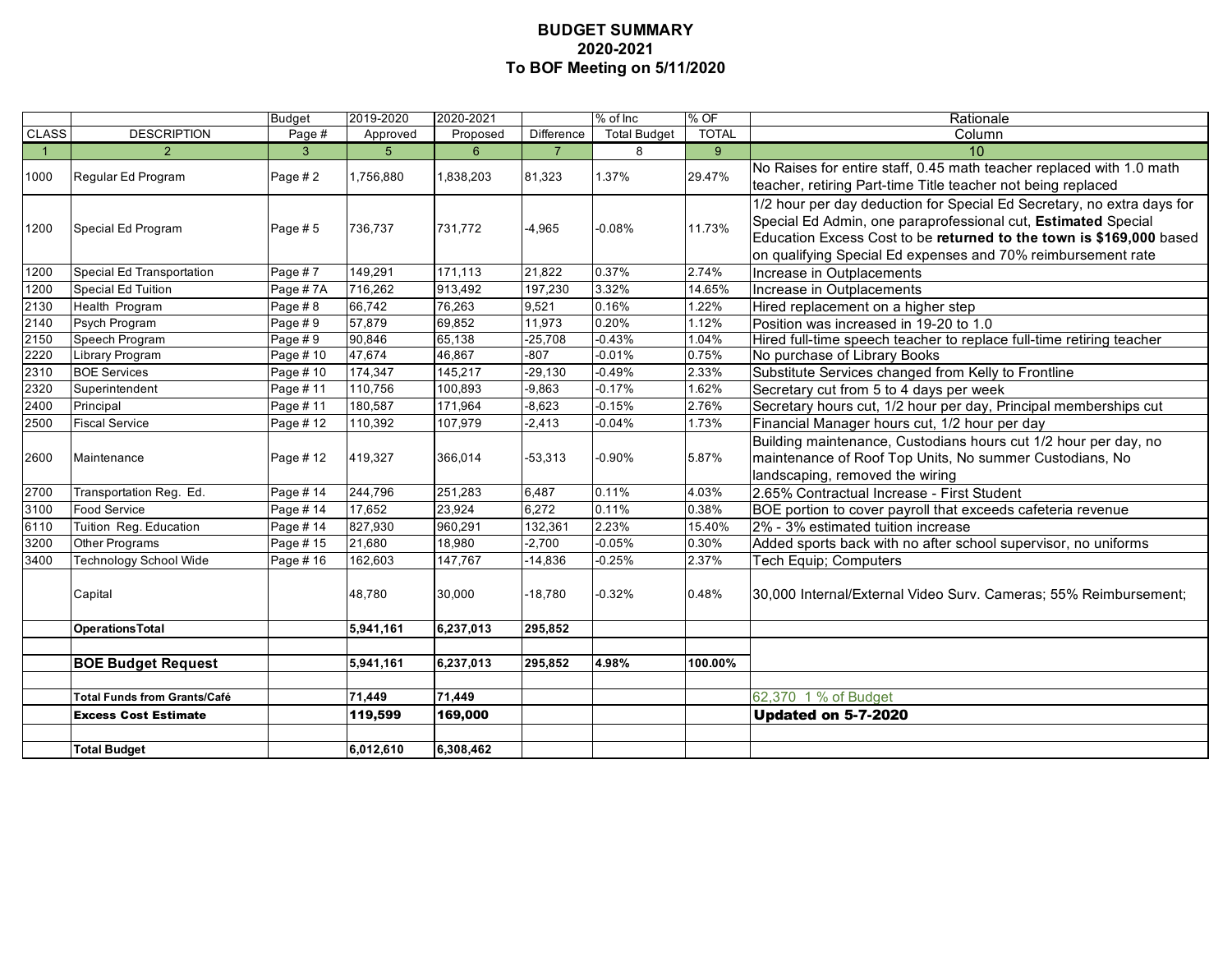|     |              |     |                                   | 2018-2019       | 2019-2020       | 2020-2021       |               |
|-----|--------------|-----|-----------------------------------|-----------------|-----------------|-----------------|---------------|
|     |              |     | <b>ITEM</b>                       | <b>Approved</b> | <b>Approved</b> | <b>Proposed</b> | <b>Grants</b> |
|     | 1000         |     | <b>REGULAR PROGRAM</b>            |                 |                 |                 |               |
| 111 | $\mathbf{1}$ | 100 | Teachers                          | 1,195,573       | 1,129,852       | 1,099,725       | 24,731        |
| 111 | $\mathbf{1}$ | 105 | <b>Early Retirement</b>           | O               | O               | 19,500          |               |
| 111 | $\mathbf{1}$ | 106 | Kindergarten Screening            | 1,140           | 1,140           | 0               |               |
| 112 | $\mathbf 1$  | 101 | Sub Call In Stipend               | 7,000           | 7,000           | 3,500           |               |
| 121 | $\mathbf{1}$ | 100 | <b>Substitutes Para's</b>         | 15,500          | 15,500          | 22,415          |               |
| 121 | $\mathbf{1}$ | 101 | <b>Substitutes Teachers</b>       | 23,500          | 23,500          | 0               |               |
| 210 | $\mathbf{1}$ | 100 | Health Insurance Reg Ed           | 407,977         | 407,345         | 528,054         |               |
| 210 | $\mathbf{1}$ | 200 | <b>Health Insurance Waivers</b>   | 35,200          | 37,200          | 29,000          |               |
| 211 | $\mathbf{1}$ | 100 | Dental Insurance                  | 31,765          | 39,221          | 42,282          |               |
| 212 | $\mathbf{1}$ | 100 | Life Insurance                    | 1,895           | 1,888           | 1,890           |               |
| 220 | $\mathbf{1}$ | 100 | <b>SS/Medicare Subs</b>           | 2,900           | 2,900           | 1,186           |               |
| 225 | $\mathbf{1}$ | 100 | Med Tax (Reg Ed)                  | 17,466          | 16,305          | 16,305          |               |
| 230 | $\mathbf{1}$ | 100 | Unemployment                      | 0               | $\mathbf 0$     | 12,000          |               |
| 320 | $\mathbf{1}$ | 100 | Membership Proj. O                | 7,210           | 7,498           | 7,723           |               |
| 320 | $\mathbf{1}$ | 101 | Audible Listener                  | 0               | 101             | 0               |               |
| 321 | $\mathbf{1}$ | 100 | Professional Workshops            | 500             | 500             | Ω               |               |
| 321 | $\mathbf{1}$ | 102 | <b>Professional Coursework</b>    | 5,000           | 5,000           | 1,500           |               |
| 321 | $\mathbf{1}$ | 103 | <b>SRBI Support</b>               | 950             | 950             | 0               |               |
| 321 | $\mathbf{1}$ | 104 | <b>EVL Workshop Training</b>      | 250             | 250             | 0               |               |
| 330 | $\mathbf{1}$ | 100 | PTO Arts Matching Fund            | 1,000           | O               | 0               |               |
| 430 | $\mathbf{1}$ | 100 | <b>Bal/Microscopes</b>            | 600             | 600             | 0               |               |
| 430 | $\mathbf{1}$ | 200 | <b>Listening Tower Contract</b>   | 100             | 100             | 0               |               |
| 580 | $\mathbf 1$  | 100 | <b>Field Trips Transportation</b> | 2,750           | 2,750           | 1,333           |               |
| 580 | $\mathbf{1}$ | 200 | Project O / NFA Transportation    | 2,000           | 2,000           | 2,060           |               |
| 580 | $\mathbf 1$  | 300 | Staff travel                      | 250             | 250             | 250             |               |
| 611 | $\mathbf{1}$ | 101 | <b>Instructional Supplies</b>     | 3,500           | 3,500           | 3,000           |               |
| 611 | $\mathbf{1}$ | 102 | Art Program Supplies              | 1,000           | 1,000           | 800             |               |
| 611 | $\mathbf{1}$ | 103 | Art-CL Teachers Supplies          | 800             | 800             | 800             |               |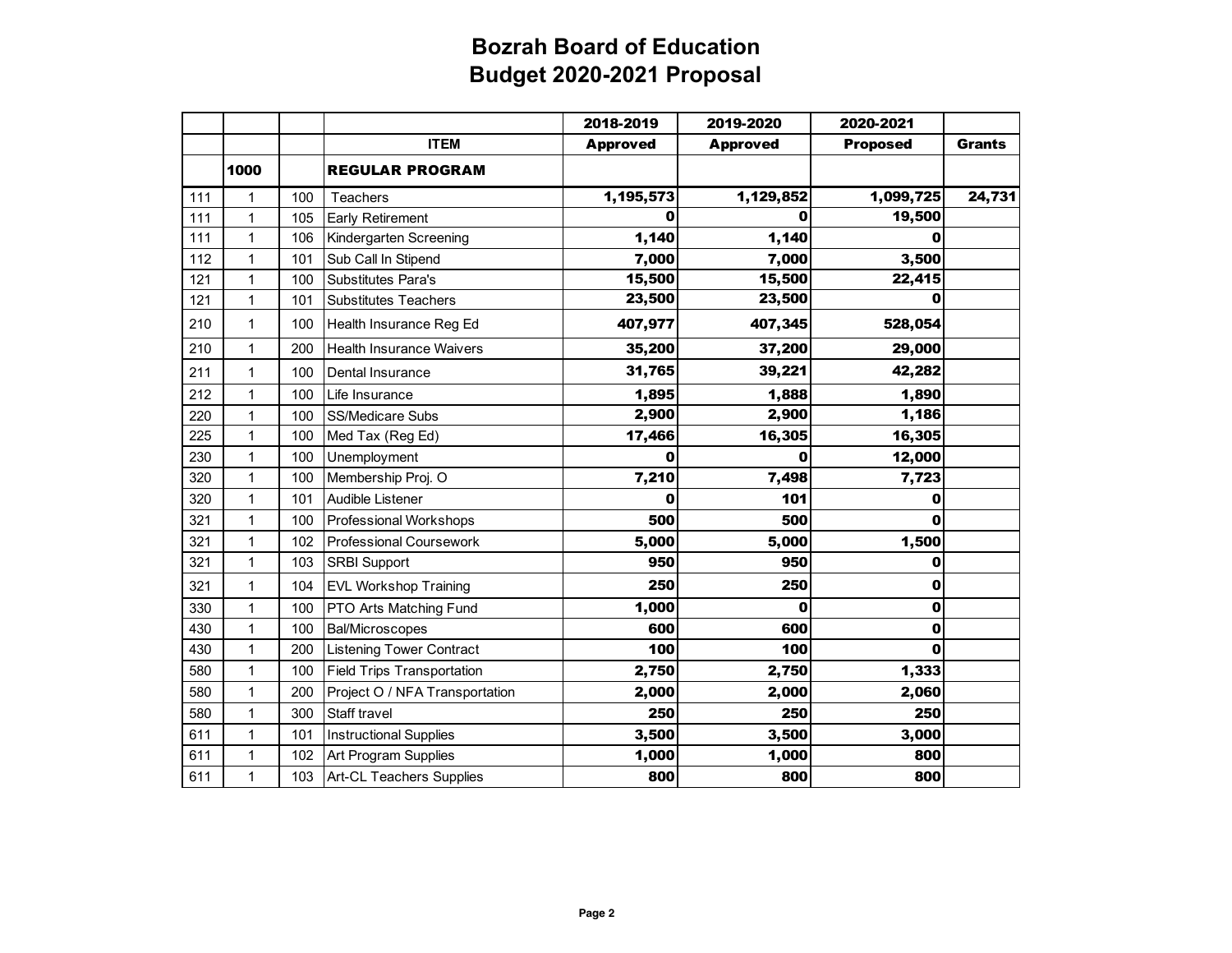|     |              |     |                                     | 2018-2019       | 2019-2020       | 2020-2021       |               |
|-----|--------------|-----|-------------------------------------|-----------------|-----------------|-----------------|---------------|
|     |              |     | <b>ITEM</b>                         | <b>Approved</b> | <b>Approved</b> | <b>Proposed</b> | <b>Grants</b> |
| 611 | 1            | 105 | Kindergarten Supplies               | 300             | 300             | 300             |               |
| 611 | 1            | 106 | Gifted and Talented Screening Sup   | 150             | 150             | 0               |               |
| 611 | 1            | 107 | <b>Mathematics Supplies</b>         | 400             | 400             | 400             |               |
| 611 | $\mathbf{1}$ | 108 | <b>Physical Education Supplies</b>  | 500             | 500             | 300             |               |
| 611 | 1            | 110 | <b>Reading Supplies</b>             | 500             | 500             | 250             |               |
| 611 | $\mathbf{1}$ | 111 | Regular Supplies School Wide        | 8,000           | 8,000           | 5,000           |               |
| 611 | 1            | 112 | Science Supplies School Wide        | 600             | 600             | 300             |               |
| 611 | 1            | 113 | Social Studies Supplies School Wide | 500             | 500             | 200             |               |
| 611 | $\mathbf{1}$ | 114 | Supplies Music                      | 1,000           | 1,000           | 800             |               |
| 611 | 1            | 115 | <b>Music Instrument Repairs</b>     | 150             | 150             | 150             |               |
| 611 | 1            | 116 | Supplies Professional Dev           | 750             | 750             | 450             |               |
| 611 | 1            | 117 | Supplies Science Fair               | 400             | 400             | 400             |               |
| 611 | 1            | 118 | Student Planners 6-8                | 1,000           | 1,000           | 0               |               |
| 611 | 1            | 120 | <b>Health Ed Supplies</b>           | 300             | 300             | 300             |               |
| 611 | 1            | 121 | <b>Kindergarten Testing</b>         | 500             | 500             | 300             |               |
| 611 | $\mathbf{1}$ | 122 | <b>SSP Supplies</b>                 | 400             | 400             | 200             |               |
| 611 | 1            | 123 | Supplies for DARE                   | 200             | 200             | 200             |               |
| 611 | 1            | 124 | Copies                              | 6,000           | 6,000           | 6,000           |               |
| 611 | $\mathbf{1}$ | 125 | <b>Wilson Supplies</b>              | 0               | 200             | 200             |               |
| 641 | 1            | 100 | <b>Weekly Readers</b>               | 2,200           | 2,200           | 2,200           |               |
| 641 | $\mathbf{1}$ | 110 | Fundation Con Gr. Pre-K - 2         | 3,200           | 3,200           | 3,200           |               |
| 641 | 1            | 102 | Con Mathematics                     | 4,700           | 4,700           | 3,000           |               |
| 641 | 1            | 103 | Con Rdg/LA                          | 2,000           | 2,000           | 1,000           |               |
| 641 | 1            | 104 | Con Reading                         | 2,700           | 2,700           | 2,200           |               |
| 641 | 1            | 105 | Con RTI                             | 500             | 500             | 100             |               |
| 641 | 1            | 106 | Con Social Studies/Maps             | 300             | 300             | O               |               |
| 641 | 1            | 107 | <b>Txt Mathematics</b>              | 0               | O               | 10,000          |               |
| 641 | 1            | 108 | <b>Txt RTI</b>                      | 500             | 500             | 0               |               |
| 641 | 1            | 111 | <b>Txt Social Studies</b>           | 10,800          | 0               | $\bf{0}$        |               |
| 641 | 1            | 112 | Social Studies Gr. 4 Txt            | 1,000           | 1,000           | 0               |               |
| 641 | $\mathbf 1$  | 114 | Math Software                       | 3,000           | 3,000           | 3,000           |               |
| 641 | 1            | 115 | Aleks Software for 6-8 Math         | 2,000           | 2,000           | 2,000           |               |
| 641 | 1            | 116 | Teachers Pay Teachers Material      | 3,000           | 3,000           | 250             |               |
| 690 | 1            | 100 | Non Instructional Supplies          | 800             | 800             | 800             |               |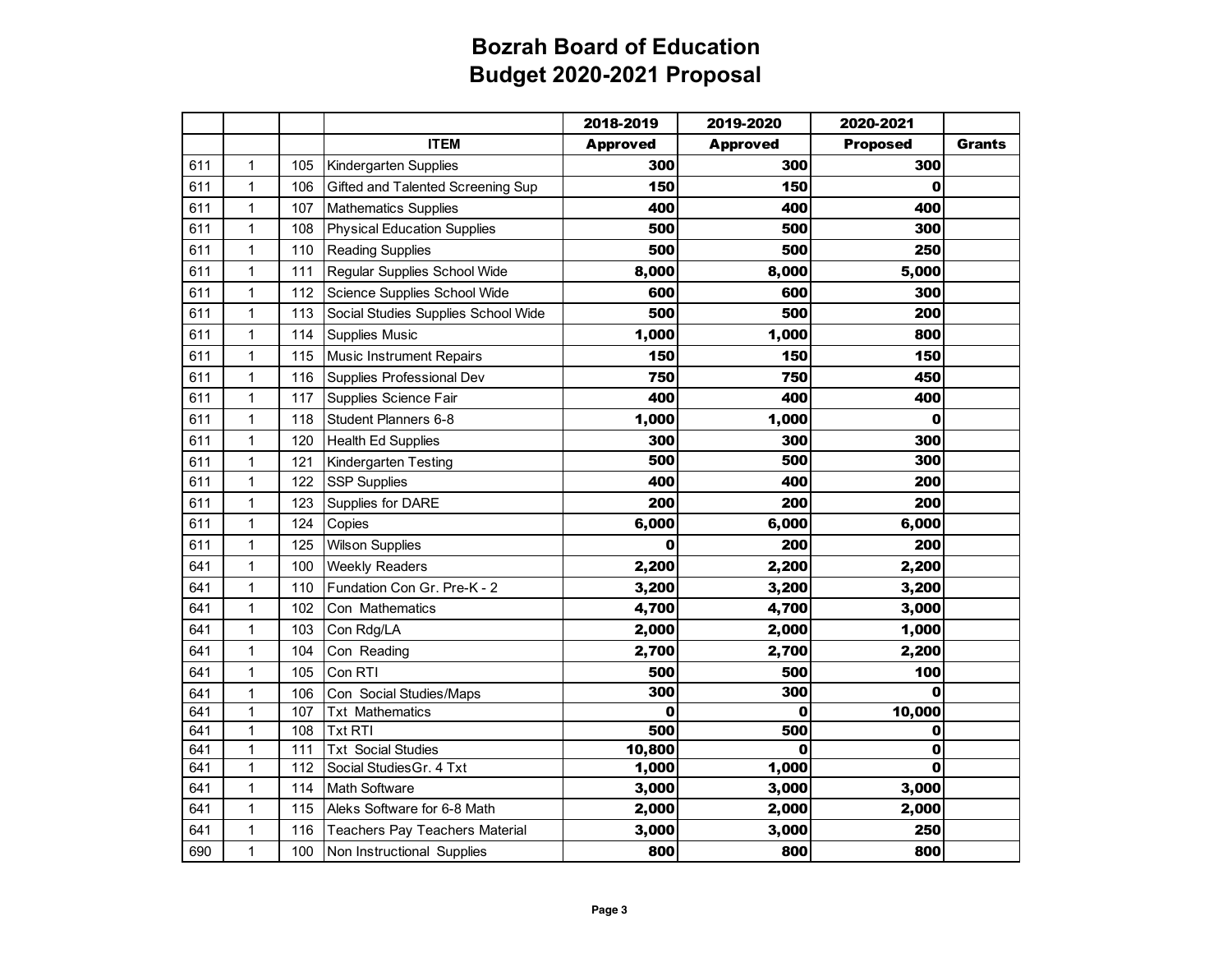|     |     |                             | 2018-2019       | 2019-2020       | 2020-2021       |               |
|-----|-----|-----------------------------|-----------------|-----------------|-----------------|---------------|
|     |     | <b>ITEM</b>                 | <b>Approved</b> | <b>Approved</b> | <b>Proposed</b> | <b>Grants</b> |
| 690 | 101 | Supplies Laminating         | 400             | 400             | 400             |               |
| 730 | 100 | Instructional Equipment     | 500             | 500             | 500             |               |
| 730 | 101 | Classroom Chairs/Desks      | Ω               |                 |                 |               |
| 732 | 100 | <b>SRBI Software</b>        | 180             | 180             | 180             |               |
| 732 | 101 | Tech Equipment              | 100             | 100             | 100             |               |
| 739 | 100 | Non Instructional Equipment | 500             | 500             | O               |               |
| 810 | 100 | Dues Science Fair           | 200             | 200             | 200             |               |
| 810 | 810 | Art Asso, Dues              | 100             | 100             |                 |               |
|     |     | <b>Total</b>                | 1,826,156       | 1,756,880       | 1,838,203       | 24,731        |
|     |     |                             |                 |                 |                 |               |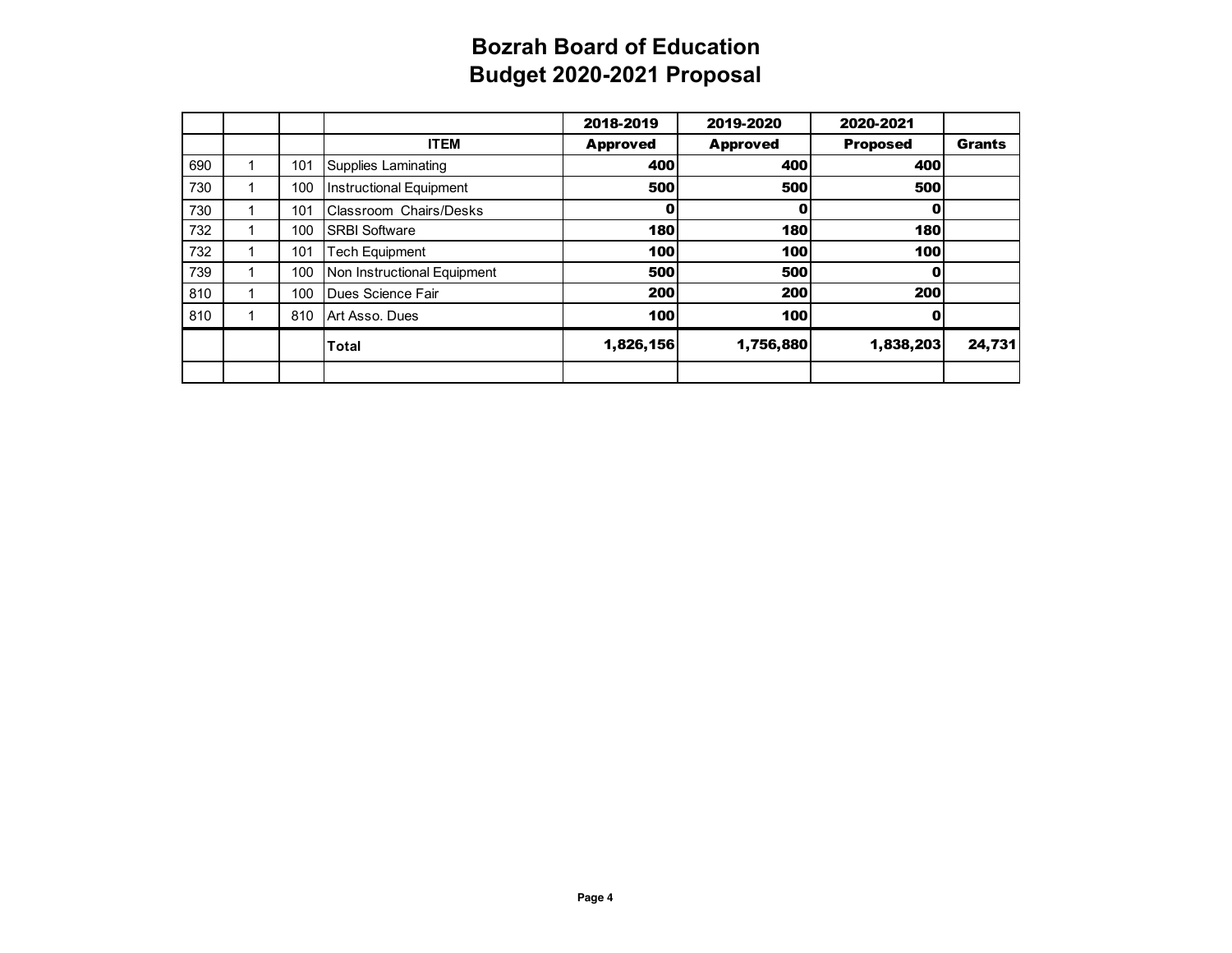|     |                         |     |                                     | 2018-2019       | 2019-2020       | 2020-2021       |               |
|-----|-------------------------|-----|-------------------------------------|-----------------|-----------------|-----------------|---------------|
|     |                         |     | <b>ITEM</b>                         | <b>Approved</b> | <b>Approved</b> | <b>Proposed</b> | <b>Grants</b> |
|     | 1200                    |     | <b>SPECIAL EDUCATION</b>            |                 |                 |                 |               |
| 111 | $\overline{c}$          | 200 | <b>Special Educators</b>            | 203,918         | 210,567         | 219,375         |               |
| 111 | $\overline{c}$          | 201 | Preschool teacher                   | 80,549          | 86,197          | 82,258          | 3,977         |
| 111 | $\overline{\mathbf{c}}$ | 202 | Summer School Teacher (1.5)         | 3,500           | 3,570           | 5,000           |               |
| 111 | $\overline{c}$          | 203 | Student Service Adm.                | 55,000          | 56,100          | 56,100          |               |
| 111 | $\boldsymbol{2}$        | 204 | Tutorial-summer                     | 1,000           | 1,000           | 0               |               |
| 111 | $\overline{c}$          | 205 | Tutoring-sch. yr.                   | 10,000          | 5,900           | 3,400           |               |
| 112 | $\boldsymbol{2}$        | 205 | <b>Students Services Secretary</b>  | 43,956          | 45,145          | 42,142          |               |
| 112 | $\overline{c}$          | 201 | Instructional Assistants            | 20,881          | 21,561          | 19,508          |               |
| 112 | $\overline{c}$          | 203 | <b>Instructional Assistants</b>     | 21,681          | 22,783          | 21,661          |               |
| 112 | $\overline{2}$          | 206 | <b>Instructional Assistants</b>     | 5,681           | 6,261           | 0               | 21,661        |
| 112 | $\overline{2}$          | 210 | <b>Instructional Assistant</b>      | 20,781          | 21,361          | 21,361          |               |
| 112 | $\overline{c}$          | 212 | <b>Instructional Assistant</b>      | 17,584          | 21,361          | 21,361          |               |
| 112 | $\overline{c}$          | 214 | <b>Instructional Assistant</b>      | 20,781          | 21,361          | 21,361          |               |
| 112 | $\overline{c}$          | 217 | Instructional Assistant             | 20,781          | 21,361          | 21,361          |               |
| 112 | $\overline{c}$          | 218 | <b>Instructional Assistant</b>      | 20,781          | 21,361          | 21,361          |               |
| 112 | $\overline{c}$          | 219 | <b>Instructional Assistant</b>      | 19,596          | 20,844          | 20,844          |               |
| 112 | $\overline{c}$          | 220 | <b>Instructional Assistant</b>      | 19,596          | 20,844          | 20,844          |               |
| 212 | $\overline{c}$          | 200 | Life Insurance                      | 1,414           | 1,485           | 1,451           |               |
| 220 | $\overline{c}$          | 200 | SS/Medicare Non Certified           | 23,232          | 20,368          | 18,490          |               |
| 225 | $\overline{c}$          | 200 | Med Tax Certified                   | 6,976           | 8,511           | 6,917           |               |
| 230 | $\overline{c}$          | 200 | Retirement Special Ed Non-Certified | 28,689          | 25,136          | 32,294          |               |
| 230 | $\overline{c}$          | 202 | Retirement Special Ed Secretary     | 5,160           | 6,122           | 6,300           |               |
| 321 | $\overline{c}$          | 200 | Workshops                           | 750             | 750             | 375             |               |
| 321 | $\overline{c}$          | 201 | <b>PMT Refresher Training</b>       | 1,200           | 1,200           | 1,200           |               |
| 321 | $\overline{2}$          | 202 | Sp Ed Adm Training                  | 200             | 200             | 200             |               |
| 321 | $\overline{c}$          | 203 | <b>Wilson Training</b>              | 500             | 500             | 300             |               |
| 330 | $\overline{c}$          | 200 | <b>Behavioral Consult (BCBA)</b>    | 7,500           | 7,500           | 8,419           | 19,000        |
| 330 | $\overline{c}$          | 202 | Evaluations                         | 10,000          | 10,000          | 10,500          |               |
| 330 | $\overline{c}$          | 204 | Therapy OT/PT                       | 21,000          | 21,000          | 38,915          |               |
| 330 | $\overline{2}$          | 205 | Therapy PT                          | 14,500          | 14,188          | 0               |               |
| 430 | $\overline{c}$          | 200 | Sub Calling Cell Phone              | 600             | 0               | O               |               |
| 611 | $\overline{c}$          | 202 | <b>Preschool Supplies</b>           | 300             | 300             | 300             |               |
| 611 | $\boldsymbol{2}$        | 203 | Supplies (3) Special Teachers       | 900             | 900             | 900             |               |
| 641 | $\overline{c}$          | 204 | Textbooks                           | 100             | 100             | 100             |               |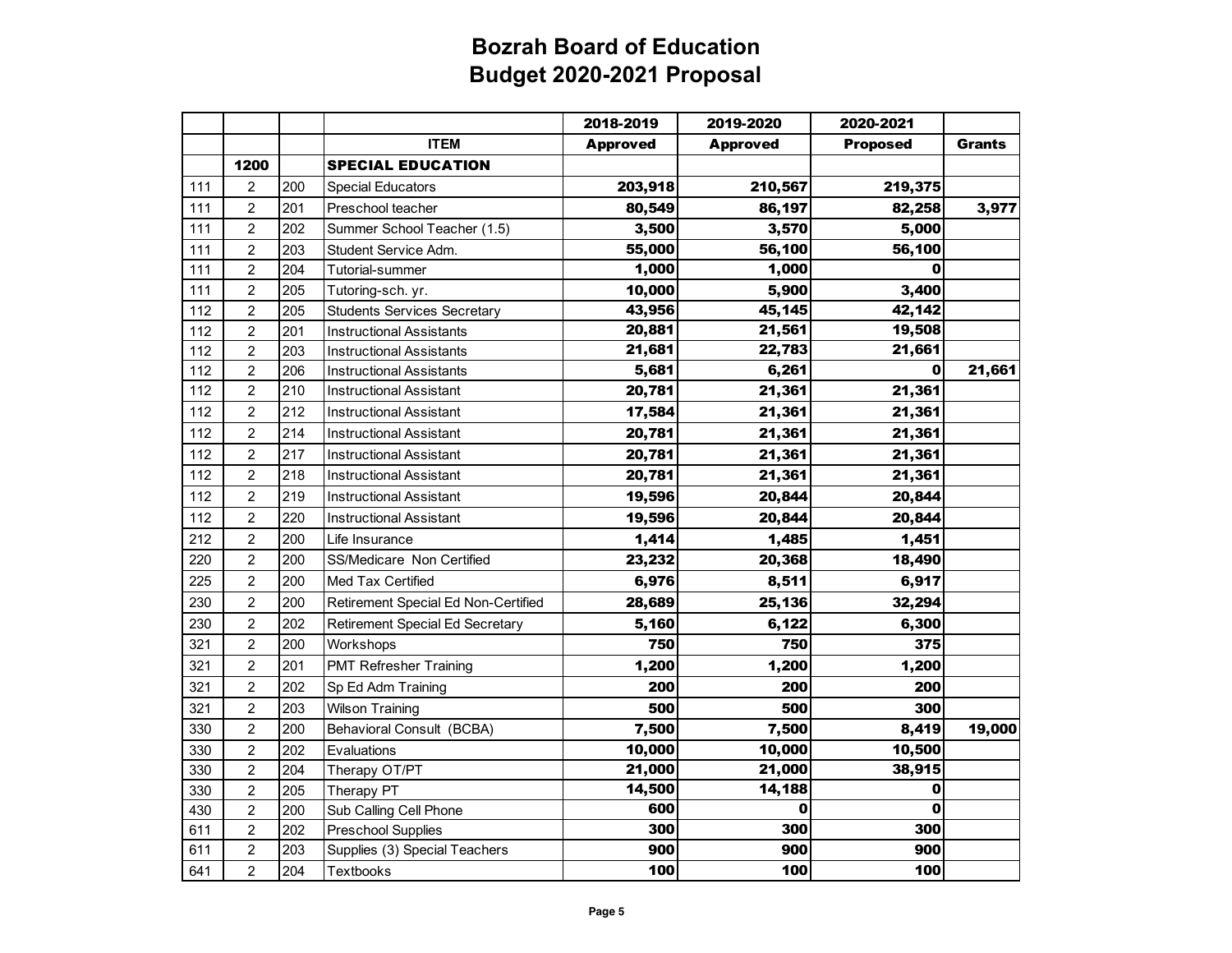|     |                |     |                                | 2018-2019       | 2019-2020       | 2020-2021       |               |
|-----|----------------|-----|--------------------------------|-----------------|-----------------|-----------------|---------------|
|     |                |     | <b>ITEM</b>                    | <b>Approved</b> | <b>Approved</b> | <b>Proposed</b> | <b>Grants</b> |
| 690 | $\overline{2}$ | 200 | Supplies Student Services Sec  | 300             | 300             | 300             |               |
| 690 | 2              | 201 | Supplies Student Services Adm. | 300             | 300             | 300             |               |
| 690 | 2              | 202 | Non - Instructional Supplies   | 400             | 400             | о               |               |
| 730 | $\overline{2}$ | 200 | Instructional Equipment        | 500             | 500             | 274             |               |
| 732 | 2              | 200 | <b>Tech Equipment</b>          | 500             | 500             | 250             |               |
| 732 | 2              | 201 | <b>Frontline IEP</b>           | 1,830           | 2,250           | 4,500           | 3,659         |
| 732 | 2              | 201 | <b>IEP Software</b>            | 4,500           | 4,500           |                 |               |
| 732 | $\overline{2}$ | 202 | <b>Click Software</b>          | 300             | 300             |                 |               |
| 732 | $\overline{2}$ | 203 | Software Alex                  | 300             | 300             | 0               |               |
| 739 | $\overline{2}$ | 200 | Testing                        | 1,300           | 1,300           | 1,300           |               |
| 810 | $\overline{2}$ | 200 | <b>Dues</b>                    | 250             | 250             | 250             |               |
|     |                |     | Total                          | 719,567         | 736,737         | 731,772         | 48,297        |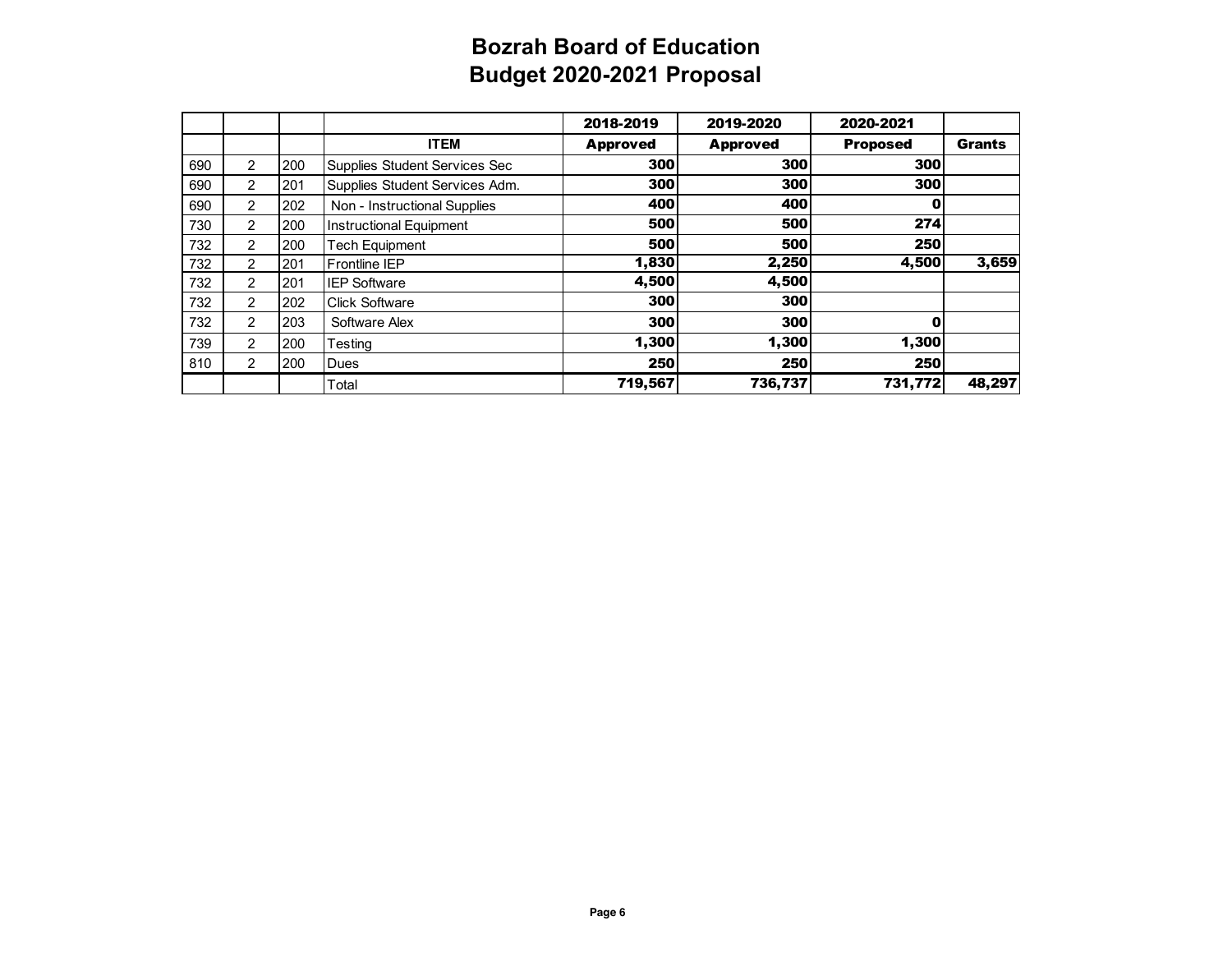|     |                |     |                                        | 2018-2019       | 2019-2020       | 2020-2021       |               |
|-----|----------------|-----|----------------------------------------|-----------------|-----------------|-----------------|---------------|
|     |                |     | <b>ITEM</b>                            | <b>Approved</b> | <b>Approved</b> | <b>Proposed</b> | <b>Grants</b> |
|     |                |     |                                        |                 |                 |                 |               |
|     | 1200           |     | <b>TRANSPORTATION SP. ED</b>           |                 |                 |                 |               |
| 510 | 2              | 220 | Transportation To Learn (Summer)       | 0               | 5,000           | 3,850           |               |
| 510 | $\overline{c}$ | 218 | <b>Transportation To Bradley</b>       | 14,190          | 14,616          | o               |               |
| 510 | $\overline{c}$ | 229 | <b>Transportation Summer Bradley</b>   | 3,000           | 3,090           | 0               |               |
| 510 | $\overline{c}$ | 230 | Transportation to NFA (Van)            | 56,000          | 57,680          | 0               |               |
| 510 | 2              | 231 | <b>Transportation to Grasso</b>        | 5,100           | 10,487          | 5,500           |               |
| 510 | 2              | 232 | Transportation to ACT                  | 55,479          | 0               | o               |               |
| 510 | 2              | 235 | <b>Transportation to Green Valley</b>  | 0               | 27,664          | 26,057          |               |
| 510 | $\overline{c}$ | 244 | Transportation to Green Valley Summe   | 0               | 0               | 5,009           |               |
| 510 | 2              | 233 | Curtin (LEARN)                         | 0               | 27,664          | 28,888          |               |
| 510 | 2              | 236 | <b>Transportation Summer LEARN</b>     | 0               | 3,090           | Λ               |               |
| 510 | 2              | 237 | Curtin (SHARP)                         | 0               | Ω               | 47,400          |               |
| 510 | 2              | 238 | MID Day PK Bus                         | 0               | 0               | 9,379           |               |
| 510 | $\overline{2}$ | 239 | Transportation to SHARP Summer         | 0               | 0               | 4,000           |               |
| 510 | 2              | 245 | NTA Transportation                     | 0               | 0               | 6,230           |               |
| 510 | $\overline{c}$ | 246 | CTCA Trans.                            |                 |                 | 34,800          |               |
|     |                |     | <b>Total Special Ed Transportation</b> | 133,769         | 149,291         | 171,113         | 0l            |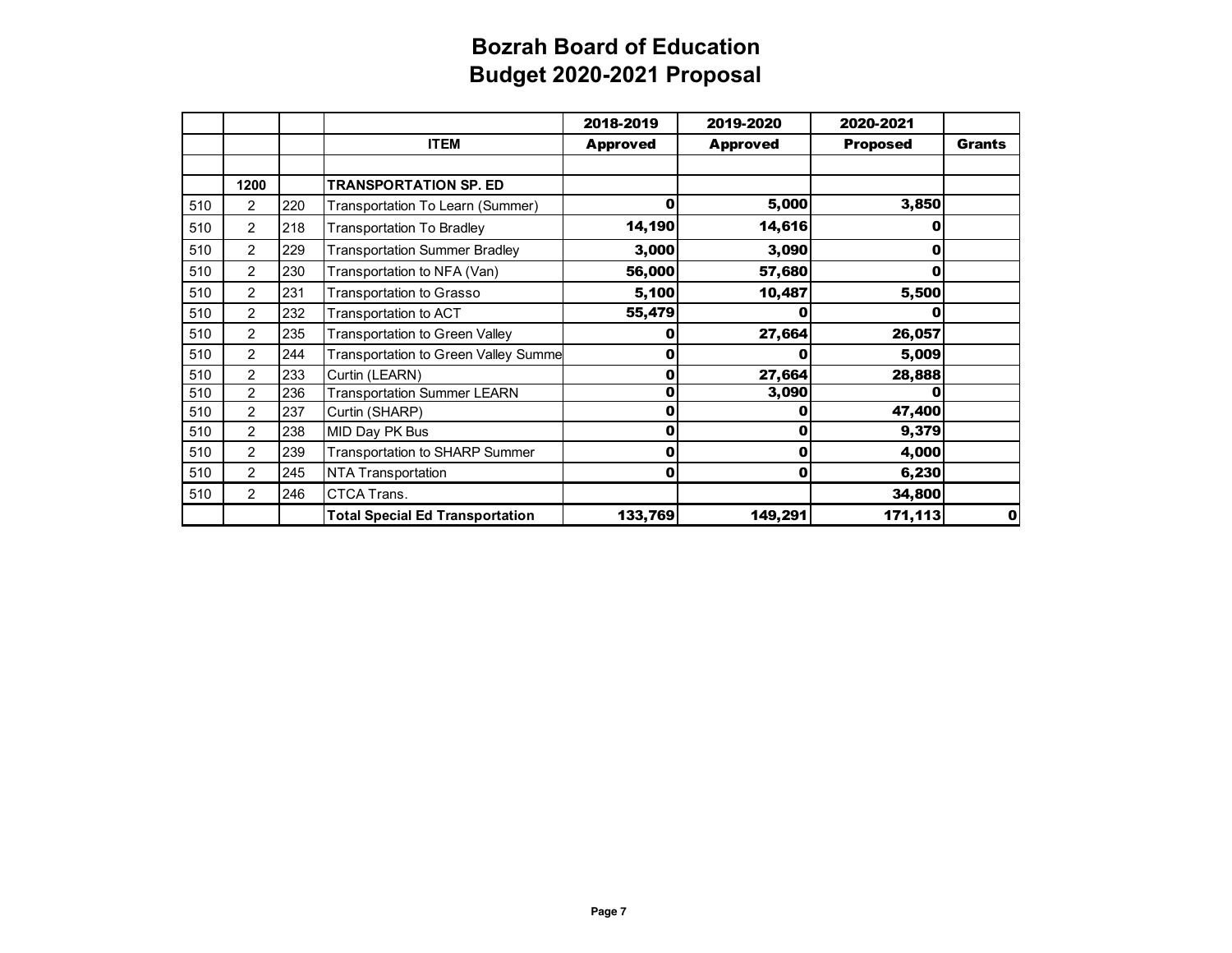|     |                |     |                                                                  | 2018-2019       | 2019-2020       | 2020-2021       |               |
|-----|----------------|-----|------------------------------------------------------------------|-----------------|-----------------|-----------------|---------------|
|     |                |     | <b>ITEM</b>                                                      | <b>Approved</b> | <b>Approved</b> | <b>Proposed</b> | <b>Grants</b> |
|     |                |     |                                                                  |                 |                 |                 |               |
|     | 1200           |     | <b>TUITION SP. ED</b>                                            |                 |                 |                 |               |
| 560 | 2              | 200 | Tuition SHARP (2)                                                | 37,571          | 67,875          | 42,235          |               |
| 560 | $\overline{c}$ | 203 | Tuition Summer to Lighthouse                                     |                 |                 |                 |               |
| 560 | $\overline{2}$ | 201 | Tuition for ECDC                                                 |                 |                 |                 |               |
| 560 | $\overline{2}$ | 201 | SHARP Summer (2)                                                 | 0               | 0               | 5,200           |               |
| 560 | 5              | 206 | Tuition NFA'IL'S                                                 | 41,161          | 41,779          | Ø               |               |
| 560 | $\overline{2}$ | 209 | Tuition Lyman (2 Students)                                       | 17,046          | 31,869          | 47,060          |               |
| 560 | $\overline{c}$ | 215 | Tuition NFA (7 Students)                                         | 22,852          | 76,271          | 137,816         |               |
| 560 | $\overline{c}$ | 216 | <b>Tuition Norwich</b>                                           | Ω               | 39,500          | 0               |               |
| 560 | $\overline{c}$ | 234 | Tuition NFA (1 Sachem)                                           | 28,011          | 28,291          | 29,212          |               |
| 560 | $\overline{2}$ | 222 | Tuition Proj. G                                                  | Λ               | 3,000           | 0               |               |
| 560 | 2              | 230 | Summer Proj. G                                                   | 3,500           | 3,000           | 0               |               |
| 560 | $\overline{2}$ | 236 | <b>Tuition SHARPE</b>                                            | O               | 15,000          | 0               |               |
| 560 | $\overline{2}$ | 233 | <b>Bradley School</b>                                            | 53,320          | 63,210          | 0               |               |
| 560 | $\overline{2}$ | 251 | <b>Tuition To JRI Residential</b>                                | 238,000         | 180,000         | 261,390         |               |
| 560 | $\overline{2}$ | 238 | <b>Tuition To Learn</b>                                          | 60,000          | 88,750          | 93,300          |               |
| 560 | $\overline{2}$ | 239 | <b>Summer LEARN</b>                                              | 0               | 0               | 8,797           |               |
| 560 | $\overline{c}$ | 240 | <b>Tuition to Green Valley</b>                                   | 0               | 66,717          | 68,719          |               |
| 560 | $\overline{2}$ | 241 | Magnet School                                                    |                 | 6,000           | 4,330           |               |
| 560 | $\overline{c}$ | 242 | Summer Bradley                                                   | 0               | 5,000           | U               |               |
| 560 | $\overline{c}$ | 244 | <b>Summer Green Valley</b>                                       | 0               | 0               | 11,014          |               |
| 560 | $\overline{c}$ | 245 | <b>Thames Valley</b>                                             | 0               | 0               | 68,719          |               |
| 560 | $\overline{c}$ | 246 | <b>Tuition NTA</b>                                               | 0               | $\mathbf 0$     | 15,200          |               |
| 560 | $\overline{c}$ | 247 | Tuition to CTCA                                                  | 0               | $\mathbf 0$     | 69,100          |               |
| 560 | $\overline{c}$ | 248 | Summer CTCA                                                      | 0               | $\mathbf 0$     | 11,400          |               |
| 560 | $\overline{2}$ | 249 | Conn College Pk                                                  | O               | $\mathbf 0$     | 40,000          |               |
|     |                |     | <b>Total Sp Ed Tuition Estimated ECS</b><br>169,000 based on 70% | 501,461         | 716,262         | 913,492         |               |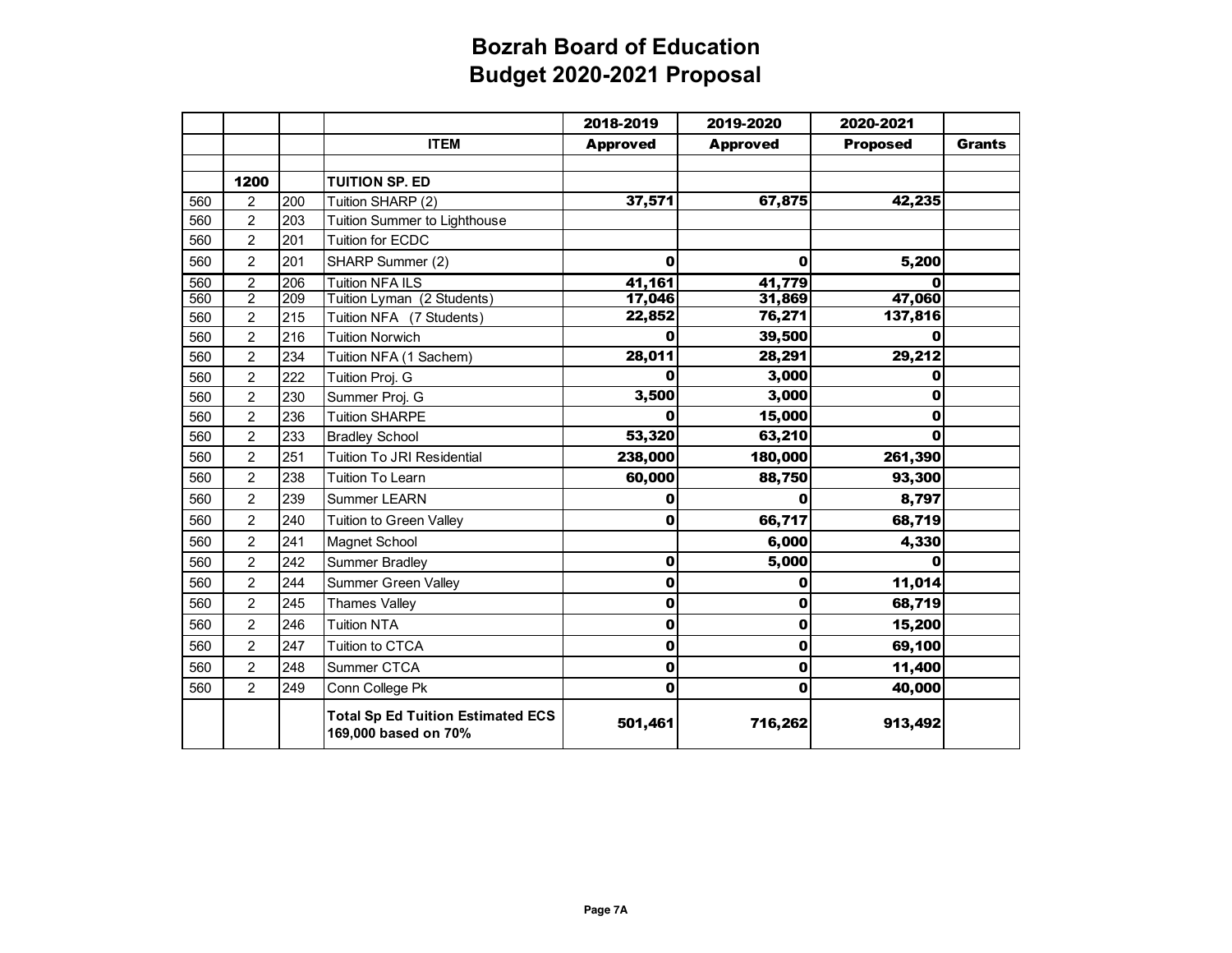|     |      |     |                                   | 2018-2019       | 2019-2020       | 2020-2021       |               |
|-----|------|-----|-----------------------------------|-----------------|-----------------|-----------------|---------------|
|     |      |     | <b>ITEM</b>                       | <b>Approved</b> | <b>Approved</b> | <b>Proposed</b> | <b>Grants</b> |
|     |      |     |                                   |                 |                 |                 |               |
|     |      |     |                                   |                 |                 |                 |               |
|     | 2130 |     | <b>HEALTH</b>                     |                 |                 |                 |               |
| 112 | 3    | 300 | <b>Nurse Salary</b>               | 51,651          | 53,075          | 58,380          |               |
| 112 | 3    | 301 | <b>CPR</b> Instruction            | 75              | 75              | 75              |               |
| 121 | 3    | 100 | Substitute Nurse                  | 0               | 0               | 2,500           |               |
| 212 | 3    | 300 | Life Insurance                    | 77              | 81              | 81              |               |
| 220 | 3    | 300 | <b>SS/Medicare Nurse</b>          | 3,952           | 4,060           | 3,779           |               |
| 230 | 3    | 300 | Retirement                        | 6,064           | 6,231           | 8,728           |               |
| 321 | 3    | 300 | <b>CPR Certification/Supplies</b> | 120             | 120             | 120             |               |
| 321 | 3    | 301 | <b>Health Prof Dev</b>            | 200             | 200             | 200             |               |
| 330 | 3    | 300 | Audiometer Calib.                 | 120             | 120             | 120             |               |
| 330 | 3    | 301 | Med. Advisor                      | 500             | 500             | 500             |               |
| 690 | 3    | 300 | <b>Medical Supplies</b>           | 1,000           | 1,000           | 500             |               |
| 690 | 3    | 301 | <b>Hand Sanitizer</b>             | 600             | 600             | 600             |               |
| 690 | 3    | 302 | Clean up Kits for Blood Bourne    | 100             | 100             | 100             |               |
| 739 | 3    | 300 | Health Equip/Tech Renewal         | 269             | 480             | 480             |               |
| 810 | 3    | 300 | Nurse Service Liab Insurance      | 100             | 100             | 100             |               |
|     |      |     | <b>TOTAL</b>                      | 64,828          | 66,742          | 76,263          | 0             |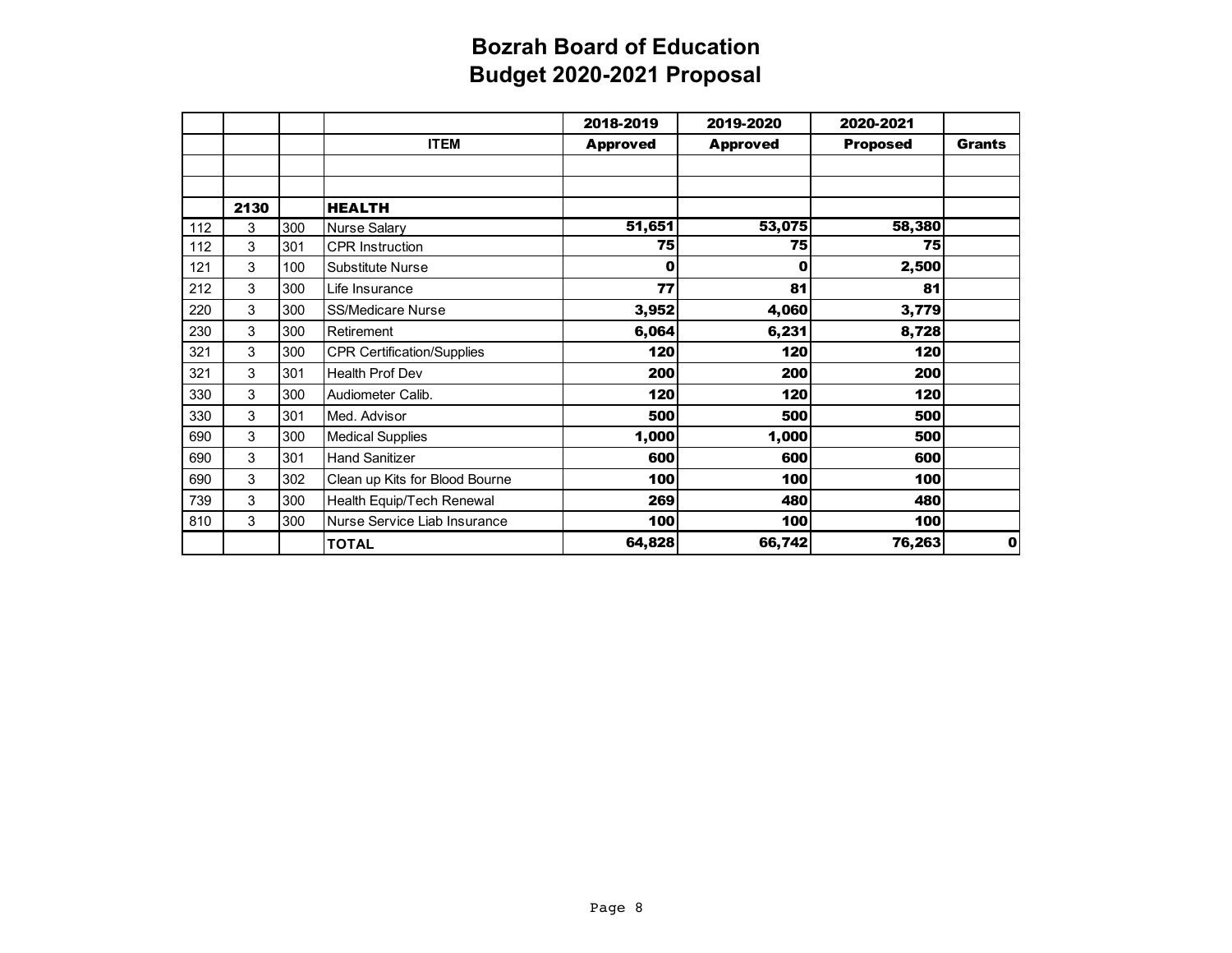|     |      |     |                            | 2018-2019       | 2019-2020       | 2020-2021       |               |
|-----|------|-----|----------------------------|-----------------|-----------------|-----------------|---------------|
|     |      |     | <b>ITEM</b>                | <b>Approved</b> | <b>Approved</b> | <b>Proposed</b> | <b>Grants</b> |
|     | 2140 |     | <b>PSYCH</b>               |                 |                 |                 |               |
| 111 | 4    | 400 | School Psych Salary        | 56,038          | 55,651          | 67,613          | 16,903        |
| 210 | 4    | 400 | Health Insurance           | 95              |                 |                 |               |
| 212 | 4    | 400 | Life Insurance             | 103             | 108             | 119             |               |
| 225 | 4    | 400 | Med Tax Psych              | 925             | 1,170           | 1,170           |               |
| 580 | 4    | 400 | Travel                     | 150             | 150             | 150             |               |
| 611 | 4    | 400 | Supplies                   | 300             | 300             | 300             |               |
| 611 | 4    | 401 | Testing/WIPSY              | 500             | 500             | <b>500</b>      |               |
|     |      |     | <b>TOTAL</b>               | 58,111          | 57,879          | 69,852          | 16,903        |
|     |      |     |                            |                 |                 |                 |               |
|     |      |     |                            |                 |                 |                 |               |
|     |      |     |                            |                 |                 |                 |               |
|     | 2150 |     | <b>SPEECH</b>              |                 |                 |                 |               |
| 111 | 5    | 500 | Speech Salary              | 82,952          | 84,611          | 57,792          |               |
| 111 | 5    | 501 | Summer Speech              | 3,500           | 3,500           | 5,000           |               |
| 111 | 5    | 502 | <b>Summer Testing</b>      | 0               | 0               | 1,000           |               |
| 212 | 5    | 500 | Life Insurance             | 103             | 108             | 108             |               |
| 225 | 5    | 500 | Med Tax Speech             | 1,203           | 1,227           | 838             |               |
| 611 | 5    | 500 | Testing/CELF               | 300             | 1,100           | 100             |               |
| 611 | 5    | 501 | Speech Supplies/ Equipment | 300             | 300             | 300             |               |
|     |      |     | Total                      | 88,358          | 90,846          | 65,138          | 0             |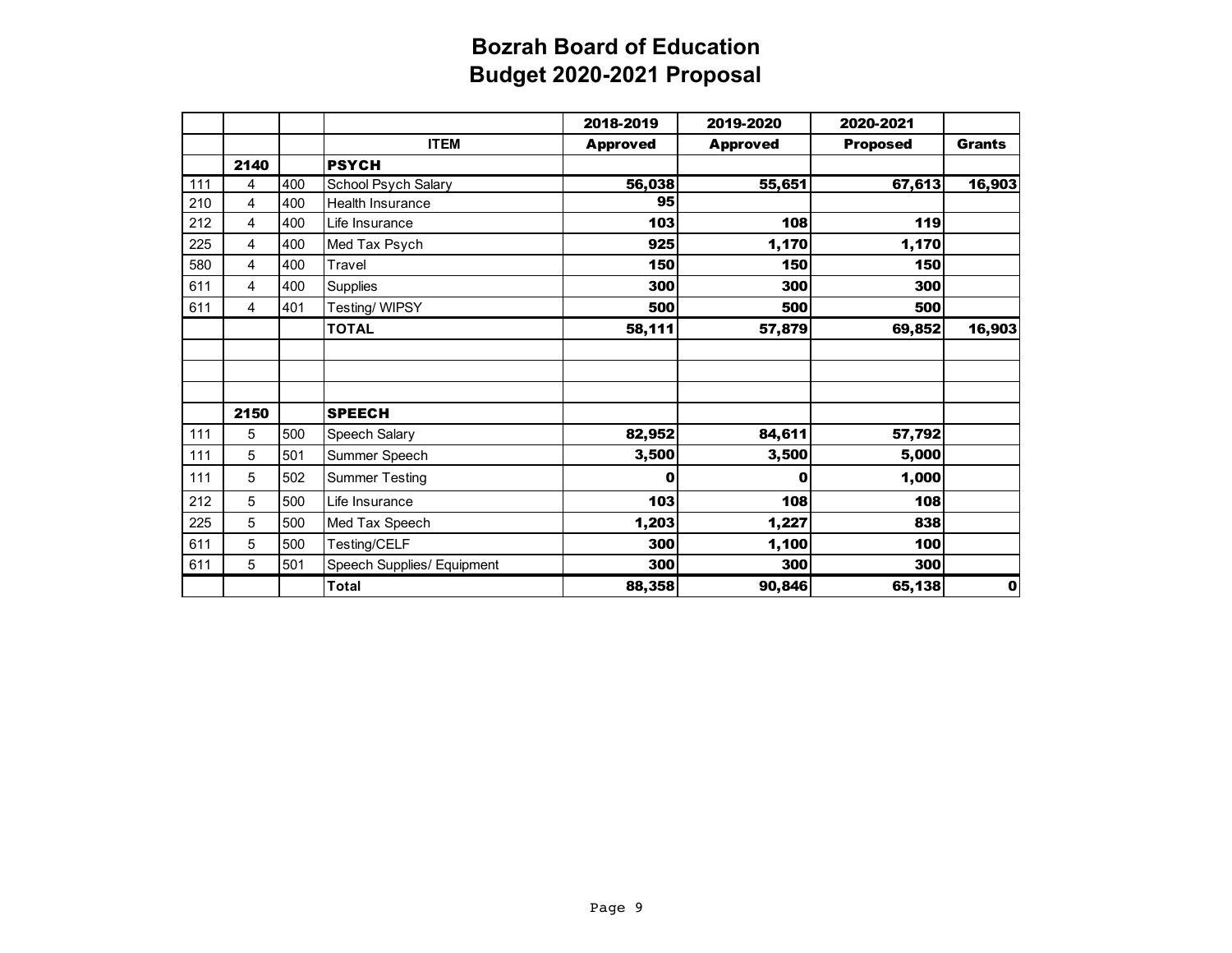|     |                |     |                                     | 2018-2019       | 2019-2020       | 2020-2021       |               |
|-----|----------------|-----|-------------------------------------|-----------------|-----------------|-----------------|---------------|
|     |                |     | <b>ITEM</b>                         | <b>Approved</b> | <b>Approved</b> | <b>Proposed</b> | <b>Grants</b> |
|     |                |     |                                     |                 |                 |                 |               |
|     | 2220           |     | <b>LIBRARY</b>                      |                 |                 |                 |               |
| 111 | 6              | 600 | Library Media Salary                | 35,716          | 36,798          | 36,798          |               |
| 212 | 6              | 600 | Life Insurance                      | 77              | 81              | 81              |               |
| 220 | 6              | 600 | SS/Medicare Library                 | 2,733           | 2,807           | 2,807           |               |
| 230 | 6              | 600 | Retirement                          | 4,193           | 4,308           | 5,501           |               |
| 642 | 6              | 600 | <b>Library Supplies</b>             | 400             | 400             | 400             |               |
| 642 | 6              | 601 | <b>Library Books</b>                | 2,000           | 2,000           | 0               |               |
| 690 | 6              | 600 | Alexandria Software Renewal         | 1,195           | 1,195           | 1,195           |               |
| 810 | 6              | 600 | <b>CLA Dues</b>                     | 85              | 85              | 85              |               |
|     |                |     | <b>TOTAL</b>                        | 46,399          | 47,674          | 46,867          | $\mathbf{0}$  |
|     |                |     |                                     |                 |                 |                 |               |
|     | 2310           |     | <b>BOE SERVICE</b>                  |                 |                 |                 |               |
| 230 | 7              | 700 | <b>Retirement Amortization Cost</b> | 37,563          | 37,563          | 32,416          |               |
| 250 | $\overline{7}$ | 700 | Unemp. Comp.                        | 0               | 26,000          | 0               |               |
| 260 | $\overline{7}$ | 700 | Workers' Comp. Ins.                 | 35,103          | 36,156          | 37,241          |               |
| 330 | $\overline{7}$ | 701 | Audit                               | 14,800          | 14,800          | 14,800          |               |
| 330 | $\overline{7}$ | 702 | <b>Teacher EVL Software</b>         | 1,000           | 1,000           | 0               |               |
| 330 | $\overline{7}$ | 704 | Legal Services                      | 15,000          | 15,000          | 15,000          |               |
| 330 | $\overline{7}$ | 706 | Parent Square                       | 480             | 480             | 480             |               |
| 330 | $\overline{7}$ | 708 | CT REAP Membership                  | 535             | 535             | 535             |               |
| 330 | $\overline{7}$ | 709 | Retire/MERS Adm Fee (24)            | 2,730           | 2,730           | 3,120           |               |
| 330 | $\overline{7}$ | 710 | GASB 45 Annual Reporting            | 1,800           | 1,800           | 1,800           |               |
| 330 | $\overline{7}$ | 711 | <b>Frontline Sub Service</b>        | O               | 0               | 3,500           |               |
| 520 | $\overline{7}$ | 700 | Liab/Prop.Insurance                 | 24,425          | 25,158          | 24,814          |               |
| 530 | $\overline{7}$ | 700 | Advertising                         | 300             | 300             | 300             |               |
| 530 | $\overline{7}$ | 701 | Postage                             | 3,500           | 3,500           | 3,500           |               |
| 690 | $\overline{7}$ | 700 | <b>BOE Supplies</b>                 | 500             | 500             | 500             |               |
| 690 | $\overline{7}$ | 701 | Graduation                          | 800             | 800             | 1,000           |               |
| 690 | $\overline{7}$ | 702 | Fingerprinting                      | 0               | 0               | 150             |               |
| 810 | $\overline{7}$ | 700 | CABE (dues)                         | 3,500           | 3,500           | 1,536           |               |
| 810 | $\overline{7}$ | 701 | CAPSS (dues)                        | 4,525           | 4,525           | 4,525           |               |
|     |                |     | <b>TOTAL</b>                        | 146,561         | 174,347         | 145,217         | $\mathbf{0}$  |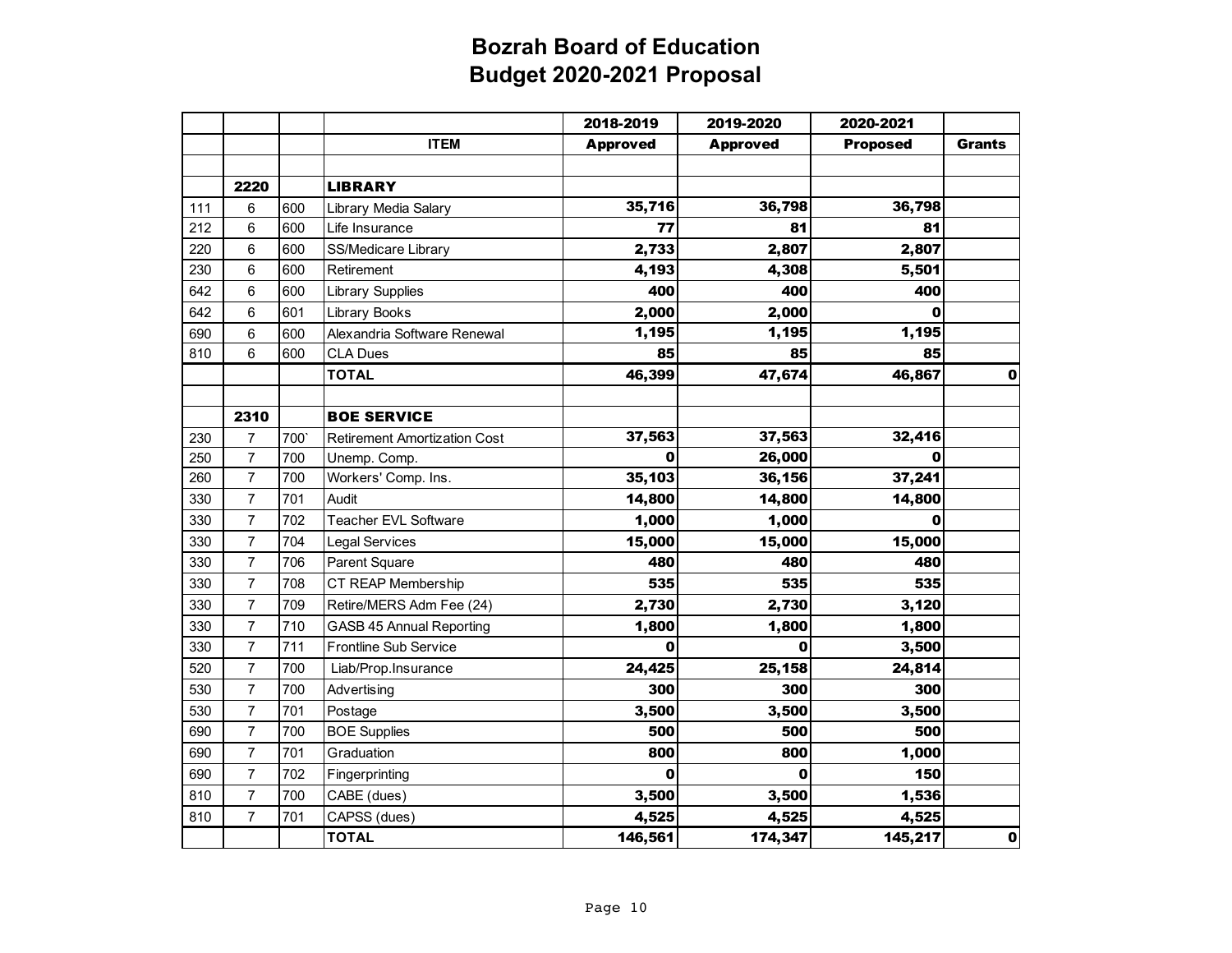|     |      |     |                                       | 2018-2019       | 2019-2020       | 2020-2021       |               |
|-----|------|-----|---------------------------------------|-----------------|-----------------|-----------------|---------------|
|     |      |     | <b>ITEM</b>                           | <b>Approved</b> | <b>Approved</b> | <b>Proposed</b> | <b>Grants</b> |
|     |      |     |                                       |                 |                 |                 |               |
|     | 2320 |     | <b>SUPERINTENDENT</b>                 |                 |                 |                 |               |
| 111 | 8    | 800 | Supt Salary                           | 60,000          | 60,000          | 60,000          |               |
| 112 | 8    | 800 | Supt. Secretary                       | 33,751          | 35,154          | 28,151          |               |
| 212 | 8    | 800 | Life Insurance                        | 1,517           | 1,593           | 89              |               |
| 220 | 8    | 800 | SS/Medicare (Supt. Sec)               | 2,582           | 2,651           | 2,154           |               |
| 225 | 8    | 800 | Med Tax                               | 4,682           | 4,590           | 4,590           |               |
| 230 | 8    | 800 | Retirement                            | 3,962           | 4,068           | 4,209           |               |
| 321 | 8    | 800 | Professional Dev.                     | 400             | 400             | 400             |               |
| 580 | 8    | 800 | Travel                                | 1,000           | 1,000           | 0               |               |
| 690 | 8    | 800 | Supt. Expenditures                    | 150             | 150             | 150             |               |
| 690 | 8    | 800 | Supplies (Supt. Sec)                  | 300             | 300             | 300             |               |
| 732 | 8    | 800 | <b>Technology Supplies/ Equipment</b> | 400             | 400             | 400             |               |
| 810 | 8    | 800 | CASCD/ASCD/NSCC/SECASA/LEARN          | 400             | 450             | 450             |               |
|     |      |     | <b>TOTAL</b>                          | 109,144         | 110,756         | 100,893         | $\mathbf 0$   |
|     |      |     |                                       |                 |                 |                 |               |
|     | 2400 |     | <b>PRINCIPAL</b>                      |                 |                 |                 |               |
| 111 | 9    | 900 | Principal                             | 115,005         | 117,305         | 115,005         |               |
| 112 | 9    | 900 | Administrative Assistant              | 44,356          | 46,045          | 42,542          |               |
| 212 | 9    | 900 | Life Insurance                        | 77              | 81              | 89              |               |
| 212 | 9    | 901 | Life Insurance Principal              | 258             | 274             | 296             |               |
| 220 | 9    | 900 | SS/Medicare Office Sec                | 3,393           | 3,484           | 3,255           |               |
| 225 | 9    | 900 | Med Tax Principal                     | 1,668           | 1,701           | 1,667           |               |
| 230 | 9    | 900 | Retirement                            | 5,207           | 5,347           | 6,360           |               |
| 321 | 9    | 900 | Professional Dev. (Workshops)         | 2,000           | 2,000           | 800             |               |
| 430 | 9    | 900 | Cell Phone                            | 1,500           | 1,500           | 0               |               |
| 580 | 9    | 900 | Travel                                | 500             | 500             | 500             |               |
| 690 | 9    | 900 | Supplies Principal                    | 300             | 300             | 300             |               |
| 690 | 9    | 901 | Supplies Adm Asst.                    | 800             | 800             | 800             |               |
| 732 | 9    | 900 | Technology Supplies/ Equipment        | 250             | 250             | 250             |               |
| 810 | 9    | 900 | Membership and Dues                   | 1,000           | 1,000           | 100             |               |
|     |      |     | <b>TOTAL</b>                          | 176,314         | 180,587         | 171,964         | $\pmb{0}$     |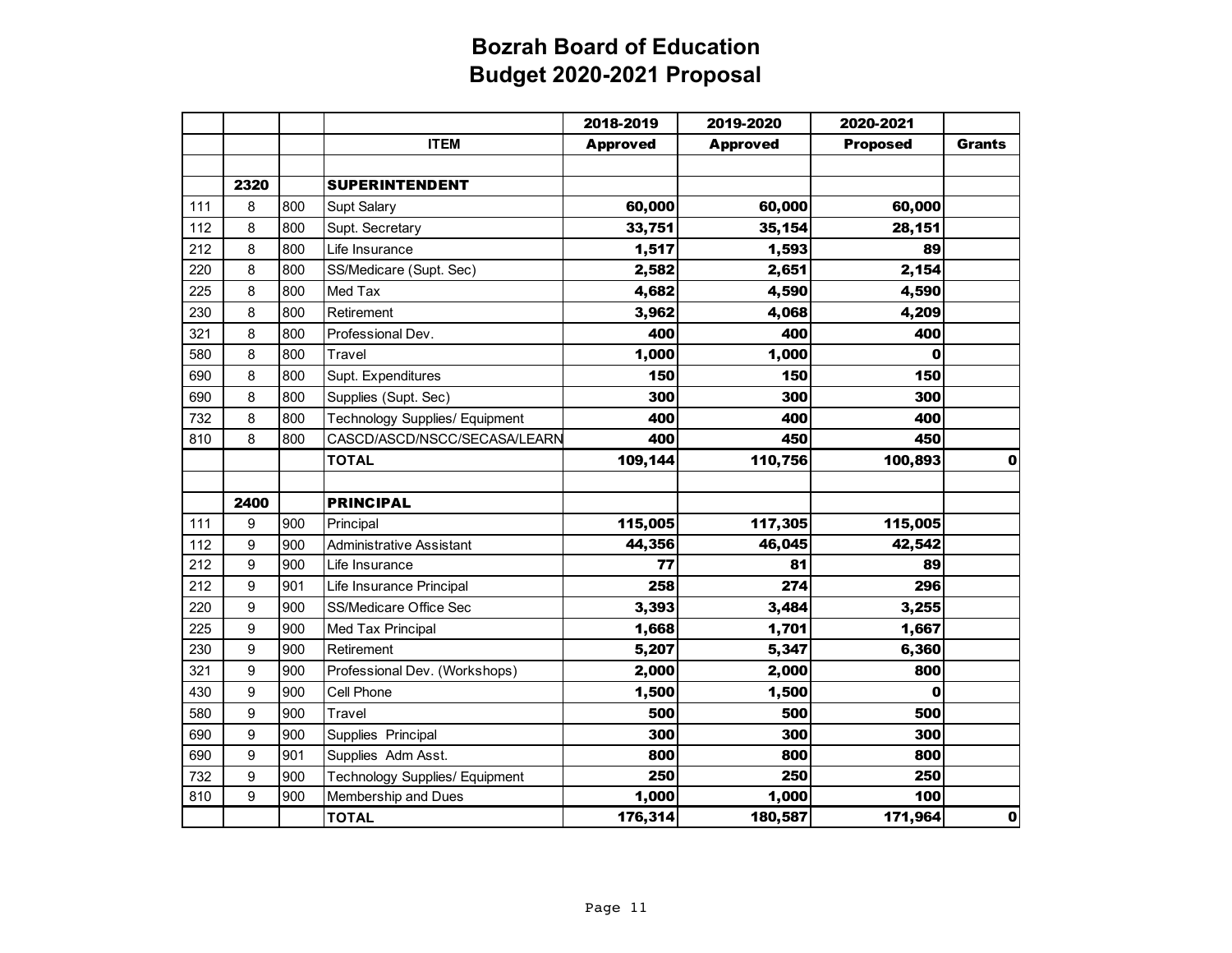|     |      |      |                                         | 2018-2019       | 2019-2020       | 2020-2021       |               |
|-----|------|------|-----------------------------------------|-----------------|-----------------|-----------------|---------------|
|     |      |      | <b>ITEM</b>                             | <b>Approved</b> | <b>Approved</b> | <b>Proposed</b> | <b>Grants</b> |
|     | 2500 |      | <b>FINANCIAL</b>                        |                 |                 |                 |               |
| 112 | 10   | 1000 | Administrative Assistant for Business S | 64,986          | 66,986          | 62,569          |               |
| 112 | 10   | 1001 | Parent Square Broadcast                 | 1,000           | 1,000           | 0               |               |
| 212 | 10   | 1000 | Life Insurance                          | 103             | 103             | 119             |               |
| 220 | 10   | 1000 | SS/Medicare Fin. Sec                    | 4,945           | 5,071           | 4,787           |               |
| 230 | 10   | 1000 | Retirement Fin. Sec                     | 7,629           | 7,782           | 9,354           |               |
| 321 | 10   | 1000 | Professional Dev.                       | 150             | 150             | 150             |               |
| 330 | 10   | 1000 | Paychecks                               | 13,000          | 13,000          | 15,000          |               |
| 330 | 10   | 1001 | <b>Audit Service/Consultant</b>         | 5,500           | 5,500           | 6,000           |               |
| 330 | 10   | 1002 | Quickbooks/ right networks              | 6,000           | 6,000           | 6,000           |               |
| 330 | 10   | 1003 | Agent of Record                         | 3,600           | 3,600           | 3,000           |               |
| 690 | 10   | 1000 | Fin SecretarySupplies                   | 700             | 700             | 700             |               |
| 690 | 10   | 1001 | <b>SAM Registration</b>                 | 0               | 0               | 300             |               |
| 810 | 10   | 1000 | <b>CASBO Dues</b>                       | 500             | 500             | 0               |               |
|     |      |      | <b>TOTAL</b>                            | 108,113         | 110,392         | 107,979         |               |
|     |      |      |                                         |                 |                 |                 |               |
|     | 2600 |      | <b>MAINTENANCE</b>                      |                 |                 |                 |               |
| 112 | 11   | 2000 | <b>Head Cust Salary</b>                 | 46,322          | 47,590          | 44,616          |               |
| 112 | 11   | 2001 | Night Cust.- Salary (2.0)               | 73,274          | 66,684          | 65,559          |               |
| 112 | 11   | 2002 | Summer Custodian                        | 3,000           | 4,200           | 0               |               |
| 121 | 11   | 2000 | <b>Custodian Substitutes</b>            | 3,000           | 3,000           | 3,000           |               |
| 212 | 11   | 2000 | Life Insurance                          | 232             | 244             | 259             |               |
| 220 | 11   | 2000 | <b>SS/Medicare Custodians</b>           | 9,149           | 8,742           | 8,553           |               |
| 230 | 11   | 2000 | <b>Retirement Custodians</b>            | 14,041          | 13,416          | 16,714          |               |
| 321 | 11   | 2000 | Professional Dev                        | 400             | 400             | 0               |               |
| 330 | 11   | 2000 | Landscaping Grounds                     | 3,300           | 3,300           | 0               |               |
| 410 | 11   | 2000 | Water                                   | 2,760           | 2,800           | 3,800           |               |
| 430 | 11   | 2019 | Safety Clothing                         | 1,000           | 500             | $\bf{0}$        |               |
| 430 | 11   | 2000 | Telephone                               | 5,540           | 5,540           | 5,500           |               |
| 430 | 11   | 2001 | <b>ABS</b>                              | 8,099           | 8,099           | 8,342           |               |
| 430 | 11   | 2002 | Automated HAVAC                         | 15,500          | 15,500          | 15,965          |               |
| 430 | 11   | 2003 | <b>Boiler Inspection</b>                | 400             | 400             | 400             |               |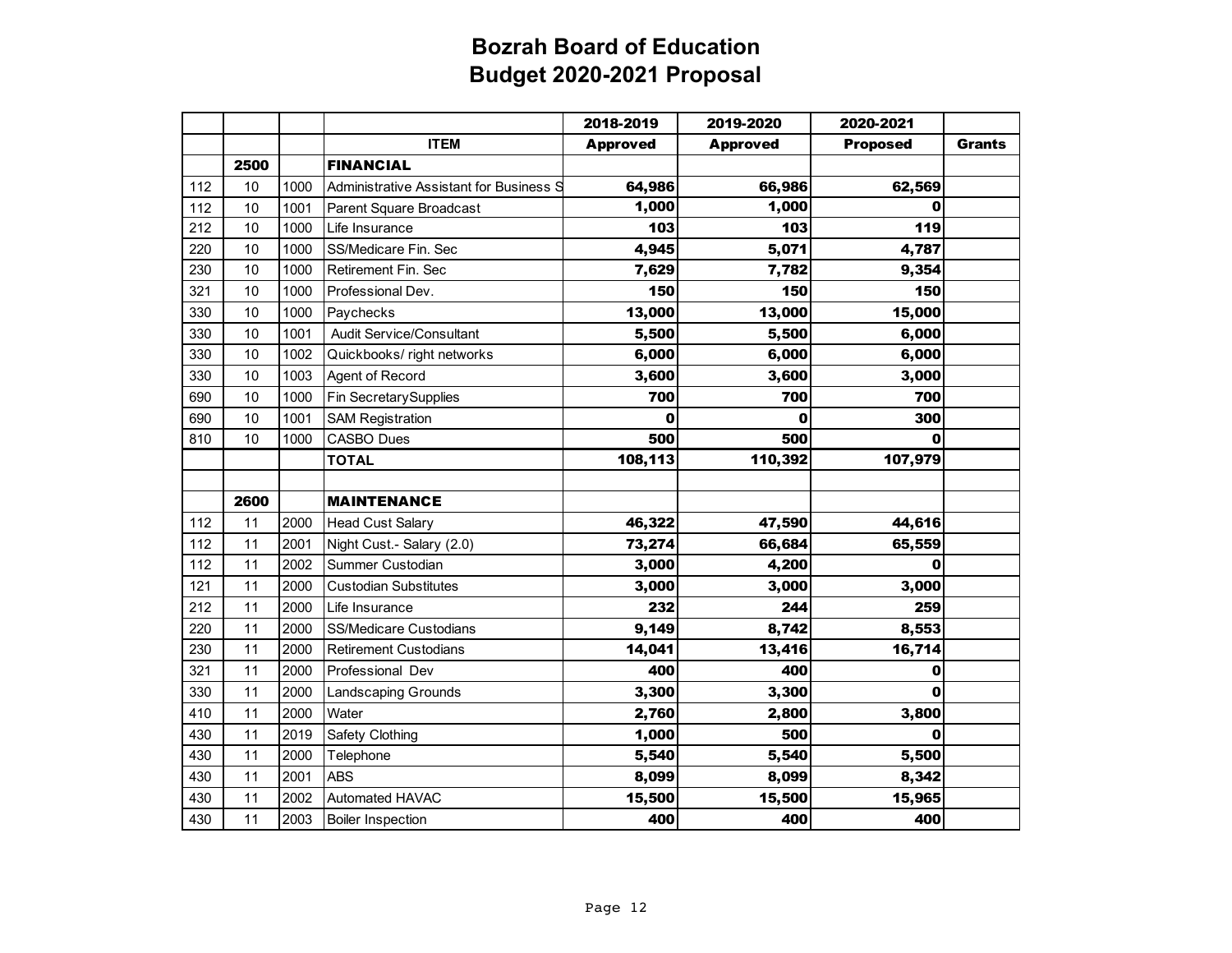|     |    |       |                                          | 2018-2019       | 2019-2020       | 2020-2021       |               |
|-----|----|-------|------------------------------------------|-----------------|-----------------|-----------------|---------------|
|     |    |       | <b>ITEM</b>                              | <b>Approved</b> | <b>Approved</b> | <b>Proposed</b> | <b>Grants</b> |
| 430 | 11 | 2004  | <b>Building Security (Alarm)</b>         | 420             | 9,500           | 450             |               |
| 430 | 11 | 2005  | Copiers                                  | 19,600          | 19,600          | 15,473          |               |
| 430 | 11 | 2007  | Elevator (Kone)                          | 3,500           | 3,605           | 3,713           |               |
| 430 | 11 | 2008  | Fire Alarm                               | 1,800           | 1,800           | 1,800           |               |
| 430 | 11 | 2009  | Fire Ext. Recharge (Roybal)              | 800             | 1,000           | 1,000           |               |
| 430 | 11 | 2010  | Pest Control (Waltham)                   | 1,831           | 1,855           | 1,360           |               |
| 430 | 11 | 2012  | Refuse Removal (Sterling)                | 4,590           | 4,590           | 4,750           |               |
| 430 | 11 | 2014  | Septic Tank                              | 2,000           | 2,000           | 2,200           |               |
| 430 | 11 | 2015  | Sprinkler (water)                        | 500             | 500             | 1,000           |               |
| 430 | 11 | 2016  | Sprinkler System (testing Fire Protectio | 500             | 500             | 0               |               |
| 430 | 11 | 2017  | Monitoring Services (ADT, ToneKlear,)    | 2,900           | 2,900           | 9,500           |               |
| 430 | 11 | 2019  | <b>RTU Units</b>                         | 8,000           | 8,652           | 0               |               |
| 430 | 11 | 2020  | Service Generator                        | O               | 2,500           | 0               |               |
| 580 | 11 | 2001  | Custodian Travel                         | 400             | 400             | 400             |               |
| 622 | 11 | 2000  | Electricity                              | 55,000          | 55,000          | 56,000          |               |
| 691 | 11 | 2000  | <b>Cleaning Supplies</b>                 | 9,000           | 9,000           | 7,000           |               |
| 691 | 11 | 2008  | Paper Supplies                           | 3,500           | 3,500           | 3,000           |               |
| 691 | 11 | 2001  | <b>Electric Repairs</b>                  | 800             | 800             | 800             |               |
| 691 | 11 | 2002  | <b>Electric Supplies</b>                 | 1,000           | 1,500           | 1,500           |               |
| 691 | 11 | 2003  | Glass, Lumber (hardware)                 | 2,500           | 2,500           | 3,000           |               |
| 691 | 11 | 2003  | Ice Machine                              | 260             | 260             | 260             |               |
| 691 | 11 | 2004  | Lock Smith                               | 400             | 2,000           | 2,000           |               |
| 691 | 11 | 2005  | Repairs Maint                            | 25,000          | 41,650          | 26,100          |               |
| 691 | 11 | 2005A | <b>Technology Wiring</b>                 | 5,000           | O               | 0               |               |
| 691 | 11 | 2007  | Wood chips (Playground)                  | 0               | 2,500           | 1,000           |               |
| 691 | 11 | 2008  | <b>Plumbing Repairs</b>                  | $\mathbf 0$     | 3,000           | 3,000           |               |
| 692 | 11 | 2000  | Oil                                      | 48,000          | 48,000          | 48,000          |               |
| 739 | 11 | 2000  | Painting Rooms                           | O               | 9,000           | 0               |               |
| 739 | 11 | 2002  | Portable Radios                          | 300             | 300             | 0               |               |
|     |    |       | <b>TOTAL</b>                             | 383,618         | 419,327         | 366,014         | $\mathbf{0}$  |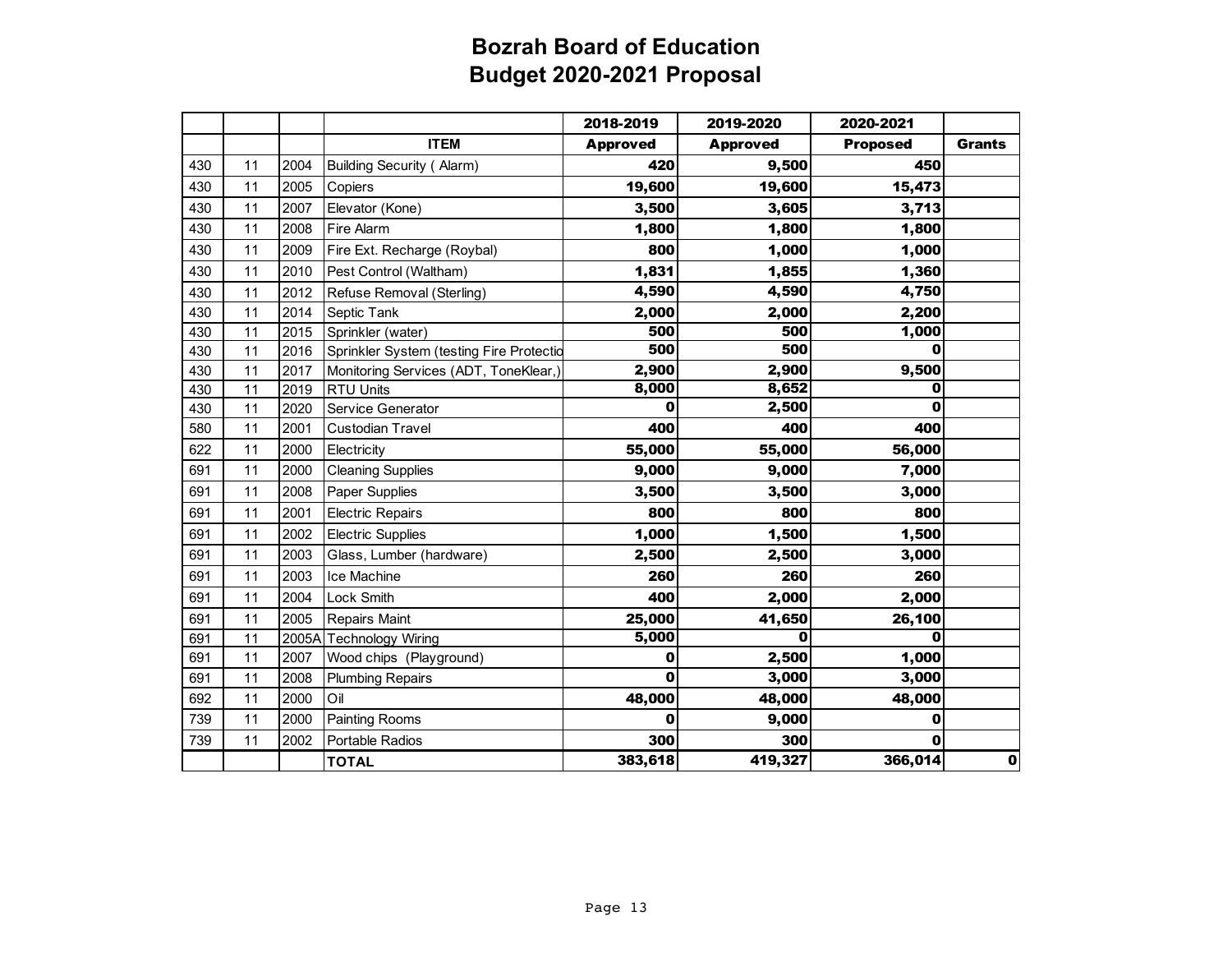|     |      |      |                                     | 2018-2019       | 2019-2020       | 2020-2021       |               |
|-----|------|------|-------------------------------------|-----------------|-----------------|-----------------|---------------|
|     |      |      | <b>ITEM</b>                         | <b>Approved</b> | <b>Approved</b> | <b>Proposed</b> | <b>Grants</b> |
|     |      |      |                                     |                 |                 |                 |               |
|     | 2700 |      | <b>TRANSPORTATION</b>               |                 |                 |                 |               |
| 510 | 12   | 3000 | First Student 4 Buses Plus HS Buses | 237,666         | 244,796         | 251,283         |               |
|     |      |      | <b>TOTAL</b>                        | 237,666         | 244,796         | 251,283         | 0             |
|     |      |      |                                     |                 |                 |                 |               |
|     | 6110 |      | <b>TUITION</b>                      |                 |                 |                 |               |
| 560 | 13   | 4000 | S.E. CT (Ad. Ed.)                   | 9,268           | 9,268           | 9,268           |               |
| 560 | 13   | 4001 | Lyman (8 Students 6,823)            | 13,646          | 13,646          | 54,584          |               |
| 560 | 13   | 4005 | Lyman Reg Ed (3)                    | 0               | 0               | 34,957          |               |
| 560 | 13   | 4002 | Magnet School Science & Tech        | 3,000           | 3,090           | 3,342           |               |
| 560 | 13   | 4004 | Magnet School of New London         | 24,000          | 21,630          | 12,296          |               |
| 560 | 13   | 4010 | Magnet School Stem                  | 0               | 3,090           | 3,247           |               |
| 560 | 13   | 4008 | Magnet School (Marine Magnet)       | 5,980           | 0               | Ω               |               |
| 560 | 13   | 4006 | NFA (63 Students @ 13,375)          | 893,312         | 777,206         | 842,597         |               |
|     |      |      | <b>TOTAL</b>                        | 949,206         | 827,930         | 960,291         | $\mathbf{0}$  |
|     |      |      |                                     |                 |                 |                 |               |
|     | 3100 |      | <b>FOOD SERVICE</b>                 |                 |                 |                 |               |
| 112 | 14   | 5000 | Café Salaries                       | 8,000           | 10,000          | 15,000          |               |
| 220 | 14   | 5003 | SS/Medicare                         | 800             | 800             | 1,148           |               |
| 230 | 14   | 5005 | Retirement                          | 5,945           | 6,852           | 7,776           |               |
|     |      |      | <b>TOTAL</b>                        | 14,745          | 17,652          | 23,924          | 0             |
|     |      |      |                                     |                 |                 |                 |               |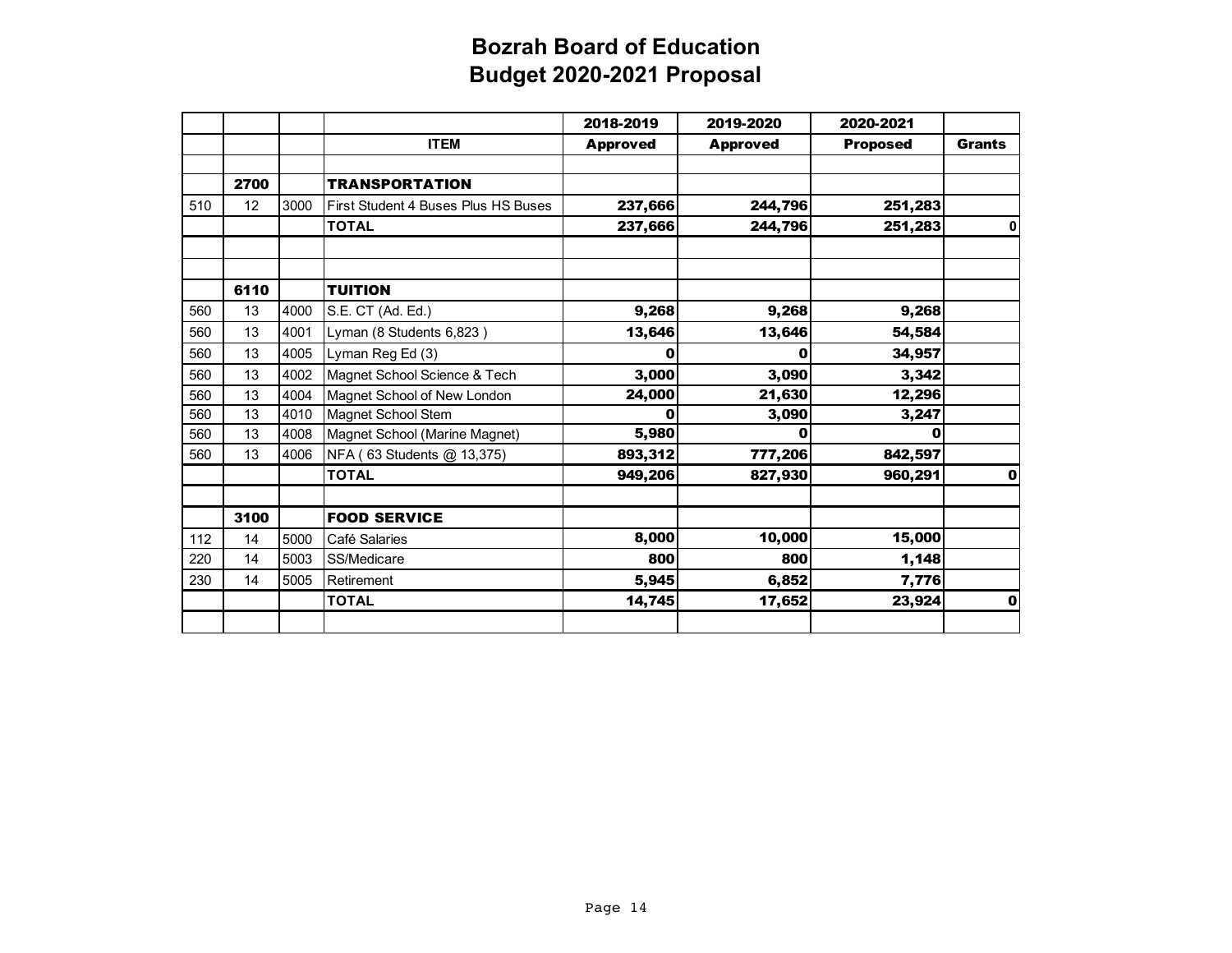|     |      |      |                                | 2018-2019       | 2019-2020       | 2020-2021       |               |
|-----|------|------|--------------------------------|-----------------|-----------------|-----------------|---------------|
|     |      |      | <b>ITEM</b>                    | <b>Approved</b> | <b>Approved</b> | <b>Proposed</b> | <b>Grants</b> |
|     | 3200 |      | <b>OTHER PROGRAMS</b>          |                 |                 |                 |               |
| 111 | 15   | 6000 | <b>BB Coach-Boys</b>           | 2,136           | 2,179           | 2,179           |               |
| 111 | 15   | 6001 | <b>BB Coach-Girls</b>          | 2,136           | 2,179           | 2,179           |               |
| 111 | 15   | 6001 | BB-Assist Coaches (2)          | 0               | 1,089           | 1,089           |               |
| 111 | 15   | 6002 | Soccer Coach                   | 2,136           | 2,179           | 2,179           |               |
| 111 | 15   | 6003 | Ast. Soccr Coach               | 0               | 0               | 550             |               |
| 330 | 15   | 6000 | Basketball Ref. B & G          | 4,000           | 4,000           | 4,000           |               |
| 330 | 15   | 6001 | <b>Cheerleading Supervisor</b> | 2,136           | 2,179           | 2,179           |               |
| 330 | 15   | 6001 | After school supervisor        | 500             | 500             | 0               |               |
| 330 | 15   | 6002 | Soccer Referee                 | 600             | 600             | 600             |               |
| 580 | 15   | 6000 | Basketball-Girls & Boys Travel | 1,800           | 1,800           | 1,800           |               |
| 580 | 15   | 6001 | Soccer Travel                  | 1,300           | 1,300           | 1,300           |               |
| 690 | 15   | 6002 | <b>Basketball-B Supplies</b>   | 300             | 300             | 150             |               |
| 690 | 15   | 6003 | <b>Basketball-G Supplies</b>   | 300             | 300             | 150             |               |
| 690 | 15   | 6004 | <b>Cheerleading Supplies</b>   | 300             | 300             | 150             |               |
| 690 | 15   | 6005 | Soccer Supplies                | 300             | 300             | 150             |               |
| 690 | 15   | 6008 | Soccer Field Prep              | 0               | 300             | 150             |               |
| 690 | 15   | 6006 | <b>Uniforms</b>                | 2,000           | 2,000           | 0               |               |
| 810 | 15   | 6007 | Athletic league dues           | 175             | 175             | 175             |               |
|     |      |      | <b>TOTAL</b>                   | 20,119          | 21,680          | 18,980          | 0             |
|     |      |      |                                |                 |                 |                 |               |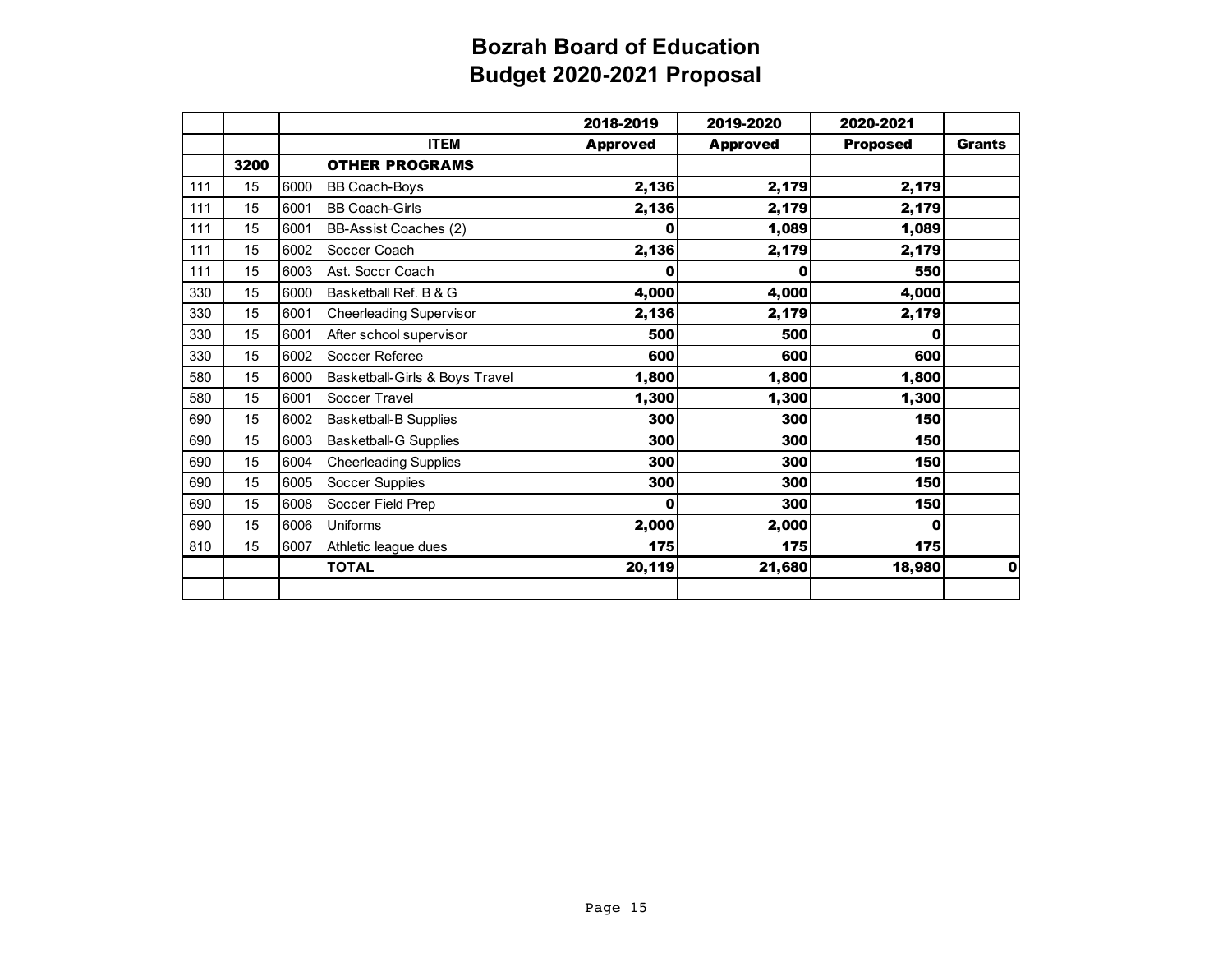|     |      |      |                                                                     | 2018-2019       | 2019-2020       | 2020-2021       |               |
|-----|------|------|---------------------------------------------------------------------|-----------------|-----------------|-----------------|---------------|
|     |      |      | <b>ITEM</b>                                                         | <b>Approved</b> | <b>Approved</b> | <b>Proposed</b> | <b>Grants</b> |
|     | 3400 |      | <b>TECHNOLOGY</b>                                                   |                 |                 |                 |               |
| 111 | 16   | 7000 | <b>Technology Cord</b>                                              | 98,546          | 100,535         | 80,428          |               |
| 212 | 16   | 7000 | Life Insurance                                                      | 103             | 108             | 118             |               |
| 225 | 16   | 7000 | Med Tax                                                             | 1,429           | 1,458           | 1,196           |               |
| 321 | 16   | 7000 | Membership                                                          | 500             | 500             | 500             |               |
| 321 | 16   | 7001 | <b>Technology Training</b>                                          | 750             | 750             | 550             |               |
| 330 | 16   | 7010 | <b>CEN Internet Access</b>                                          | 1,800           | 1,800           | 1,800           |               |
| 430 | 16   | 7000 | <b>School Wide Wiring</b>                                           | 5,000           | 5,000           | 5,000           |               |
| 530 | 16   | 7000 | E-mail/Web Hosting                                                  | 2,625           | 2,625           | 3,000           |               |
| 611 | 16   | 7000 | Software Sch. Wide/Anti Virus/Firm We                               | 10,025          | 10,025          | 10,025          |               |
| 690 | 16   | 7001 | <b>Technology Supplies</b>                                          | 5,000           | 5,000           | 5,000           |               |
| 732 | 16   | 7000 | Computers                                                           | 13,512          | 14,598          | 20,000          |               |
| 732 | 16   | 7005 | Study Island                                                        | 400             | 400             | 0               |               |
| 732 | 16   | 7003 | Powerschool                                                         | 3,100           | 3,100           | 3,500           |               |
| 732 | 16   | 7006 | Renaissance Learning (Aim Web)                                      | 6,500           | 6,500           | 6,400           |               |
| 732 | 16   | 7007 | Technology Equipment/Applecare                                      | 9,954           | 9,954           | 10,000          |               |
| 810 | 16   | 7000 | STE/CECA Due                                                        | 250             | 250             | 250             |               |
|     |      |      | <b>TOTAL</b>                                                        | 159,494         | 162,603         | 147,767         | $\mathbf 0$   |
|     |      |      | Capital Projects- security cameras<br>anticipated 55% Reimbursement |                 | 48,780          | 30,000          |               |
|     |      |      | <b>SUB TOTAL</b>                                                    | 5,743,629       | 5,941,161       | 6,237,013       | 71,449        |
|     |      |      | <b>GRANT TOTAL FUNDING</b>                                          | 98,175          | 71,449          | 71,449          |               |
|     |      |      | <b>TOTAL PROPOSED EXPENDITU</b>                                     | 5,841,804       | 6,012,610       | 6,308,462       |               |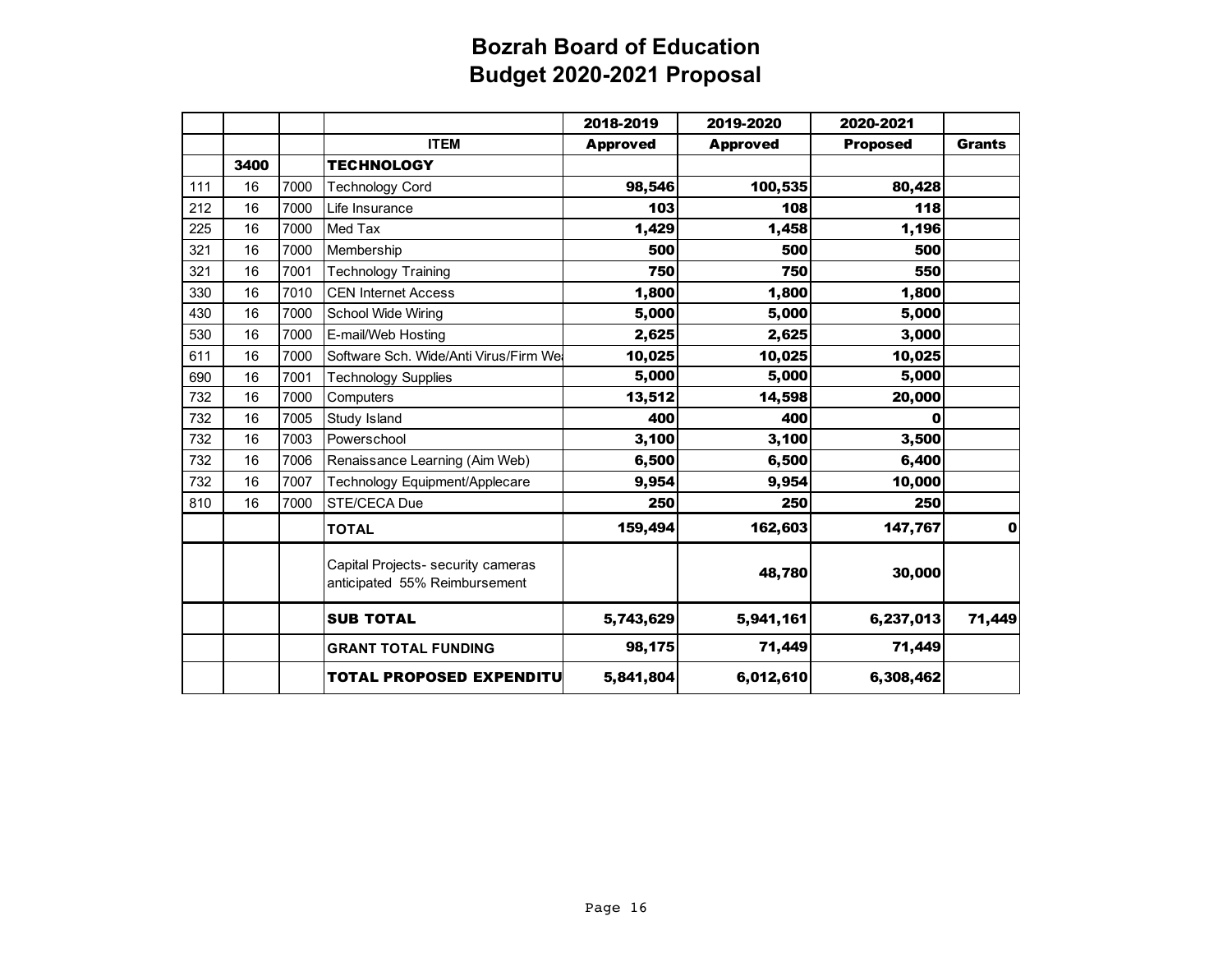| Role           | <b>Full/Part</b>         | <b>Name</b>             | Assignment                                                                                         |                                                                                                                                                                                                                 |  |                                                                                        |
|----------------|--------------------------|-------------------------|----------------------------------------------------------------------------------------------------|-----------------------------------------------------------------------------------------------------------------------------------------------------------------------------------------------------------------|--|----------------------------------------------------------------------------------------|
| <b>Teacher</b> | $\mathbf{1}$             | Lisa Crocetta           | <b>PK</b>                                                                                          |                                                                                                                                                                                                                 |  |                                                                                        |
| <b>Teacher</b> | $\mathbf{1}$             | Cheryl Conway           | K                                                                                                  |                                                                                                                                                                                                                 |  |                                                                                        |
| <b>Teacher</b> | $\mathbf{1}$             | <b>Courtney Magario</b> | 1st                                                                                                |                                                                                                                                                                                                                 |  |                                                                                        |
| <b>Teacher</b> | $\mathbf{1}$             | Jamie Owen              | 2nd                                                                                                |                                                                                                                                                                                                                 |  |                                                                                        |
| <b>Teacher</b> | $\mathbf{1}$             | John Mrakovcich         | 3rd                                                                                                |                                                                                                                                                                                                                 |  |                                                                                        |
| <b>Teacher</b> | $\mathbf{1}$             | Alicia Brockett         | 4th and 5th Math & Science -SS                                                                     |                                                                                                                                                                                                                 |  |                                                                                        |
| <b>Teacher</b> | $\mathbf{1}$             | <b>Stacie Dempsey</b>   | 5th and 4th LA & Reading. - SS                                                                     |                                                                                                                                                                                                                 |  |                                                                                        |
| <b>Teacher</b> | $\mathbf{1}$             | Elizabeth Brown         | 6th Homeroom, Interventionist K-8                                                                  |                                                                                                                                                                                                                 |  |                                                                                        |
| <b>Teacher</b> | $\mathbf{1}$             | Laurie Swanson          | 6, 7, 8 SS & 1 section of Gr. 7 ELA                                                                |                                                                                                                                                                                                                 |  |                                                                                        |
| <b>Teacher</b> | $\mathbf{1}$             | Joanne Hart             | Gr. 7 & 8 ELA and Reading                                                                          |                                                                                                                                                                                                                 |  |                                                                                        |
| <b>Teacher</b> | $\mathbf{1}$             | Evelyn Brown            | Gr. 6, 7, 8 Science &<br>1 section of Gr. 7 math                                                   |                                                                                                                                                                                                                 |  |                                                                                        |
| <b>Teacher</b> | 0.5                      | Sharon Schnare          | Gr. 6, 7, & 8 Math                                                                                 | Mrs. Schnare came out of retirement to<br>accept the part time position. Under<br><b>Teacher Retirement &amp; Certifcation</b><br>mandates, Mrs. Schnare may not return<br>next year.                           |  |                                                                                        |
| <b>Teacher</b> | $\mathbf{1}$             | Donna Washbum           | Special Edu 6-8 case mgmt and services                                                             |                                                                                                                                                                                                                 |  |                                                                                        |
| <b>Teacher</b> | $\mathbf{1}$             | Cheryl Lage             | Special Edu Grades K-5 case mgmt,<br>Wilson Instruction for 5 students,<br>Pullout 6-8 as needed   | Wilson Instruction is done 1 on 1, 5 days<br>a week for 45 minutes a day.                                                                                                                                       |  |                                                                                        |
| <b>Teacher</b> | $\mathbf{1}$             | Jessica Doucette        | Special Edu Grades PreK-5 case mgmt,<br>Wilson Instruction for 5 students<br>Pullout 6-8 as needed | Wilson Instruction is done 1 on 1, 5 days<br>a week for 45 minutes a day.                                                                                                                                       |  |                                                                                        |
| <b>Teacher</b> | 0.8 &<br>0.2 ELA grade 6 | Kristi Smith            | Art PK - 8<br>Grade 6 Reading and ELA                                                              |                                                                                                                                                                                                                 |  | All 3 Special area<br>teachers are dual                                                |
| <b>Teacher</b> | $\mathbf{1}$             | <b>Debra Coats</b>      | Gerneral Music PK - 8<br>Instrumental Music Grades 4 - 8                                           | Included in Mrs. Coats' schedule is small<br>group lessons for grades 4, 5, 6 as<br>students are learning their instruments.                                                                                    |  | certified and provide<br>Tier II support to<br>students for the 3<br>different Academy |
| <b>Teacher</b> | $\mathbf{1}$             | Tara James              | PE & Health PK - 8                                                                                 |                                                                                                                                                                                                                 |  | Periods.                                                                               |
|                | $\mathbf{1}$             | Lee Ann Spence          | Speech/Language Pathologist PK-8                                                                   | Provides Wilson instruction for 4 students<br>and speech services PreK - 8.<br>Retiring June 2020                                                                                                               |  |                                                                                        |
| <b>Teacher</b> | 0.5                      | Jodi Knight             | Speech/Language Pathologist PK-3                                                                   | Mrs. Knight was brought on board in<br>January because of increased service<br>needs for PK students. she also provides<br>a concept support group for Kindergarten<br>and supports grade 3 students. She takes |  |                                                                                        |
| <b>Teacher</b> | $\mathbf{1}$             | <b>Christine Putre</b>  | <b>School Psychologist</b>                                                                         |                                                                                                                                                                                                                 |  |                                                                                        |
| <b>Teacher</b> | 0.4                      | Lisa Carignan           | Title 1, Intervention & Support                                                                    | Retiring June 202                                                                                                                                                                                               |  |                                                                                        |
| <b>Teacher</b> | 0.4                      | Joann Zajac             | Title 1, Intervention & Support                                                                    |                                                                                                                                                                                                                 |  |                                                                                        |
| <b>Teacher</b> | 0.2                      | <b>Michel Leask</b>     | Algebra (1 perod per day)                                                                          |                                                                                                                                                                                                                 |  |                                                                                        |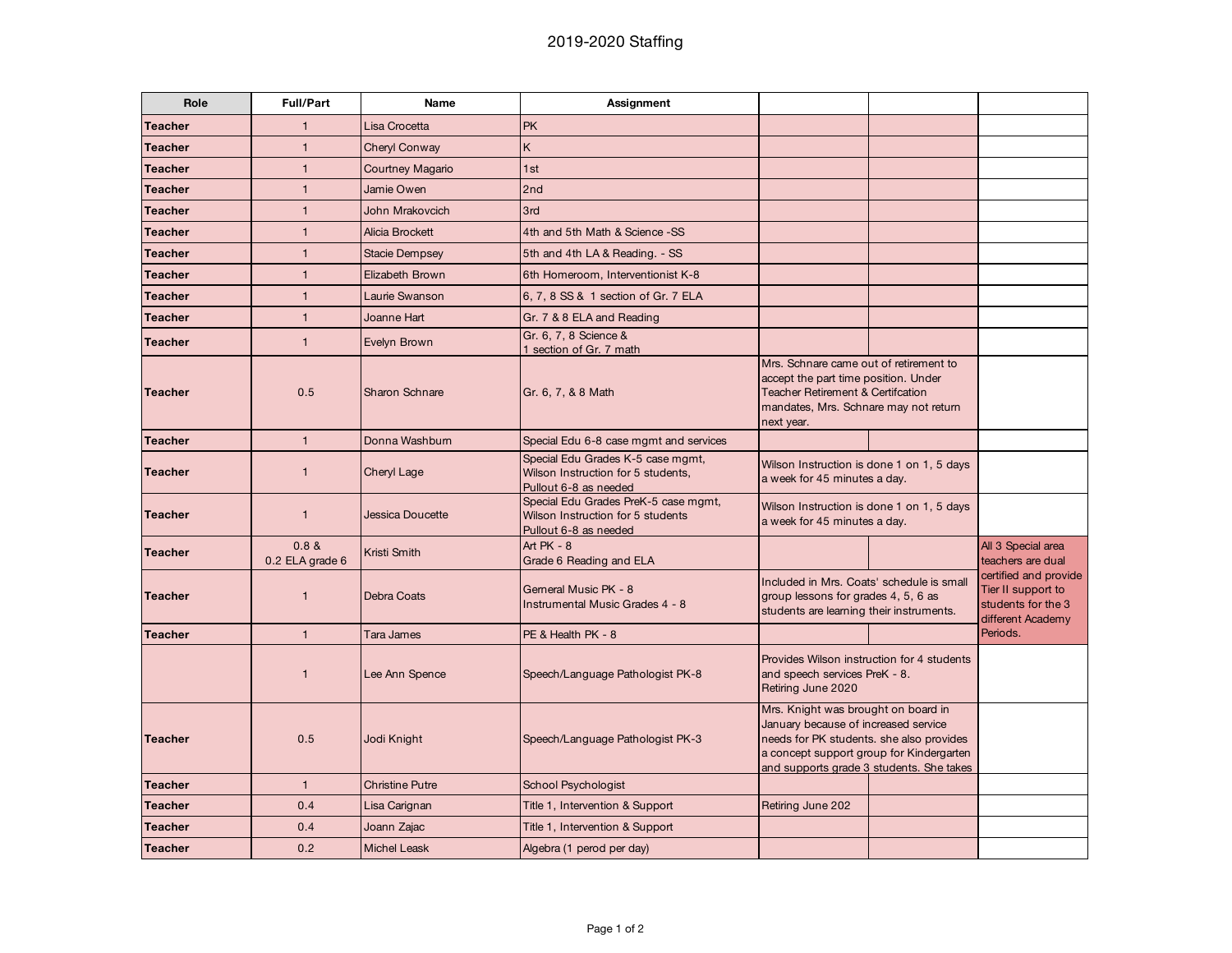| Role                                      | <b>Full/Part</b> | Name                    | Assignment                        |                                                                                                                                                                        |  |  |
|-------------------------------------------|------------------|-------------------------|-----------------------------------|------------------------------------------------------------------------------------------------------------------------------------------------------------------------|--|--|
| <b>Admin</b>                              | 0.8              | <b>Michel Leask</b>     | Director of Technology            |                                                                                                                                                                        |  |  |
| <b>Admin</b>                              | $\mathbf{1}$     | <b>Catherine Dowler</b> | Principal                         |                                                                                                                                                                        |  |  |
| <b>Admin</b>                              | 0.4              | <b>Ruth Levy</b>        | Superintendent                    |                                                                                                                                                                        |  |  |
| <b>Admin</b>                              | 0.4              | Eileen Hargreavers      | Director of Special Education     |                                                                                                                                                                        |  |  |
| <b>Non Certified</b><br><b>Specialist</b> | $\mathbf{1}$     | Karen Sanguedolce       | Library Supervisor                | Mrs. Sanquedolce sees all PK - 8 classes<br>1X each week for library, K - 2 Computer<br>time and also supervises 3 duty periods<br>and 2 Academy/Intervention periods. |  |  |
| Para                                      |                  | V. Hendrix              | SP. ED                            | All para professionals provide                                                                                                                                         |  |  |
| Para                                      |                  | R. Dziadul              | SP. ED                            | one or more of the following;                                                                                                                                          |  |  |
| Para                                      |                  | L. Tatro                | <b>SPED</b>                       | 1 to 1 support, small group<br>support & 2 or more duty                                                                                                                |  |  |
| Para                                      |                  | <b>B</b> Keenan         | SP. ED                            | periods a day. Several paras                                                                                                                                           |  |  |
| Para                                      |                  | K. Roundeau             | SP. ED                            | are designated personnel to                                                                                                                                            |  |  |
| Para                                      |                  | M. Silva                | SP. ED                            | assist students in behvioral                                                                                                                                           |  |  |
| Para                                      |                  | D. Dolly                | SP. ED                            | crisis.                                                                                                                                                                |  |  |
| Para                                      |                  | <b>B.</b> Duvall        | SP. ED                            |                                                                                                                                                                        |  |  |
| Para                                      |                  | S. Collins              | SP. ED                            |                                                                                                                                                                        |  |  |
| Para                                      |                  | L. Caplet               | SP. ED.                           |                                                                                                                                                                        |  |  |
| Para                                      |                  | M. Butova               | SP. ED                            |                                                                                                                                                                        |  |  |
| <b>Nurse</b>                              | $\mathbf{1}$     | Jennifer Rahl           | <b>Nurse</b>                      |                                                                                                                                                                        |  |  |
| <b>Cafeteria Staff</b>                    |                  | Amy Banning             | Cafe                              |                                                                                                                                                                        |  |  |
| <b>Cafeteria Staff</b>                    |                  | Lauren Zieber           | Cafe - 2 hours/day, dishwahser    |                                                                                                                                                                        |  |  |
| <b>Cafeteria Staff</b>                    |                  | Kathy Schoepfer         | Cafe                              |                                                                                                                                                                        |  |  |
| <b>Maintenance</b>                        | $\mathbf{1}$     | Keith Johns             | Maintenance Supervisor            |                                                                                                                                                                        |  |  |
| <b>Maintenance</b>                        |                  | Jeremy Donahue          | Custodian                         |                                                                                                                                                                        |  |  |
| <b>Maintenance</b>                        |                  | Tage Wright             | Custodian                         |                                                                                                                                                                        |  |  |
| <b>Office</b>                             |                  | Sue Lyon                | <b>Account Clerk</b>              |                                                                                                                                                                        |  |  |
| <b>Office</b>                             | $\mathbf{1}$     | Nancy Zieber            | Secretary to Superintendent       |                                                                                                                                                                        |  |  |
| <b>Office</b>                             | $\mathbf{1}$     | Joanie Jurczk           | Administrative Assistant          |                                                                                                                                                                        |  |  |
| <b>Office</b>                             | $\mathbf{1}$     | <b>Donna Wallace</b>    | <b>Student Services Secretary</b> |                                                                                                                                                                        |  |  |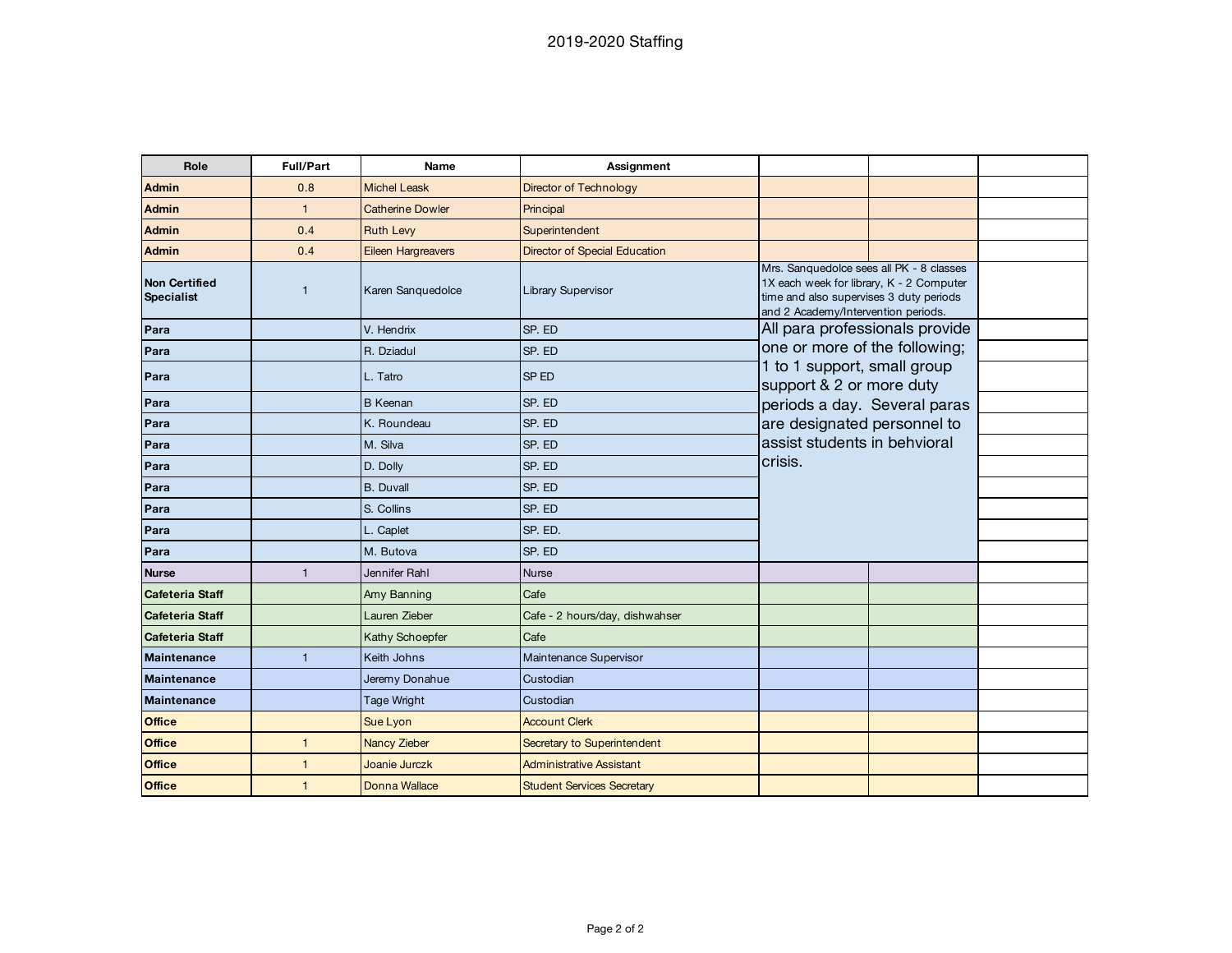3:59 PM

05/08/20

### **Accrual Basis**

### **TOWN OF BOZRAH REVENUE** July 2019 through April 2020

|                                         | Jul '19 - Jun 20 | <b>Budget</b> | \$ Over Budget | % of Budget |
|-----------------------------------------|------------------|---------------|----------------|-------------|
| <b>Income</b>                           |                  |               |                |             |
| 40000 TAX COLLECTIONS                   |                  |               |                |             |
| 40001 Taxes, Current                    | 6,152,057.70     | 6,052,974.00  | 99,083.70      | 101.6%      |
| 40002 Taxes, Supplemental MV            | 43,849.14        | 35,000.00     | 8.849.14       | 125.3%      |
| 40003 - Taxes, Back Years               | 72,583.20        | 60,000.00     | 12,583.20      | 121.0%      |
| 40004 Refund of Taxes                   | $-1,009.50$      |               |                |             |
| 40005 Taxes, Interest and Lien Fees     | 45,093.70        | 50,480.00     | $-5,386,30$    | 89.3%       |
| 42130 Tax Abatement for Firefighters    | 0.00             | -10,408.00    | 10,408.00      | $0.0\%$     |
| 40000 TAX COLLECTIONS - Other           | $-90.99$         |               |                |             |
| <b>Total 40000 TAX COLLECTIONS</b>      | 6,312,483,25     | 6,188,046.00  | 124,437.25     | 102.0%      |
| 41000 - STATE OF CONNECTICUT            |                  |               |                |             |
| 41002 Town Aid Roads - State of CT      | 181,301.31       | 181,477.00    | $-175.69$      | 99.9%       |
| 41005 State of Connecticut PILOT        | 3,044.00         | 3,044.00      | 0.00           | 100.0%      |
| 41009 Indian Funds-Pequot & Mohegan     | 6,095.33         | 9,143.00      | $-3,047.67$    | 66.7%       |
| 41010 Veterans Exemption                | 770.00           | 2,000.00      | $-1.230.00$    | 38.5%       |
| 41011 · STEAP                           | 0.00             | 40,000.00     | $-40.000.00$   | $0.0\%$     |
| 41012 - Education Cost Sharing          | 1,191,854.00     | 1,207,585.00  | $-15,731.00$   | 98.7%       |
| 41013 - Special Education               | 119,599.00       | 50,000.00     | 69,599.00      | 239.2%      |
| 41015 · Transportation (BOE)            | 0.00             | 15,975.00     | $-15.975.00$   | $0.0\%$     |
| 41016 · Teachers Retirement             | 0.00             | -15,000.00    | 15,000.00      | 0.0%        |
| 41031 Municipal Revenue Sharing         | 0.00             | 138,521.00    | -138.521.00    | 0.0%        |
| 41128 Adult Education                   | 0.00             | 6,373.00      | $-6.373.00$    | 0.0%        |
| 42111 State of Connecticut              | 18,456.72        |               |                |             |
| 42115 Disabled Exemption                | 355.38           | 400.00        | $-44.62$       | 88.8%       |
| 42129 - Historic Doc Preservation Grant | 5,500.00         | 4,500.00      | 1,000.00       | 122.2%      |
| 42132 Judicial Branch                   | 1,179.50         | 900.00        | 279.50         | 131.1%      |
| <b>Total 41000 STATE OF CONNECTICUT</b> | 1,528,155.24     | 1,644,918.00  | $-116,762.76$  | 92.9%       |
| 42002 TOWN CLERK FEES                   |                  |               |                |             |
| 42003-1 - Dog Licenses and Fees         | 672.00           | 1,400.00      | $-728.00$      | 48.0%       |
| 42009 - Pistol Permits                  | 490.00           | 500.00        | $-10.00$       | 98.0%       |
| 42013 Copy Machine                      | 1.820.50         | 1,500.00      | 320.50         | 121.4%      |
| 42017 - Misc.                           | 762.00           | 400.00        | 362,00         | 190.5%      |
| 42021 Sports Licenses                   | 0.00             | 1,200.00      | $-1,200.00$    | $0.0\%$     |
| 42023 - Recording Fees / Conveyance Fee | 39,107.97        | 42,000.00     | $-2,892.03$    | 93.1%       |
| 42075 - Sale of Regulations             | 20.00            | 60.00         | $-40.00$       | 33.3%       |
| 42002 - TOWN CLERK FEES - Other         | 8,538.25         |               |                |             |
| Total 42002 · TOWN CLERK FEES .         | 51,410.72        | 47,060.00     | 4,350,72       | 109.2%      |
| 42003 - OTHER LOCAL REVENUES            |                  |               |                |             |
| 41023 - Open Space                      | 17,451.10        |               |                |             |
| 42001 - Telecommun. Grant- ATT Frontier | 6,898.19         |               |                |             |
| 42005 - Planning & Zoning Fees          | 1,860.00         | 400.00        | 1,460.00       | 465.0%      |
| 42006 - Building Inspect.               | 61,491.13        | 100,000.00    | $-38,508.87$   | 61.5%       |
| 42007 - Solar City PILOT                | 36,539.00        | 36,000.00     | 539.00         | 101.5%      |
| 42008 · Interest on investments         | 34,197.53        | 10,000.00     | 24,197.53      | 342.0%      |
| 42012 · BL& P PILOT                     | 27,120.00        | 27,120.00     | 0.00           | 100.0%      |
| 42015 - Transfer Site Stickers          | 29,615.97        | 34,000.00     | -4,384.03      | 87.1%       |
| 42016 - Wetlands Fees                   | 0.00             | 500.00        | -500.00        | 0.0%        |
| 42019 - Ambulance Sale                  | 0.00             | 45,000.00     | -45,000.00     | 0.0%        |
| 42020 - Summer Rec Program              | 3,548.00         | 5,000.00      | -1,452.00      | 71.0%       |
| 42025 - Zoning Board of Appeals         | 450.00           | 250.00        | 200.00         | 180.0%      |
| 42133 · Maple Farms Income              | 0.00             | 1.500.00      | $-1,500.00$    | 0.0%        |
| 42200 Sale of Assets                    | 10,600.00        |               |                |             |
| 44000 Miscellaneous Revenue             | 6,307.40         |               |                |             |
| Total 42003 OTHER LOCAL REVENUES        | 236,078.32       | 259,770.00    | $-23,691.68$   | 90.9%       |
| <b>Total Income</b>                     | 8 128,127.53     | 8,139,794.00  | -11,666.47     | 99,9%       |
| <b>Gross Profit</b>                     | 8 128 127 53     | 8,139,794.00  | -11,666.47     | 99.9%       |

 $\ddot{\phantom{0}}$